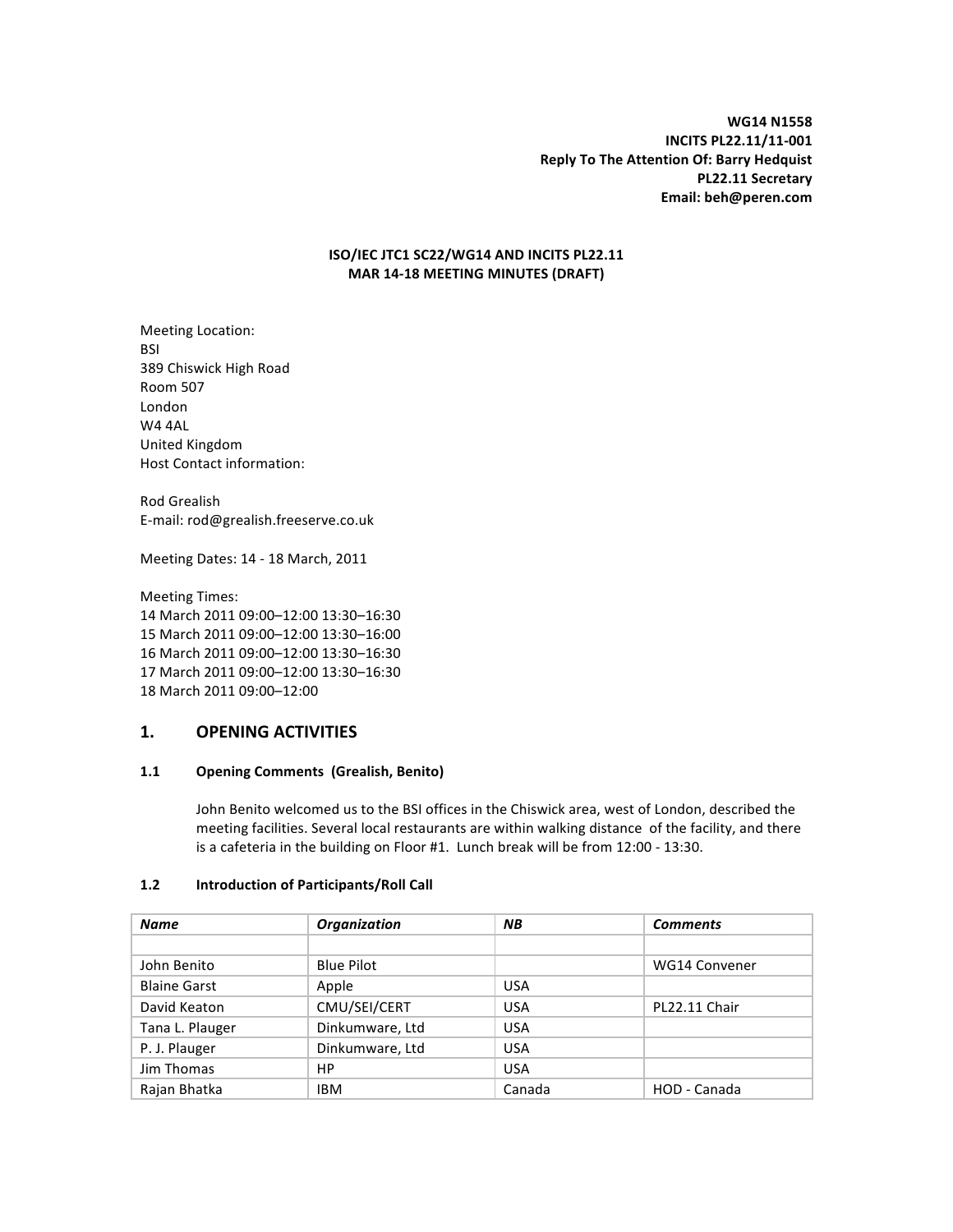| <b>Steve Montgomery</b> | <b>MISRA Liaison</b>        | UK                 |                      |
|-------------------------|-----------------------------|--------------------|----------------------|
| Douglas Walls           | Oracle                      | <b>USA</b>         | HOD-USA, PL22.11 IR  |
| <b>Barry Hedquist</b>   | Perennial                   | <b>USA</b>         | PL22.11 Secretary    |
| Tom Plum                | Plum Hall, Inc.             | <b>USA</b>         |                      |
| Fred Tydeman            | <b>Tydeman Consulting</b>   | <b>USA</b>         |                      |
| Larry Jones             | <b>Siemens</b>              |                    | WG14 Project Editor  |
| Nick Stoughton          | <b>Usenix</b>               | <b>USA</b>         | Austin Group Liaison |
| <b>Bill Seymour</b>     | Seymour                     | <b>USA</b>         |                      |
| Derek Jones             | Knowledge Software          | UK.                |                      |
| Willem Wakker           | <b>ACE</b>                  | <b>Netherlands</b> | HOD - Netherlands    |
| Nat Hillary             | <b>LDRA</b>                 | <b>USA</b>         |                      |
| Joseph Meyers           | Code Sorcery                | UK                 | HOD - UK             |
| Lawrence Crowl          | Google                      | <b>USA</b>         | phone                |
| Hans Boehm              | HP.                         | <b>USA</b>         | phone                |
| Mike Wong               | <b>IBM</b>                  | Canada             | phone                |
| <b>Niall Douglas</b>    | <b>NED Productions Ltd.</b> | Ireland            |                      |
| <b>Martin Sebor</b>     | Cisco                       | <b>USA</b>         |                      |
|                         |                             |                    |                      |
|                         |                             |                    |                      |
|                         |                             |                    |                      |
|                         |                             |                    |                      |

## **1.3** Procedures for this Meeting (Benito)

The meeting Chair, John Benito, announced the procedures are as per normal. Everyone is encouraged to participate in straw polls.

INCITS PL22.11 members reviewed the INCITS Anti-Trust Guidelines at:

http://www.incits.org/inatrust.htm.

All 'N' document numbers in these minutes refer to JTC1 SC22/WG14 documents unless otherwise noted.

Straw polls are an informal mechanism used to determine if there is consensus within the meeting to pursue a particular technical approach or even drop a matter for lack of consensus. Participation by everyone is encouraged to allow for a discussion of diverse technical approaches. Straw polls are not formal votes, and do not in any way represent any National Body position. National Body positions are only established in accordance with the procedures established by each National Body.

The term "WP" means Working Paper, the latest draft version of the revision to the ISO/IEC 9899 C Standard, also known as C1X.

Emphasis for this meeting is resolution of Ballot Comments from the CD Ballot.

Barry Hedquist, PL22.11 Secretary, is the Recording Secretary for the meeting.

## **1.4 Approval of Previous Minutes - Batavia (N1541) (Hedquist)**

Several comments for typos, etc.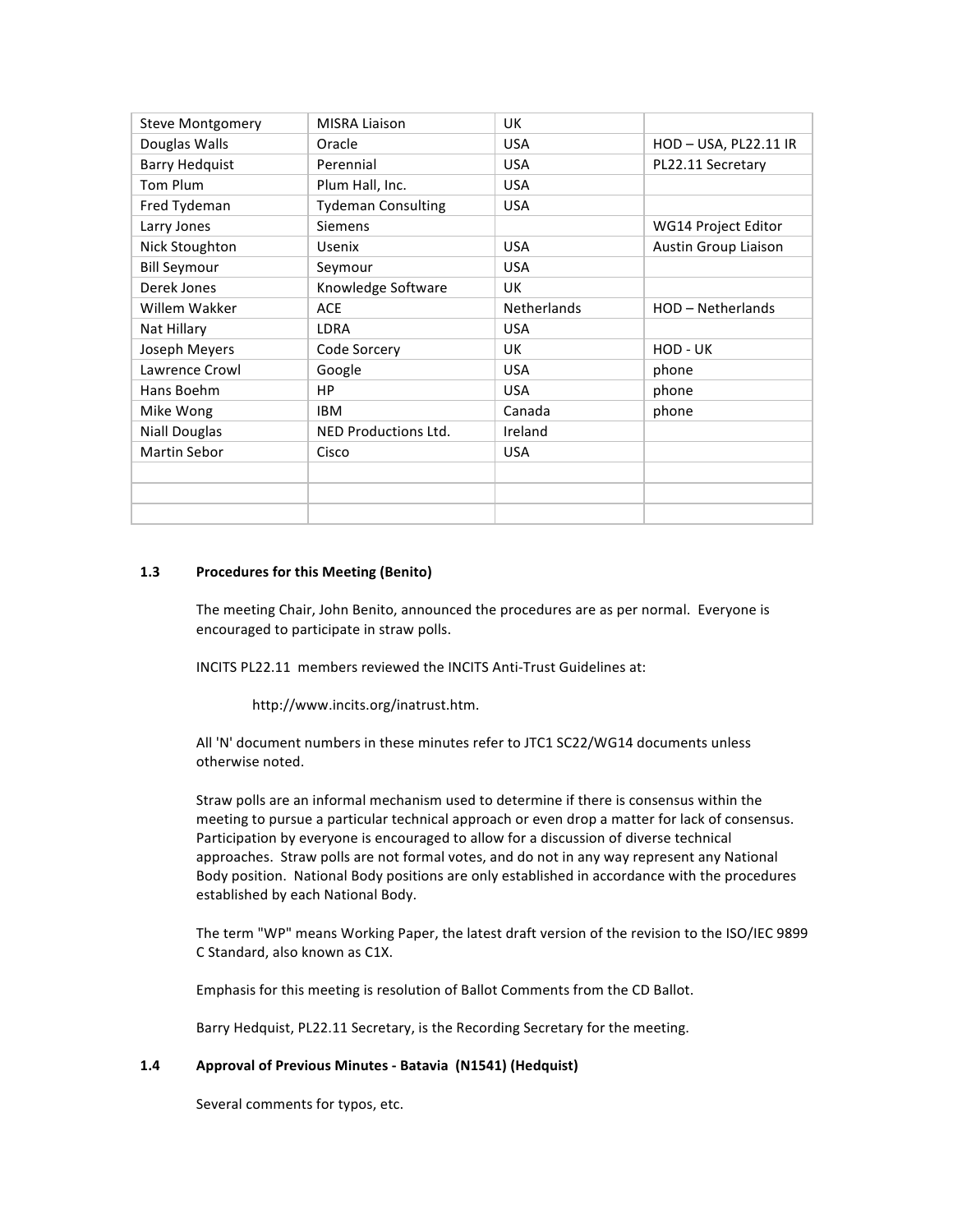Minutes were modified per editorial changes and approved.

Final!Batavia!Minutes!are!**N1557.**

## 1.5 Review of Action Items and Resolutions (Hedquist)

ACTION: Convener to discuss the resolution of N1448 with the Submitter, Steve Adamczyk. CLOSED – Question covered in a footnote.

ACTION: David Keaton to work with Joseph Myers and write a proposal w/r/t SC22WG14.12205, Anonymous Structures. CLOSED N1549

ACTION – Tom Plum to research whether char should be a standard integer type. CLOSED – No Change

ACTION – Larry to look into non-editorial issue #6, harmonization of the description of signal handling. OPEN

ACTION – WG21 liaison to clarify WG21 concerns regarding non-support of atomic floating point operations. CLOSED – Neither group made any changes.

## 1.6 **Approval of Agenda (N1552) (Benito)**

Revisions to Agenda: Martin Sebor Added Items: None Deleted Items: None

Agenda approved as modified.

- **1.7 Distribution of New Documents (Benito)** None
- 1.8 **Identification of National Body Delegations (Benito)** US, Canada
- 1.9 **Identification of PL22.11 Voting Members (Tydeman)** See PL22.11 Minutes, following these minutes. 15 of 18 members present.
- 1.10 **Information on Next Meeting Schedule (Benito)** The Fall 2011 meeting will be held TBD. Depends on when we get the next ballot started,

## **2.% LIAISON%ACTIVITIES%**

**2.1 WG14%/%PL22.11 (Benito,%Walls, Keaton)** London: PL22.11 No Report, WG14 call for Convener answered by John Benito of the US.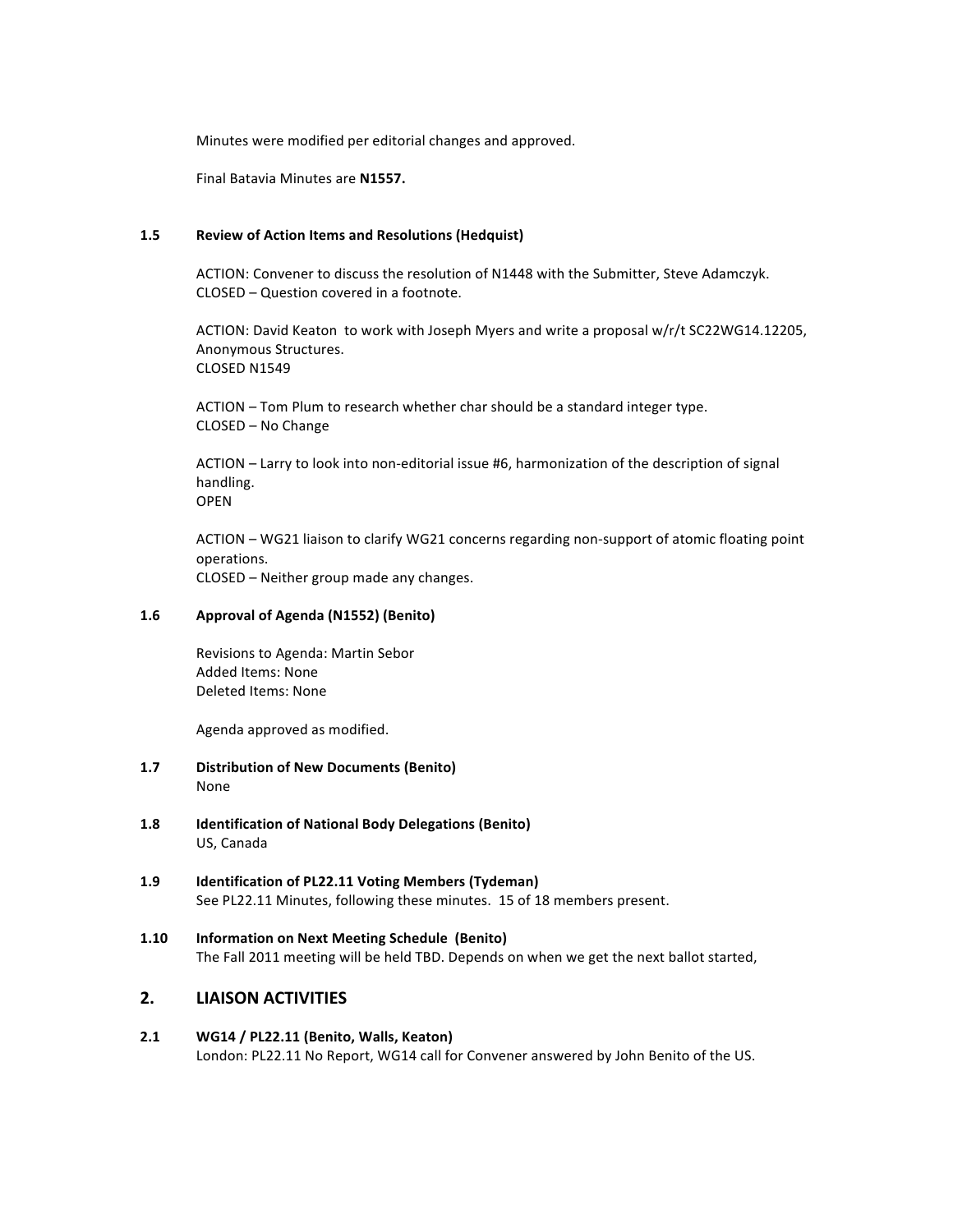## **2.2 WG21%/%PL22.16 (Plum,%Benito,%Sutter)**

The ballot for the WG21 C++ Final Committee Draft, FCD 14882, closed on 26 July, 2010. The committee will meet next week in Madrid to finalize Ballot Resolution, and *plans* to vote out an FDIS at that meeting. Tom pointed out that much remains to be done, so it's a bit difficult to predict what will happen in Madrid.

## **2.2 Austin Group (Stoughton)**

No formal report. Comments submitted on CD1 Ballot.

## **2.4 PL22%Programming%Languages%(Plum)**

PL22 meets twice a year via teleconference. A meeting will be held in late July 2011 to establish US positions to SC22 Plenary.

## **2.5 WG11**

Revision of Part I produced, but very little interest in further work. Part I is in SC22 Ballot

## **2.6 WG23%(Benito)**

A revision to their TR is underway. Meeting in Madrid next week. For further information, contact John Benito.

## **2.6 MISRA%C%(Montgomery)**

MISRA working on Rev 3 of their C Guidelines, based on C99, and correcting issues in prior versions. Public review version expected by June, 2011. Let Steve know if you wish to take part in the review.

## **2.7 Floating-point Study Group (Thomas)**

Jim Thomas. Nothing new. Making slow but steady progress, meeting via teleconference once a month. There is a Wiki. Contact Jim Thomas for details.

## **2.8 Secure Coding Study Group (Keaton)**

Work is progressing. Will propose a Technical Specification by Sept next year (2012). Meeting here, London, on Friday. Everyone is invited.

## **2.10 Other Liaison Reports - none**

## **3.% EDITOR%%REPORTS**

**3.1 Report of the Rationale Editor (Benito)** Benito expects to have a rationale ready by the next meeting.

## **3.2 Report of the Project Editor (Jones)**

6. The description of signal handling in 7.14.1.1p5 should be harmonized with the description in *5.1.2.3p5.*

*The description of a signal handler in p2 should probably note that functions called indirectly via standard library functions like abort (when SIGABRT is being caught) are also considered to be* part of the handler.

9. The index probably needs work, particularly for the newly added material.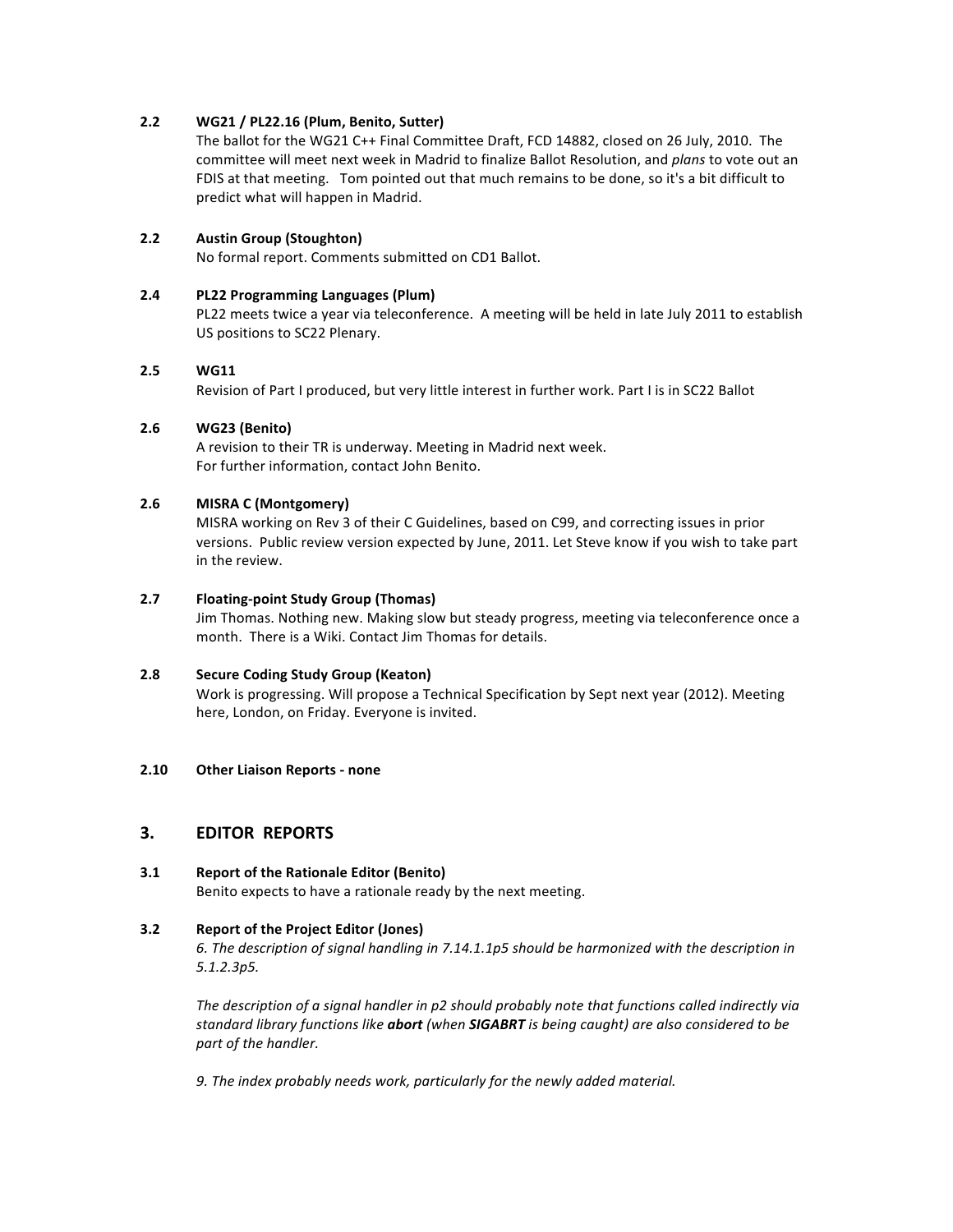*If anyone has an item to add to the index, let Larry know.* 

London: No new items to report.

**3.3 Report on Editorial Meetings Held (Benito, Jones)** None held, WP was in ballot.

## **4.% FUTURE%**

## **4.1 • Future Meeting Schedule**

Fall 2011 - Portland (tentative) October? September looks better. Week of 26th

Future meetings could be at INCITS, Santa Cruz, or we can get sponsors for Europe. What does the group want to do? How can we get the experts we want to attend meetings? Teleconferencing is *economical, but technical discussions can get lost. Jim noted that teleconference seems to work best if everyone is conferencing. Tom works with a group that is split 50/50 present* / *teleconference.*

# **4.2 Future%Agenda%Items**

Per Normal

## **4.3 Future%Mailings**

Post London: 18 April, 2011 Pre Fall: TBD

## **5. CD%Ballot%Resolution%(N1548,%N1553,%N1554)**

Applicable documents: N1548: ISO/IEC CD 9899, Committee Draft Balloted, included in pre-meeting mailing. N1553: NB Comments N1554: Austin Group Comments

## **US 1 Generic Selection**

Editorial - ACCEPT

## **US%2,%7.12.1**

Comment: "... the value corresponding to the error ..." is missing the correspondence.

Proposed Response: The correspondence is: "invalid" => EDOM; "divide-by-zero" => ERANGE; "overflow" =>  $ERANGE$ ; "underflow" =>  $ERANGE$ . It might be better as a table.

RESPONSE: Rejected – The Standard is clear as written.

US 3 – Moved to Editorial, REJECTED. The Standard is clear enough.

**US 4, 6.5.3.4** – Rejected, no consensus to make this change.

**US 5 Editorial - Accepted**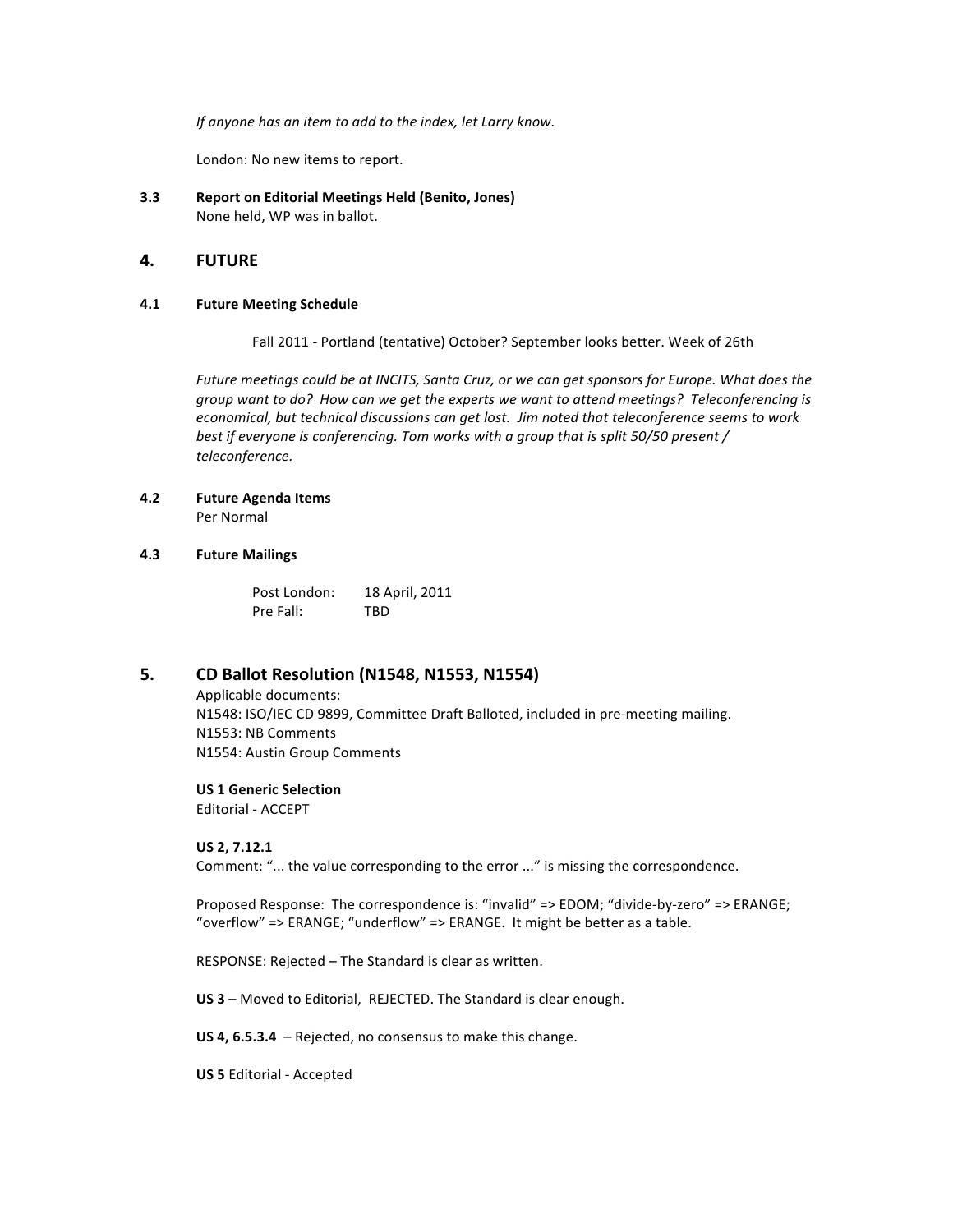**US 6** Editorial - Rejected. Already there.

**US 7** Editorial - Rejected. Already there.

**US 8** Editorial - Accepted

**US 9** Editorial - Accepted

## **US%10,%7.3.9.3**

Comment: If the CMPLX macros are not useable in static initialization, then they have little value. Proposed Response: Remove "Recommended practice" and change "should" to "shall".

The comment is true.

RESPONSE: ACCEPT (UNANIMOUS CONSENT)

## **US%11,%F.10.3.5**

Comment: It is ambiguous if ilogb(NaN) is outside the range of the return type. The correct value for ilogb(NaN) is NaN. But, since NaN is not representable in int, "invalid" should be raise and an unspecified value returned. But, 7.12.6.5 specifies FP\_ILOGBNAN as the return value (which some people say is in the range of the return type). Same problem applies to zero and infinity.

Proposed Response: Add a 3rd paragraph: ilogb(x), for x zero, infinite, or NaN, raises "invalid" and returns the value as specified in 7.12.6.5.

RESPONSE: ACCEPT (UNANIMOUS CONSENT)

## **US%12,%6.10.8.3**

Comment: Need a way to distinguish freestanding from hosted. Proposed Response: \_\_STDC\_FREESTANDING\_\_ The integer constant 1, intended to indicate a freestanding environment.

RESPONSE: REJECTED - No Consensus

**US 13** - Editorial. Rejected. Arranged as is.

**US 14** - Editorial. Rejected. The proposed change confuses the issue.

#### **US%15,%Sec%4;p4**

Comment: A program that violates C's syntax should not be translated. Proposed Response: Add "Recommended practice – The implementation should not successfully translate a preprocessing translation unit that violates any syntax (has an erroneous program construct)."

Little support for this change. Martin and Fred in favor. Martin believes that some guarantees be offered. Most compilers already have an option to convert warnings to errors.

RESPONSE: REJECTED – No consensus to make this change.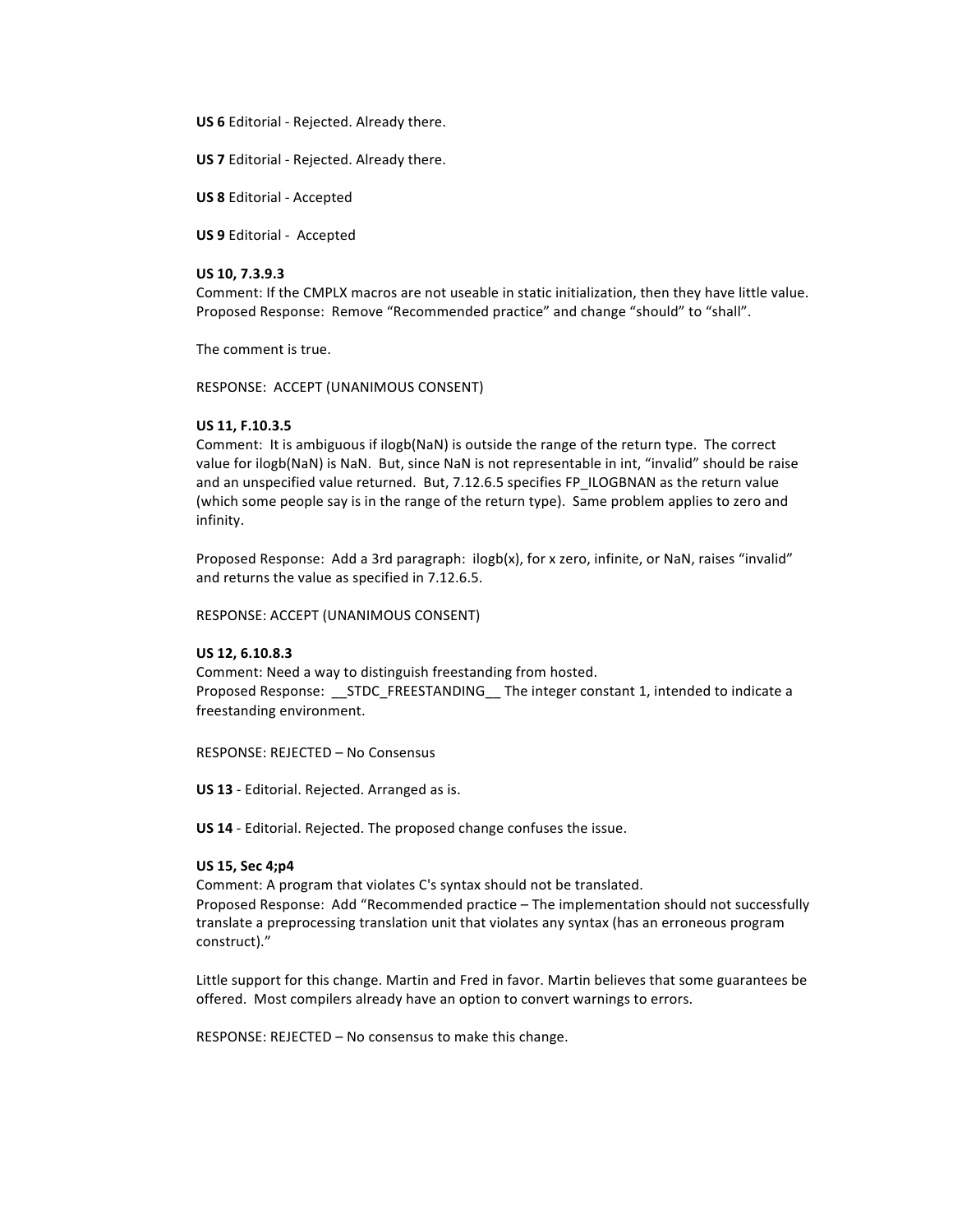#### **US%16,%Sec%4;p8**

Comment: It would be nice if a programmer could find out how to invoke an implementation in Standard C conformance mode.

Proposed Response: Add to end of sentence: and how to invoke the implementation in conforming mode.

We made a decision years ago not to talk about switches and plugs. Joseph believes this is in play already. Tom believes that the burden of proof is on the implementer, and would like to see this added. The documentation could be onerous.

STRAW POLL: Adopt US 16. Result: 6-9-3 No Consensus RESPONSE: REJECTED - No Consensus.

## **US 17, Clarifications to Anonymous Structures and Unions (N1549) (Keaton)** Sec 6.7.2.1;p8 & 13

N1549 proposes a resolution to US 17, and matches the proposed resolution presented therein.

Comment: Anonymous structures and unions need minor clarification. Proposed response: Changes along the lines of N 1549 should be adopted.

Joseph Myers pointed out that the current wording of the C standard could be interpreted to mean that a typedef-name could be used to declare an anonymous structure or union. This was not intended because it is a gratuitous difference from C++.

Joseph also pointed out that some of the wording makes it unclear whether a flexible array member can be preceded by only anonymous structures and unions. The confusion occurs because a flexible array member must be preceded by a "named member." It was intended that anonymous structures and unions bring named members into the scope of their parent structure or union (recursively).

The following wording is proposed to eliminate these problems.

## 2.1 Changes to subclause 6.7.2.1

In paragraph 8, change the third sentence to the following.

If the struct-declaration-list does not contain any named members, either directly or via anonymous structures or anonymous unions, the behavior is undefined.

In paragraph 13, change the first sentence to the following.

An unnamed member whose type specifier is a structure specifier with no tag is called an *anonymous structure*; an unnamed member whose type specifier is a union!specifier!with!no!tag is!called!an!*anonymous!union*.

#### RESPONSE: ACCEPTED (UNANIMOUS CONSENT)

**US 18, Editorial. Accepted**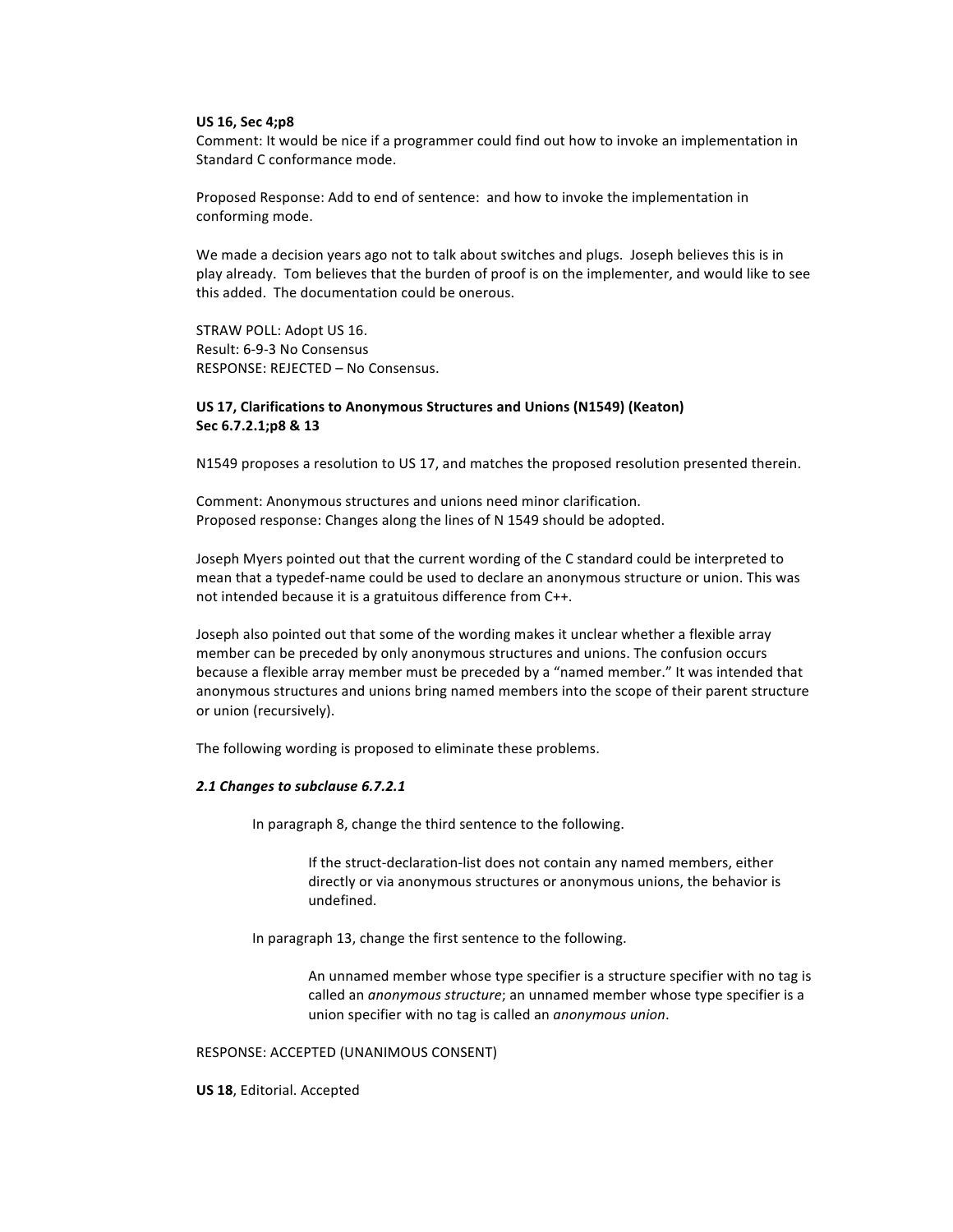#### US 19, Sec 7.3, 7.15, 7.18

Comment: There are headers that define macros "complex", "bool", "alignas" for keywords " Complex", " Bool", " Alignas" etc.

But we could not find a header defining the macro "noreturn" for "\_Noreturn". Nor could we find a header defining the macro "thread local" for " Thread local".

We think there should be.

Proposed Response: Add header files along the lines of <stdbool.h> to define the noreturn and thread local macros.

Discussion: Where to put these is not clear. We want a header file that brings in only the macros wanted, not all. \_Generic (new C1X keyword) falls into the same category. Tom: does not want a separate header file for Generic, because it is specialized. Would like to see a header file for Noreturn, that would allow for the C++ version. Jim: Do not need a header file to define Noreturn. Thread\_local can go into threads.h. Nick: suggests attribute.h, as \_Noreturn is the remaining attribute when we were considering attributes. alignas.h is another possibility. Joseph: stdnoreturn.h (first 8 characters must be unique). Preferred over noreturn.h. Rajan: needs to check on the 8 character requirement. IBM may limit it's names ti 8 characters.

Response: ACCEPT with MODIFICATION. Add stdnoreturn.h for \_Noreturn. (IBM may come back on this.) Put \_Thread\_local in threads.h.

## US 20, Sec 6.4.1

Comment: Why is "alignof" a new keyword, instead of "\_Alignof" with a header to define alignof macro? Seems needlessly inconsistent

Proposed Response: Change the "alignof" keyword to " Alignof" and add a header file along the lines of <stdbool.h> to define the alignof macro.

Discussion: Why did we do this? No one can really recall, but this is a mistake. Does not matter.

Response: Accept with Modification, use stdalign.h as the header.

#### US 21, 7.17.6;p1

Comment: It was never the intention to require that the atomic\_\* types be defined in terms of the Atomic keyword, and this paragraph causes major problems with C++ compatibility. The atomic\_\* types must be implementable as structs so that they can serve as base classes for their atomic<\*> counterparts.

Proposed Response: For each line in the following table, the atomic type name behaves the same as the corresponding direct type. (NOTE: The atomic type name may be a typedef for the direct type, or it may be a struct.)

Tom: There are three ways to spell the same type, as proposed above. Wants "behaves the same as" to mean "the same as". PJ wants the wiggle room to make it a struct. Blaine agrees. Lots of discussion around the words and whether or not we really want these to be the same. Same representation and alignment with the standard footnote.

RESPONSE: Accept with Modification, along the lines above.

ACTION: Larry to propose words for US-21.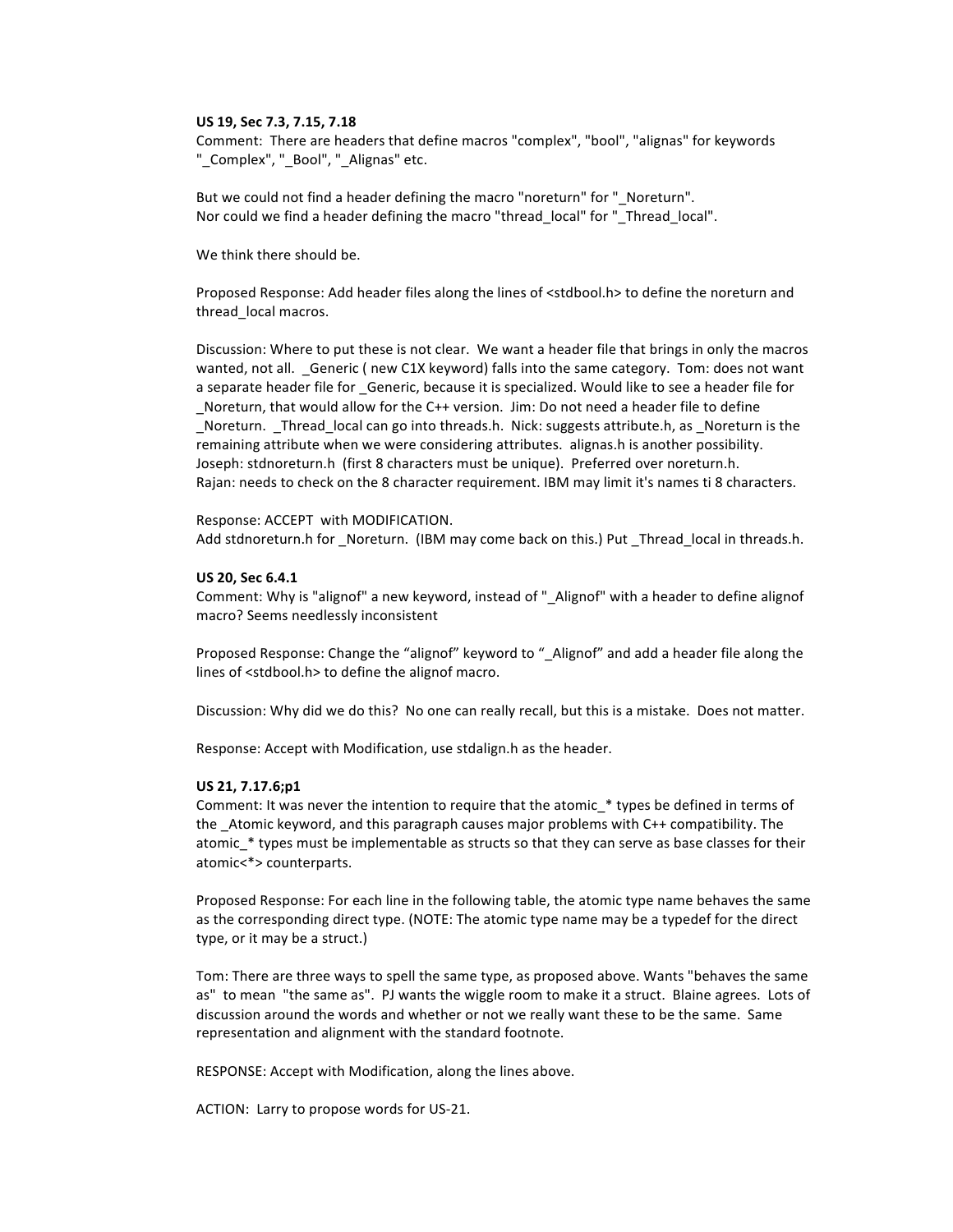## **US 22, US 23, Thread Support in the Library (N1551) (Boehm)**

In response to US 22, and US 23, N1551 proposes to address a number of library issues that arise as the result of the introduction of threads in C1X. The author notes that not all the precise wording needed in adopting this proposal is included, but that it can be derived from the POSIX standards. The intent of this paper is to more closely align C1X threads with existing practice.

Hans Boehm, Michael Wong, and Lawrence Crowl joined us via telecom. Many minor issues, and some major items that require a policy decision by the Committee.

## $US - 22$

N1551: Issue #6 STDIO – Add POSIX functions: flockfile, funlock, getc\_unlocked, putc\_unlocked, getchar\_unlocked,!putchar\_unlocked.

Blaine believes leaving it ambiguous is OK. Users will find out quickly enough, and the current state reflects current practice. PJ: This is adding a bit too much. Bill: Agrees with PJ. Blaine: Move toward an Annex K solution in the future, but going here now is a huge step. Nick believes the current draft requires stderr to use locking. PJ: Folks who use this scenario use a single thread environment, and the problem goes away.

There are no real words here, so we will need a directional, along-the-lines-of, vote in order to proceed with this.

Blaine would like to add some of the proposed words, but none of the proposed functions. Nick agrees. Hans agrees. Words developed, see N1551.

DECISION: Adopt the first paragraph of proposed wording for STDIO, N1551. (7.21.2;p6) (UNANIMOUS CONSENT)

Nick: Proposes words to flag a known problem in multi-threaded environment.

POSIX sends signals to specific threads, and it is no longer specified how the signal() function works in the presence of multiple threads. In its place, the sigaction() API is introduced, along with a set of supporting functions (e.g. sigwait, sigqueue).

See http://pubs.opengroup.org/onlinepubs/9699919799/functions/V2\_chap02.html#tag\_15\_04 for more information.

In POSIX, the raise() API is defined in terms of pthread\_kill, which sends a signal to a specific thread.

The problem is that when an asynchrous signal occurs, which thread should handle it? Should all threads receive it? When a thread synchronously raises an signal, should another thread be allowed to handle it?

At very least, we should make signal undefined. Agreement by everyone.

DECISION: Add to 7.14.1.1, at the beginning of para 2: "Use of this function in a multi-threaded program results in undefined behavior." (UNANIMOUS CONSENT)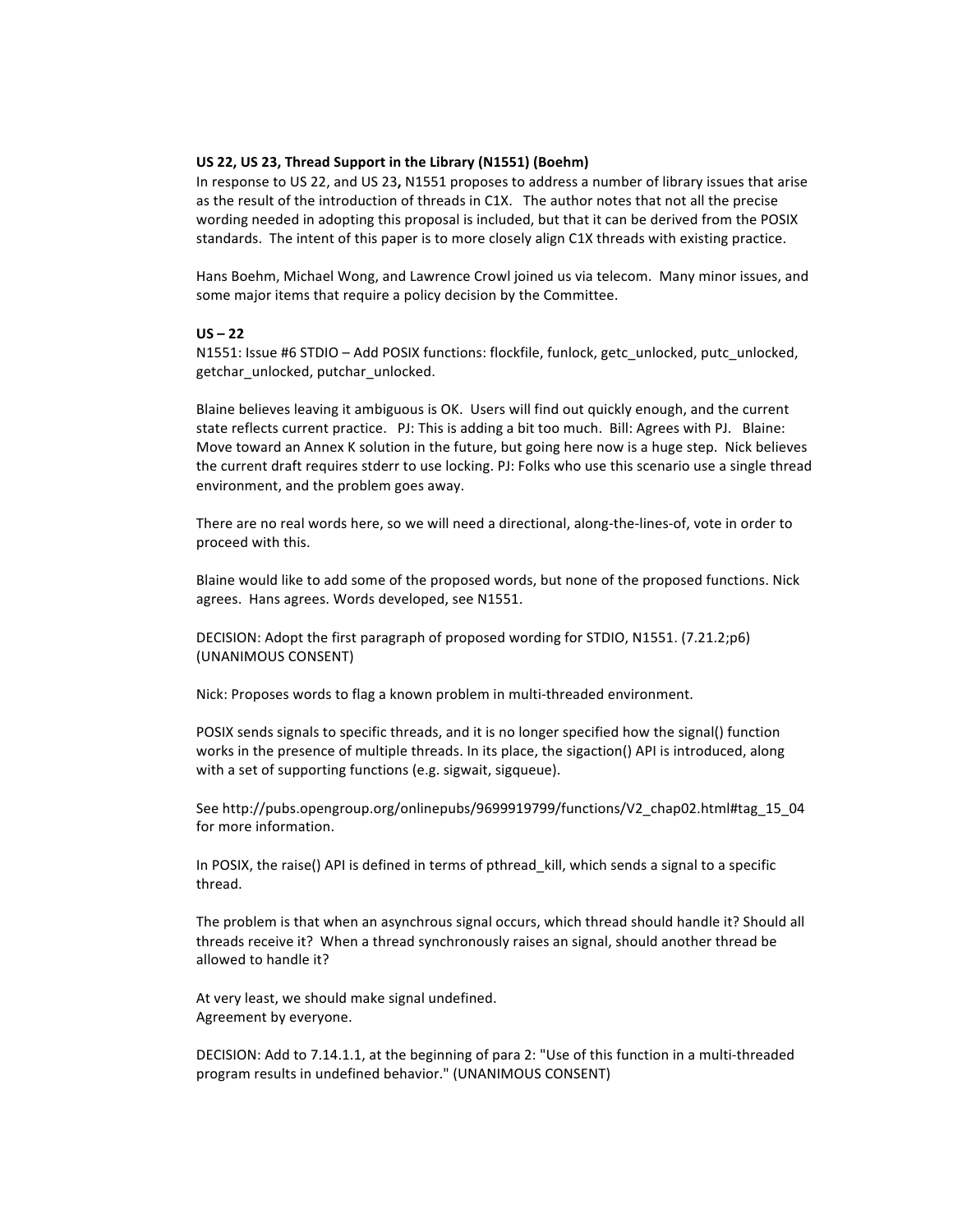There is a question of whether or not to say the same thing to raise(). My feeling is that raise() is OK, and implementations can be left to do the right thing with this. However, I would not object to raise also becoming unspecified/undefined or

Nick is prepared to write words for sigaction etc for WG14. However, he does not expect the WG to want to handle it for the current draft. Perhaps such a text might want to come in as a Technical Specification?

## **US%23**

#### **US 23 - N1551: Issue #1: strerror, strtok, rand and asctime.**

These functions are not thread-safe. Wants to invoke the reentrant versions of these functions, strerror\_r, etc. Using the "\_s" functions is also a possibility, but not as well established. PJ has a list of functions that have writable static storage, thus subject to issues in a multithread environment. About 30-40 functions. The issues raised by Hans are only the tip of the iceberg. Nick: POSIX has a list of 78 thread unsafe functions, but most are POSIX functions. But only these four are common to the C Standard as thread unsafe functions. It's not possible to write them in a thread-safe way.

Tom: What has C++ done about these functions? Nothing. Tom does not see what else can be added at this date. David agrees, but also agrees that using the " s" functions is a good solution. rand() is not included because it's a not very useful anyway.

Blaine sees the only practical solution is to list thread-safe functions in an annex, but we have little room to dictate the thread-safeness of library functions.

PJ sees using the POSIX solution set is a better way to go. JB pointed out that we have customers other than POSIX. Nick: specify which library functions are NOT thread-safe. PJ agrees, would rather list the thread-unsafe functions that adding the " r" reentrant functions.

Hans does not want to lose the strerror function for threads. It's needed, but must be thread-safe. Wants to require strerror\_s with threads. Future direction? Nick prefers moving strerror s into the main body of the Standard.

The tools are there to solve this problem. strerror sexists is Annex K, and in POSIX. For practical purposes, this is not really an issue.

Tom suggested that the Project Editor has the discretion to add a footnote for clarification.

Hans: the existing wording regarding data races is unclear. We can't list everything a programmer should not do. PJ: putting prohibitions in the standard give testers something to go gunning for.

Willem: Possible rationale material.

Summary: No support for a change. Should choose annex K if you use the Threads option. The tools already exist.

#### **STRAW POLL**

Q: Do we want to add thread-safe functions for strerror, strtok, rand and asctime to the main body of the Standard.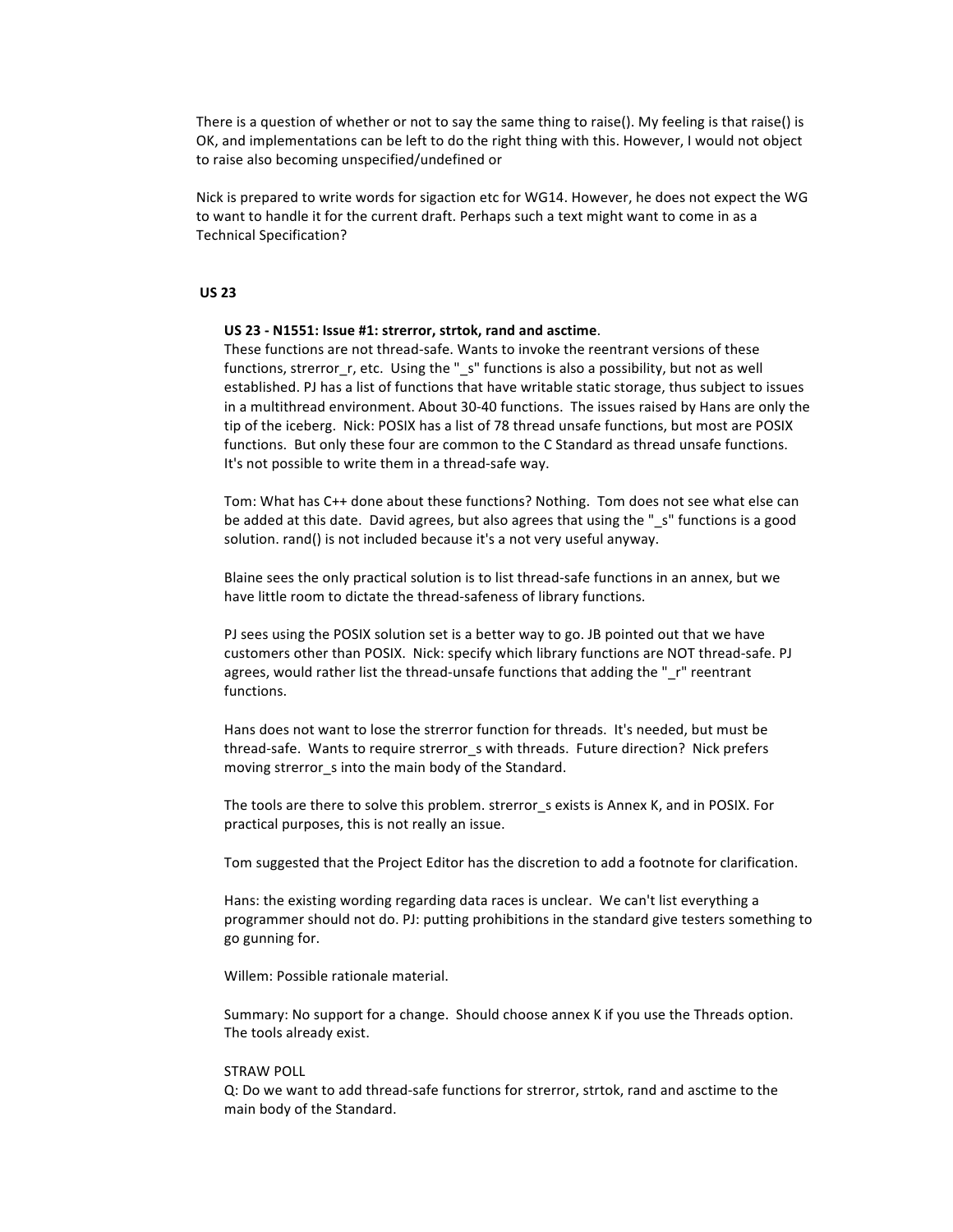Result: 7 – 14 - 1 Decision: No consensus to add these functions.

Discussion has moved to memcpy. It's related to the first proposed wording change "Library functions...".

Decision: Ed – footnote. "For example, a memcpy implementations..."

#### **US 23 - N1551 Issue #2: Replace wording for strtok, strerror, rand.**

Wording is clear for users, but Hans believes it is too liberal for a multi-threaded implementation. Blaine believes that is the case only for the unwise.

STRAW POLL: David proposed: The <function> is not required to avoid data races with other calls to <function>. Substitute for <function>, strerror, strtok, and rand, respectively. Result: Lots  $-0 - 2$ DECISION: Adopt words as above.

#### **US%23%2 N1551:%Issue%#3:%Same%issue%as%#2%for%srand.**

Joseph recommends adding for rand and srand the same basic wording as above.

STRAW POLL: Add the following words as appropriate to each of the functions rand and srand.

"The rand and srand functions are not required to avoid data races with other calls to rand and srand."

Poll: Unanimous Consent

DECISION: Add the following words as appropriate to each of the functions rand and srand. "The rand and srand functions are not required to avoid data races with other calls to rand and srand."

#### **US%23%2 N1551:%Issue%#4:%setjmp/longjmp %(N1556)**

Agreement by Hans and Nick to say something. Nick likes to POSIX wording, but Hans was a little uncomfortable with the wording. Blaine believes the proposed wording adds clarity. David: Changing this requires a change to Annex L.

STRAW POLL: Adopt proposed wording in N1551, as modified below in N1566: Result: UNANIMOUS CONSENT

At 7.13.2.1 para 2, Change:

The longimp() function shall restore the environment saved by the most recent invocation of setjmp() in the same thread, with the corresponding jmp\_buf argument. If there is no such invocation, or if the function containing the invocation of setjmp() has terminated execution in the interim, or if the invocation of setjmp() was within the scope of an identifier with variably modified type and execution has left that scope in the interim, the behavior is undefined.

#### with

The longjmp() function shall restore the environment saved by the most recent invocation of setjmp() in the same invocation of the program, with the corresponding jmp\_buf argument.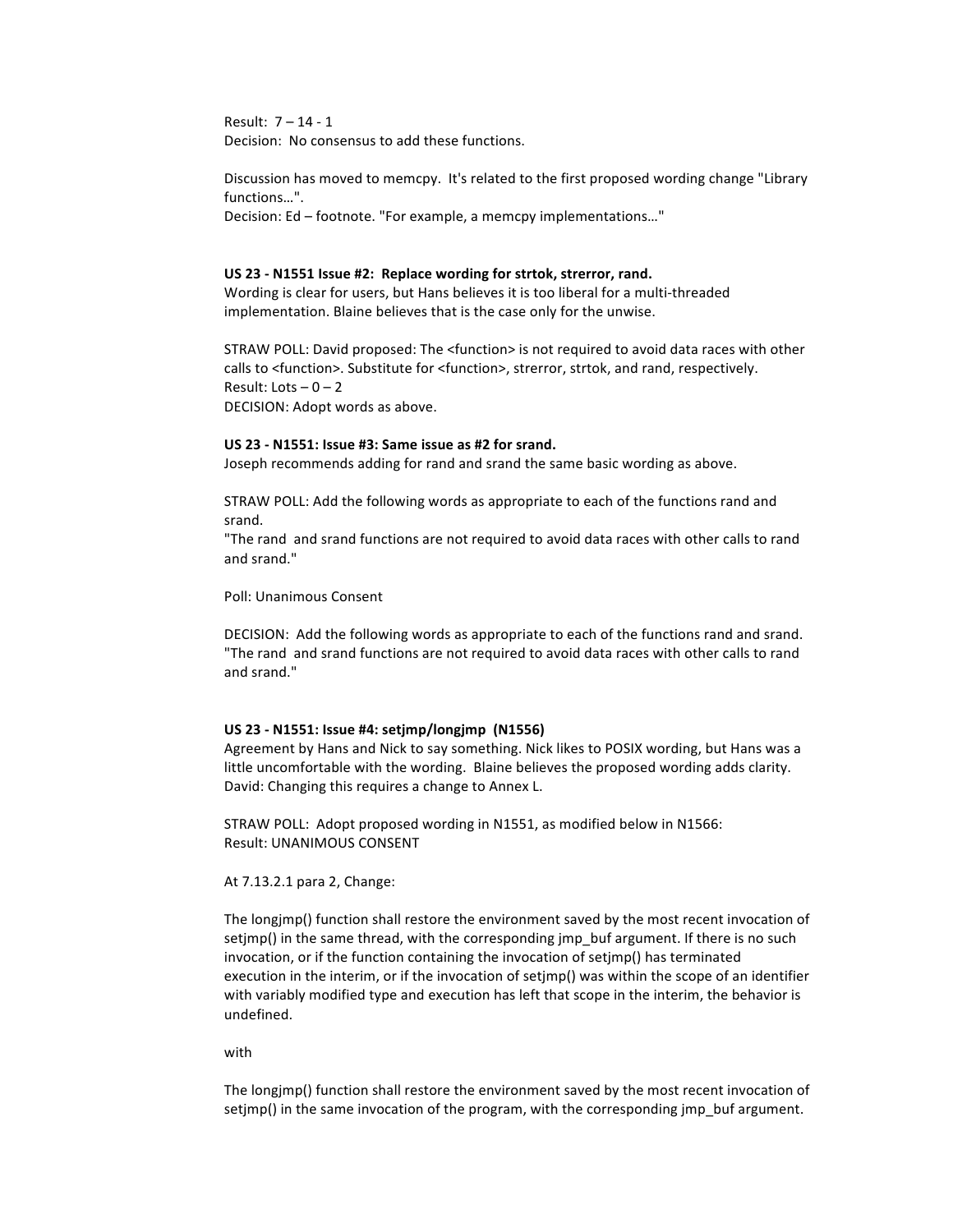If the most recent invocation of setjmp() with the corresponding  $jmp$  buf occurred in another thread, or if there is no such invocation, or if the function containing the invocation of setimp() has terminated execution in the interim, or if the invocation of setimp() was within the scope of an identifier with variably modified type and execution has left that scope in the interim, the behavior is undefined.

Also, at para 4, change:

After longjmp is completed, program execution continues as if the corresponding invocation of the setimp macro had just returned the value specified by val.

To:

After longimp is completed, thread execution continues as if the corresponding invocation of the setjmp macro had just returned the value specified by val.

Result:  $11 - 0 - 7$ 

DECISION: Add the proposed wording contained in N1566 as above.

Issue #5: malloc/free

minor issue. adds text describing data race behavior. David: word tweek. Larry has it. Poll: UNANIMOUS CONSENT

## **US** 24 - N1521, mtx\_try,

Remove mtx try from the WP. Hans knows of no implementations that use it, believes if it's there it will either be ignored or used wrong. [PJ will not go to the wall to defend mtx\_try. It's in his implementation, it's tested, it works. Douglas is in favor of removing it. We considered this in Batavia, and there was no consensus to remove mtx try.

STRAW POLL: Adopt US 24 (N1521, remove mtx\_try) Result:  $11 - 5 - 5$ 

DECISION: Consensus exits to Adopt US 24 (N1521, remove mtx\_try)

#### **US 25, Clause 7. See Also CA 1**

Comment: The Atomic type qualifier should be removed. It is redundant, and its use needlessly hinders C++ compilation of code.

Proposed Response: Remove \_Atomic type qualifier.

Discussion: C1x atomics 1 2.doc. Initial assumption in this paper, that

int func(\_Atomic(int))

can have two meanings. It cannot. It can only be a func that takes an atomic int.

STRAW POLL: In favor of US-25, and CA-1 as written.

Result: 4-14-4

RESPONSE: Rejected, no consensus to make this change.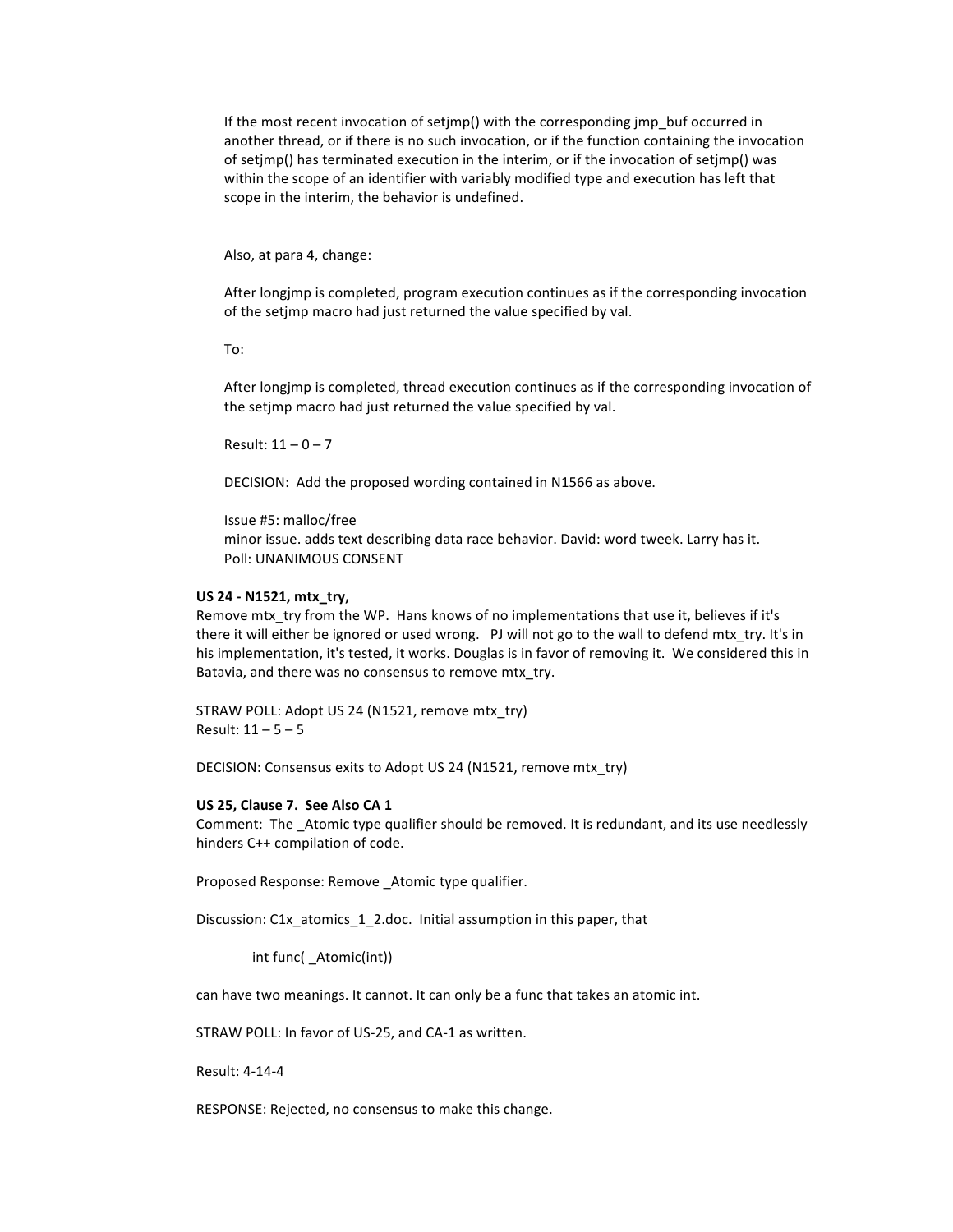## **CA%1,%Clause%7**

Comment: The \_Atomic type qualifier should be removed. It is redundant, and its use needlessly hinders C++ compilation of code.

Proposed Response: Remove \_Atomic type qualifier.

Discussion: C1x\_atomics\_1\_2.doc. Initial assumption in this paper, that

int func( Atomic(int))

can have two meanings. It cannot. I can only be a func that takes an atomic int.

STRAW POLL: In favor of US-25, and CA-1 as written.

Result: 4-14-4

RESPONSE: Rejected, no consensus to make this change.

## **CA22**

Comment: Remove atomic address in C1x.

Proposed Change: We (WG21) have removed atomic address in C++0x. This was removed because it was a base class of the pointer specialization, which leads to no type safety.

STRAW POLL: Accept CA-2

Result: Unanimous Consent

RESPONSE: ACCEPT

#### **CA23**

Comment: The current draft supports too many compound operations like atomic divide assign, atomic float for arithmetic operations. It is trying to be too general making every compound operators atomic. C++ selectively narrowed the operations, based on what current hardware will not have trouble supporting.

Proposed Response: Until we specify what they mean, what are the traps, we would prefer that C1x limits it to the same list as C++0x. Additional operations can be added. Original C1x paper implies that these operations can be written as if it is written with a compare exchange loop and that might work, but we need to understand it better. The limited set of operations that C++ supports is listed in Table 1 below these comments.

Here are the limited set of operations that C++ supports that we would like C to restrict::

|                        | type made atomic |  |          |        |
|------------------------|------------------|--|----------|--------|
| <b>Operations</b>      | bool             |  | integral | others |
| is lock free           |                  |  |          |        |
| load, store, exchange, |                  |  |          |        |
| compare exchange       |                  |  |          |        |
| (weak+strong)          |                  |  |          |        |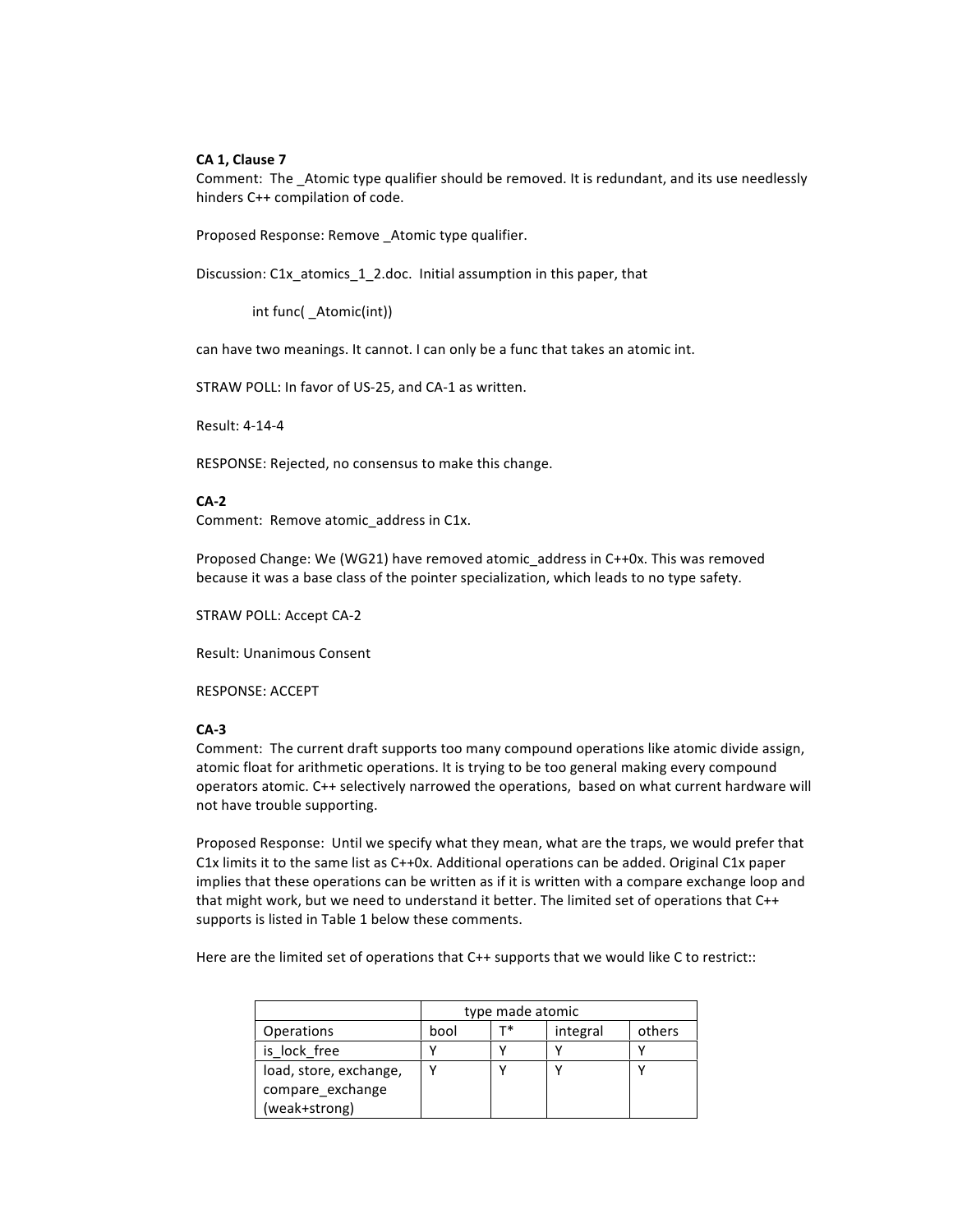| fetch_add, +=,   |  |  |
|------------------|--|--|
| fetch_sub, -=    |  |  |
|                  |  |  |
| fetch_or, $ =$ , |  |  |
| fetch_and, &=.   |  |  |
| fetch_xor, ^=    |  |  |
|                  |  |  |

 $Y - REOUNRED$ Blank - permitted to implement, not required NOTE: Table above corrected to move ++,-- to above it's prior (incorrect) position.

Lawrence: need very specific semantics, and C's are not tight enough. Sees this as a 'vast pit of undefined behavior'. Is there existing practice for this material? Tom leaning toward agreeing with the proposal since due to lack of existing implementations and C/C++ compatibility. Blaine: agrees we should focus on existing practice, but also see this as a matter of time for implementing. Blaine believes it can be implemented. Derek: does not believe we should downgrade ourselves w.r.t. C++ for these items. David: The real issue is what we can do in hardware. Lawrence: The floating point operations are undefined, there is no way to protect yourself. PJ: We've indulged in massive invention. The whole machinery is huge and complex. But, really wants to leave this in, and live with the consequences. It will be a mess for at least five years.

STRAW POLL: Adopt CA -3. **Results: 5-7-8** Decision: No Consensus to Adopt CA - 3.

## CA 4, Sec 6.10.8.3

Comment: There is a current macro that says if you have STDC NO THREADS defined, then you don't need to provide the stdcatomic.h header. These are different things. Specifically, threads belong to the OS and atomics belong to the hardware. In embedded systems, you want hardware support and not have the OS come along for the ride.

Proposed Response: Separate \_\_ STDC\_NO\_THREADS\_\_ from stdcatomic.h

Excerpt from paper, item #4:

There is a current macro that says if you define \_\_ STDC\_NO\_THREADS, then you don't need to provide the stdatomic.h header.

The integer constant 1, intended to indicate that the implementation does not support atomic types (including the \_Atomic type qualifier and the <stdatomic.h> header) or the <threads.h> header.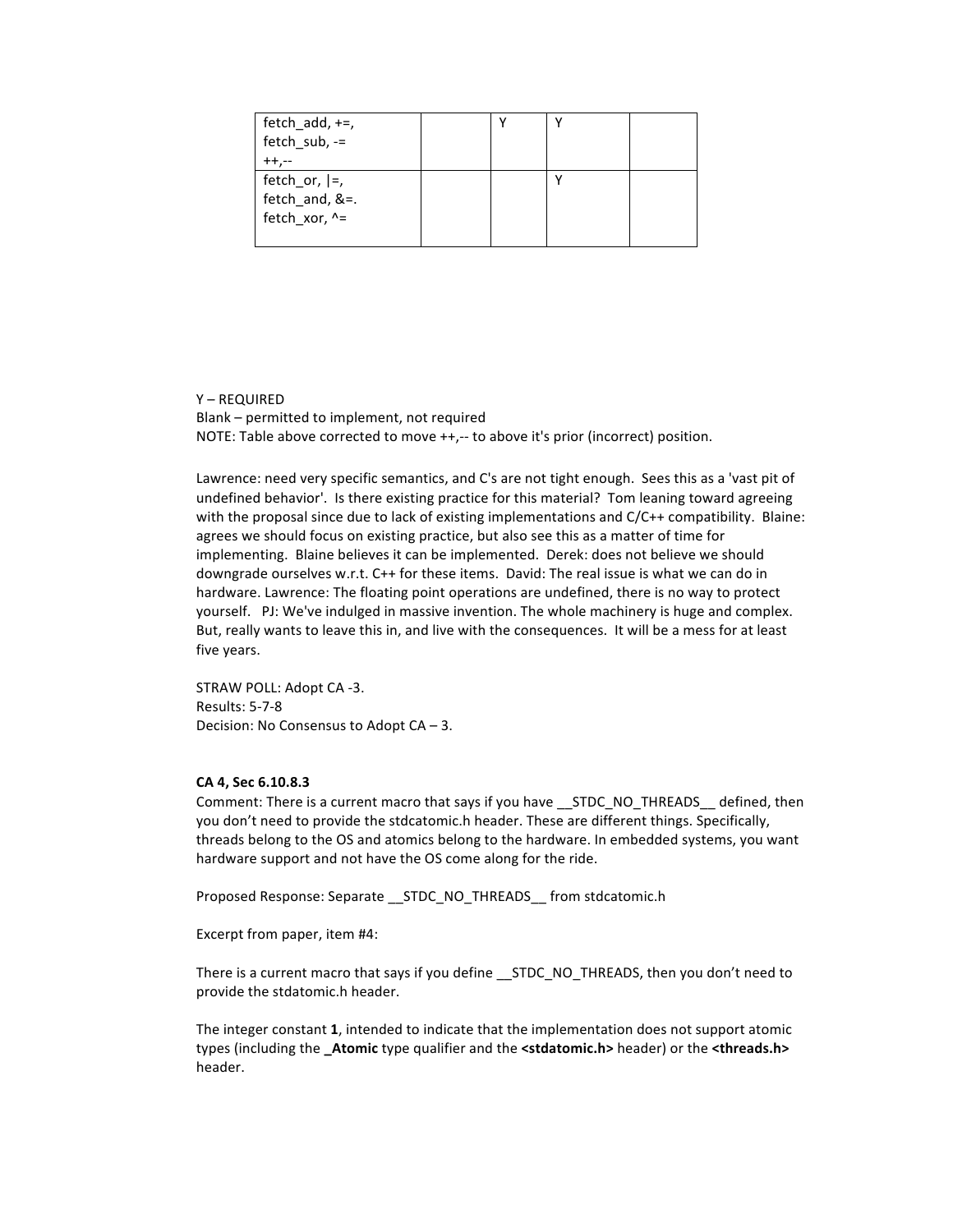Threads and atomics are different things. Specifically, threads belong to the OS and atomics belong to the hardware. The OS should provide common locking implementations so that different compilers don't do incompatible things. In embedded system, you want hardware support and not have OS come along for the ride. We should separate STDC NO THREADS from stdatomic.h. We suggest \_\_STDCATOMIC\_\_ be defined if the system provides atomics and the atomic header.

We would have atomics in all cases, with or without threads. Add a macro to make both atomics and threads optional? STDC\_NO\_THREADS and STDC\_NO\_ATOMIC ? Whose OK with this? CA, Michael, Lawrence, Hans, all OK.

STRAW POLL: Split out atomics from \_\_STDC\_NO\_THREADS\_\_, and add \_\_STDC\_NO\_ATOMICS\_\_.

Result:  $15 - 2 - 2$ 

DECISION: CA 4: Split out atomics from \_\_ STDC\_NO\_THREADS\_\_, and add STDC NO ATOMICS . Side Note: Crowl will recommend that threads be taken out of C++ freestanding in Madrid.

#### CA 5, Sec 5.1.2.4

Comment: Remove atomic to atomic assignment. C++0x has removed it because people may think the assignment is like transactional memory, but it is not.

Proposed response: none. We don't have proposed words for this comment, and the Section is quite large.

ACTION: Michael Wong to propose wording for this comment DONE: There is no problem here. Withdrawn.

#### CA<sub>6</sub>

Comment: Align C mutex types with C++ mutex types.

Rationale: C++ mutex types were designed to make that compatibility possible. It will be embarrassing if we don't have the same mutex type. Originally, they were not placed probably because people did not want to assume a C syntax. Now that there is, this makes this argument moot. C mutex are local objects and while we may put wrapper around that because we require member functions, this will make condition variables fail to work with that. Condition variables only work with the C++ mutex type. If we further export these as inline functions, it also breaks down. We believe the C++ design leads to better performance, especially when we start scaling the system. [Hans and Lawrence may have some personal anecdotes and experience to back this up]. What is supplied by OS facility usually is too slow because it tries to be fair and does not scale well.

PJ: There was never an intention for C/C++ threads be interoperable, or interchangeable. We have no words for this comment, nor do we have any evidence of implementation experience. Why not POSIX? Because the threads library specified in the WP is more portable, and on more different types of system than POSIX.

US 24 has an alternate proposal, i.e. remove the mtx try

STRAW POLL: Adopt CA 6 Result: 6-10-5 No Consensus for making this change.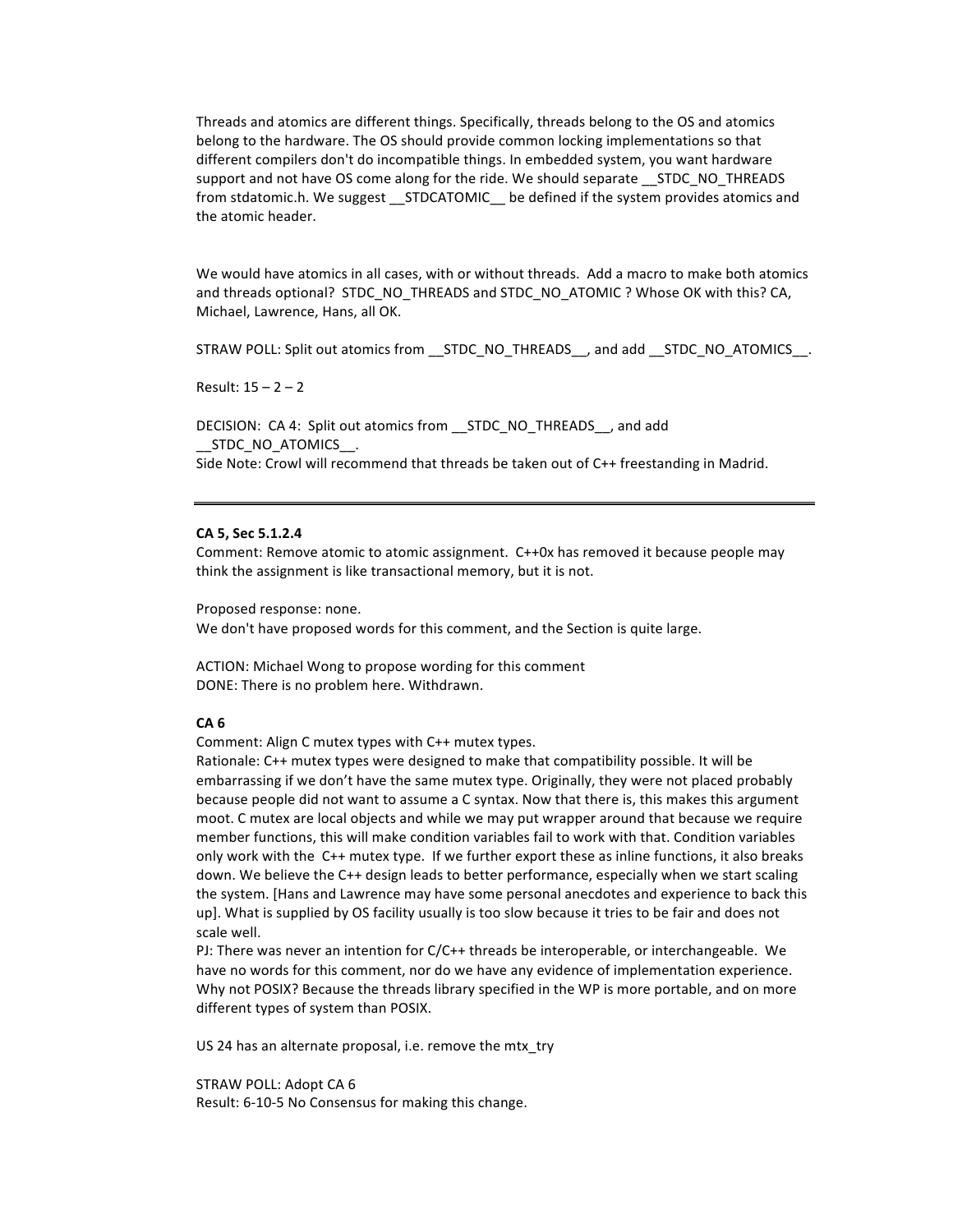DECISION: No Consensus to Adopt CA 6. We have already considered this issue in prior meetings. There was no consensus then to adopt that approach, and there is no consensus now.

#### **NL%1,%Sec%6.7.5**

Comment: Comment on Section 6.7.5 - Alignment specifier

It would be 'natural', certainly for a language like C, if the alignment specification is part of the type specification and not, as proposed, as part of the declaration specifier. The proposed \_Alignas specifier prevents the proper propagation and use of alignment information in the compiler. The argument for the current choice is that the cost of taking the type specifier approach would be very costly for C++; we do not consider this to be a valid argument: in many other places a difference between C and C++ is justified by the reasoning that C and C++ are two different languages, each with their own users and application areas, so why is it so necessary that in the Alignas case the languages are the same

Proposed Response: NONE

Several spoke to the difficulty of making the alignment specification part of the type specification, however IBM is already doing this. Could do it for objects now, and later for types. Some implementation experience here.

Response: REJECTED – No Consensus to implement at this time.

#### **NL 2, Annex F**

Comment: This (normative) section refers to IEC 60669:1989, while there is a new version of this standard by the summer of 2011 (well in advance of adoption of the C1X standard). C1X must refer to the new floating-point standard. Separate question: is it the intention to include the exchange formats (especially binary16 - half float) as a fully required data type once the new new floating-point standard is referenced? If not, should this be added to the Embedded-C specification as there is some interest in this in the embedded C world?

Proposed Response: None

We intentionally made this choice, but we also have a study group underway to create a binding to the new IEEE standard as a Technical Specification in the future.

RESPONSE: REJECTED for this revision. However there is a Study Group within WG14 looking at this issue with plans to create a C binding to the new IEEE Standard as a Technical Specification.

#### **BSI%1,%Sec%5.1.2.3;p5**

Comment: 5.1.2.3#5 describes parts of program state when a signal occurs. However, it is defined in terms of objects, which does not cover the floating-point environment. Depending on the operating system, the floating-point environment on receipt of a signal may be set to a default environment or it may be the environment in effect when the signal was delivered; the latter may not be a state that was ever in effect in the abstract machine because code sequences for some operations may change the rounding mode temporarily, then restore it. It seems best to leave the choice explicitly unspecified. (This means signal handlers cannot reliably use floating point; if that is to be permitted, feholdexcept and fesetenv would need to be documented as safe to call from signal handlers.)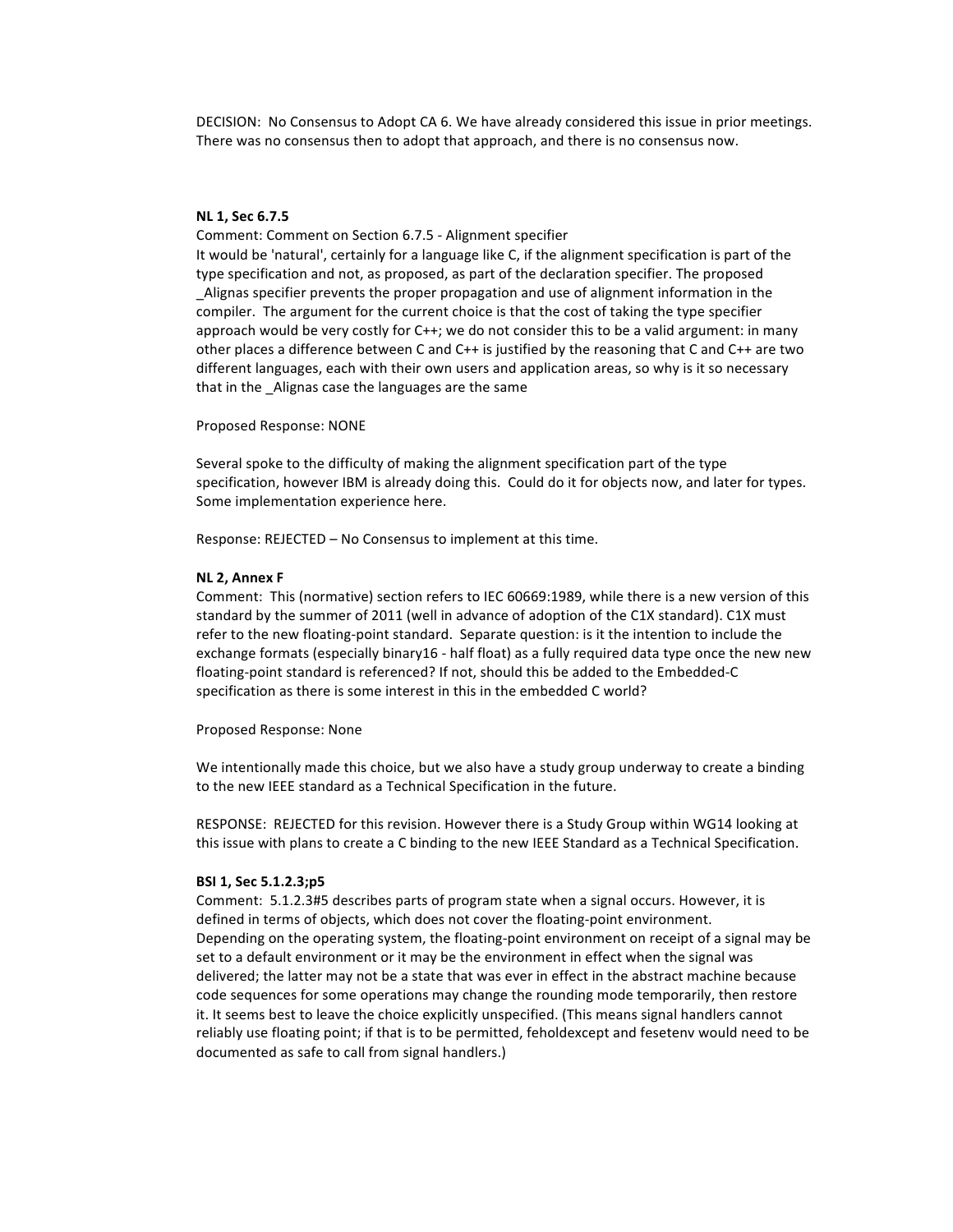Proposed Response: In 5.1.2.3, insert ", as is the floating-point environment (7.6)" after "unspecified", and insert ", as does the floating-point environment if it is modified and not restored before exit from the handler" after "undefined".

Discussion: Rajan is OK with this change.

DECISION: Adopt BSI 1 (UNANIMOUS CONSENT)

## **BSI%2**

Comment: There are some places where alignof needs to be handled similarly to sizeof, for consistency and to reflect existing practice, but with appropriate adjustments for when VLA size expressions are involved

Proposed Response:

In 6.5.3.4#3, change the second sentence to "Expressions in the operand are not evaluated, and the result is an integer constant.".

In 6.6#3, footnote 115, change "sizeof" to "sizeof or alignof".

In 6.6#6, insert "alignof expressions," before "sizeof expressions", and change "sizeof operator" to "sizeof or alignof operator".

In 6.6#8, change "and sizeof expressions" to "alignof expressions, and sizeof expressions", and change "a sizeof operator" to "an alignof operator or a sizeof operator".

In 6.9#3, change "a sizeof operator" to "an alignof operator or a sizeof operator".

In 6.9#5, change "a sizeof operator" to "an alignof operator or a sizeof operator".

DECISION: ACCEPT BSI 2 (UNANIMOUS CONSENT)

## **BSI%3,%6.7;p3%(N1565)%(Stoughton)**

Comment: 6.7#3 says "a typedef name can be redefined to denote the same type as it currently does", and redefining otherwise is a constraint violation, but in the case of VLAs it may not be known until runtime whether the types will in fact be the same. The suggested solution of diagnosing that a violation at runtime is possible should be stated in a footnote.

Proposed Response: In 6.7#3, after "same type as it currently does" add a footnote "If identity of the types depends on the values of variable length array size expressions, the implementation may generate a diagnostic that a constraint violation could occur depending on the values at runtime.".

Discussion:

Tom has concerns about this. It seems overly fussy to flag what we consider to be benign retypedefing rules. Rajan, has already implemented this, suggests making it Implementation Defined.

ACTION: Bill Seymour: Produce alternate words for a resolution to BSI 3 - DONE

Proposed Words:

Change: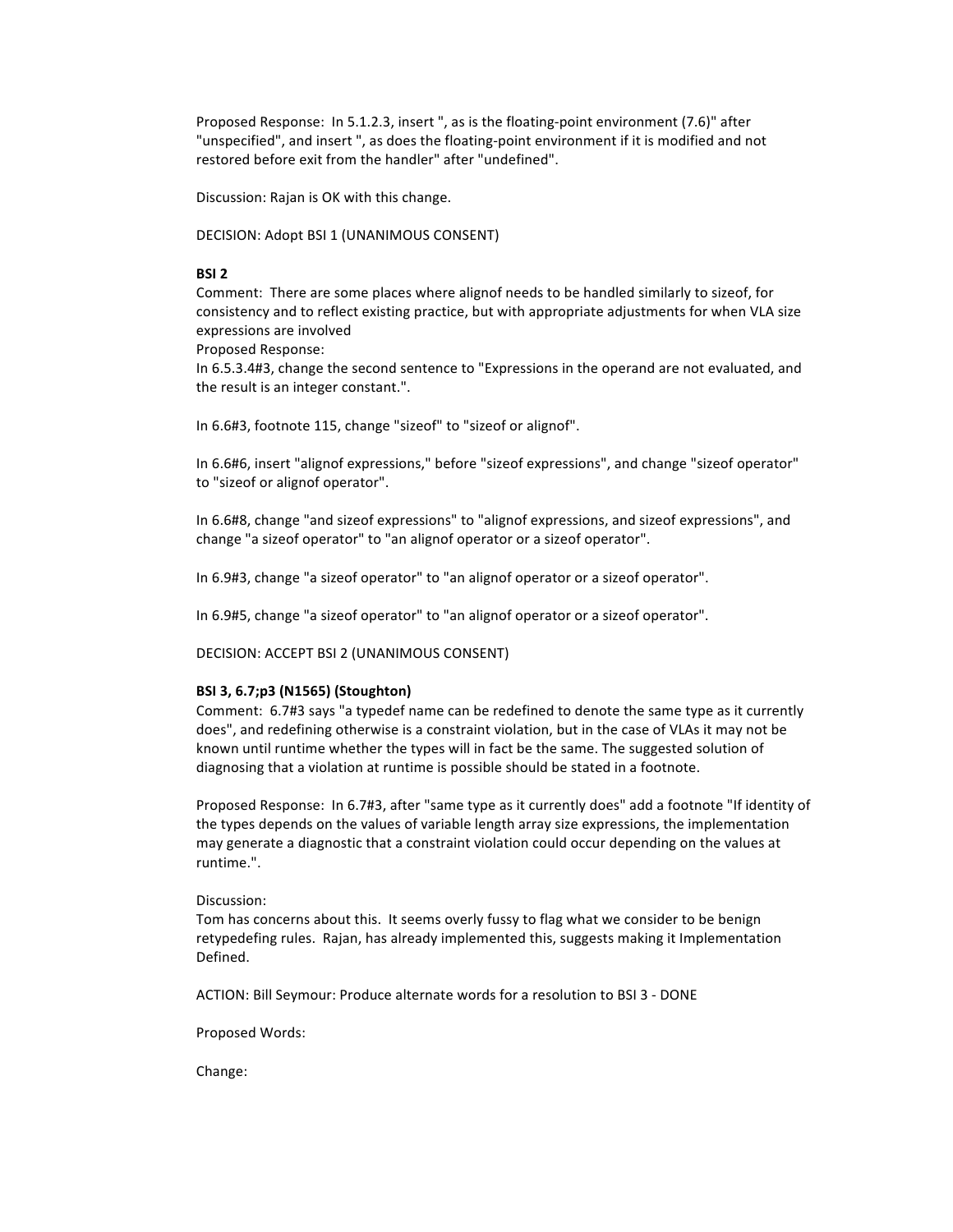If an identifier has no linkage, there shall be no more than one declaration of the identifier (in a declarator or type specifier) with the same scope and in the same name space, except that a typedef name can be redefined to denote the same type as it currently does and tags may be redeclared as specified in 6.7.2.3.

To:

If an identifier has no linkage, there shall be no more than one declaration of the identifier (in a declarator or type specifier) with the same scope and in the same name space, except:

\* a typedef name can be redefined to denote the same type as it currently does if that type is not a variably modified type

\* it is implementation defined whether a typedef name can be redefined to denote the same type as it currently does when that type is a variably modified type

\* tags may be redeclared as specified in 6.7.2.3.

Update to Proposed Change in BSI 3

6.7;p3, Changes

Change:

If an identifier has no linkage, there shall be no more than one declaration of the identifier (in a declarator or type specifier) with the same scope and in the same name space, except that a typedef name can be redefined to denote the same type as it currently does and tags may be redeclared as specified in 6.7.2.3.

#### To:

If an identifier has no linkage, there shall be no more than one declaration of the identifier (in a declarator or type specifier) with the same scope and in the same name space, except:

\* a typedef name can be redefined to denote the same type as it currently does if that type is not a variably modified type

\* it is implementation defined whether a typedef name can be redefined to denote the same type as it currently does when that type is a variably modified type

\* tags may be redeclared as specified in 6.7.2.3.

Discussion: Delete bullet 2 above, modify it? Leave it? Unspecified? Can't tell if it's the same type.

STRAW POLL: Words above for BSI 3, without Bullet 2 (delete bullet 2).

9-3-4 Consensus

DECISION: Adopt above words for BSI 3, w/o bullet 2.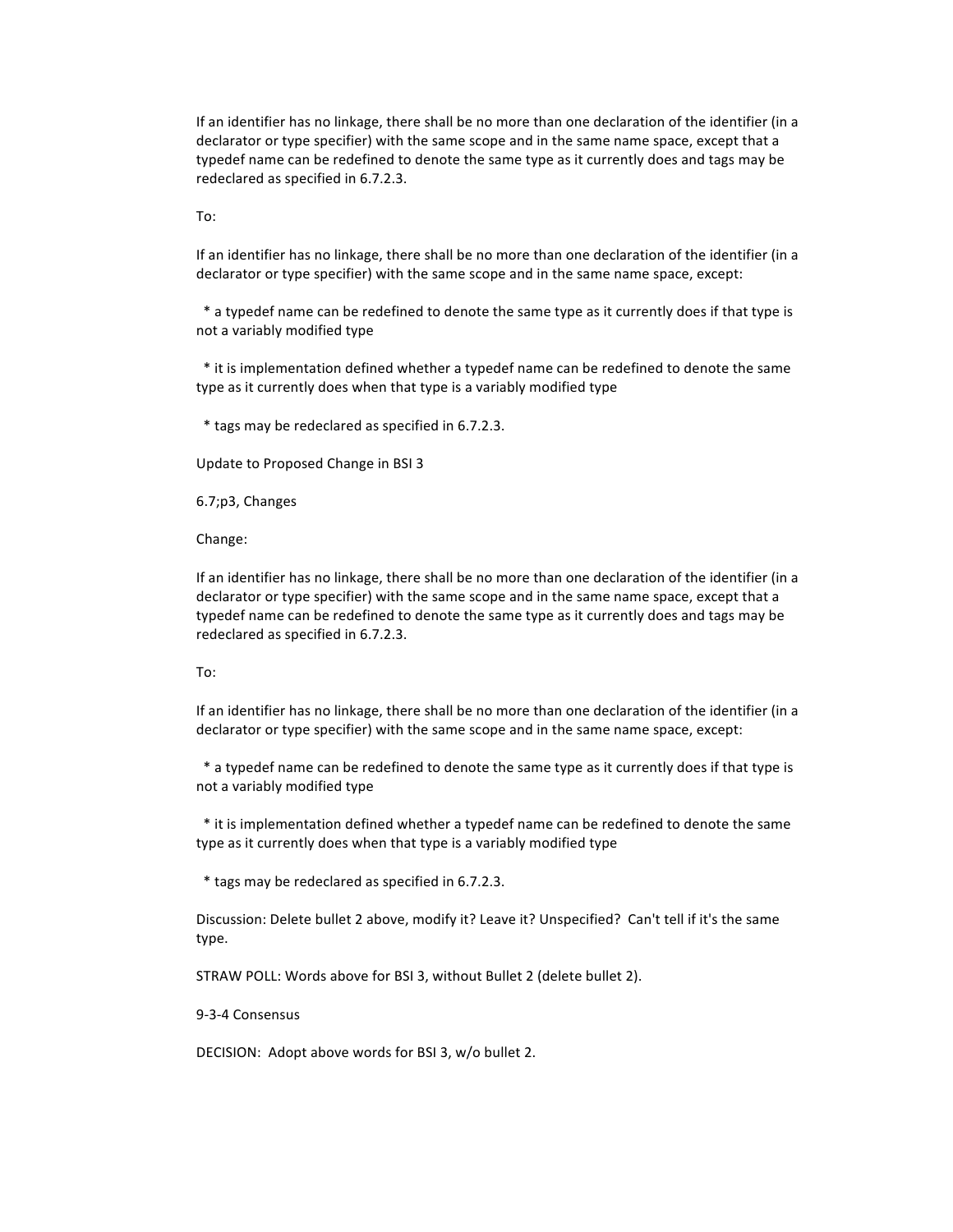## **BSI%4**

Comment:

6.7#5 defines a "definition" of an identifier, saying that for an enumeration constant or typedef name it is "the (only) declaration of the identifier". The "(only)" is no longer accurate now typedef redefinition is allowed; it seems natural to say that the first declaration in such a case is the definition (an alternative would be to say that all are definitions).

Proposed Response:

In 6.7#5, replace the last bullet point with two bullet points:

- for an enumeration constant, is the (only) declaration of the identifier;
- for a typedef name, is the first or only declaration of the identifier.

## DECISION: ACCEPT BSI 4 (UNANIMOUS CONSENT)

#### **BSI 5**

Comment:

6.7.1 is missing a constraint that \_Thread\_local may not be used on a function declaration. (This usage makes no sense and disallowing it is existing GNU thread practice. For function definitions this is already disallowed by 6.9.1#4 but it should also be disallowed for declarations that are not definitions.)

## Proposed Response:

In the Constraints in 6.7.1, add a new paragraph after paragraph  $3:$  "Thread local may not be present in the storage class specifiers in a declaration of a function.".

DECISION: ACCEPT BSI 5 (UNANIMOUS CONSENT)

#### **BSI%6**

Comment: Proposed Response:

DECISION: ACCEPT BSI 6 (UNANIMOUS CONSENT)

#### **BSI 7**

Comment:

6.7.9#15 says "An array with element type compatible with a qualified or unqualified version of wchar t may be initialized by a wide string literal, optionally enclosed in braces. Successive wide characters of the wide string literal (including the terminating null wide character if there is room or if the array is of unknown size) initialize the elements of the array.". But 6.4.5 now defines wide string literals to include char16\_t and char32\_t literals, and the initialization wording needs updating to allow each kind of wide string literal to initialize the associated kind of array.

#### Proposed Response:

Change 6.7.9#15 to read "An array with element type compatible with a qualified or unqualified version of wchar\_t, char16\_t or char32\_t may be initialized by a wide string literal, optionally enclosed in braces. The wide string literal must have array element type (as defined in 6.4.5) compatible with the unqualified version of the element type of the array being initialized. Successive elements of the array specified in 6.4.5 for the wide string literal (including the terminating null element if there is room or if the array is of unknown size) initialize the elements of the array."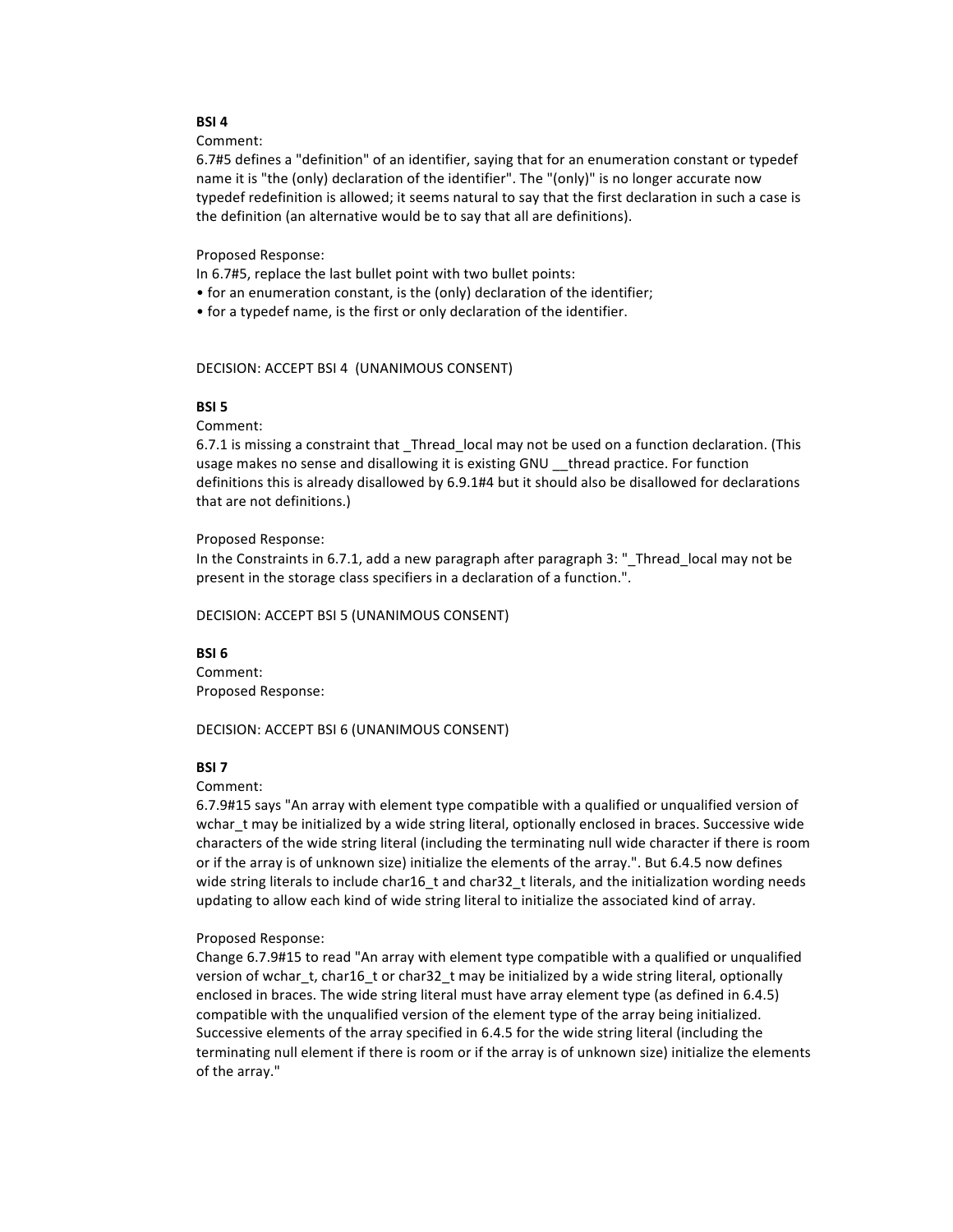DECISION: ACCEPT BSI 7 (UNANIMOUS CONSENT)

## **BSI%8**

Comment:

6.10.9#1 refers to removal of the L prefix, if present, from a string literal inside \_Pragma. This should now handle the new types of string prefixes added in C1X.

Proposed Response: In 6.10.9#1, change "L prefix" to "u8, u, U or L prefix

STRAW POLL: Adopt proposed response to BSI 8 Result  $14 - 2 - 5$ 

DECISION: ACCEPT BSI 8

NEEDS C++ Liaison – same issue.

#### **BSI%9,%7.1.2;p4**

Comment:

7.1.2#4 says "The program shall not have any macros with names lexically identical to keywords currently defined prior to the inclusion.".

There is however a related issue that this does not address: a macro lexically identical to a keyword could be defined after the standard header is included, but with the definition being in effect when a macro defined in the standard header is expanded, and the expansion of the macro in the standard header could use the keyword that is defined as a macro.

Thus, either such definitions of keywords as macros should be disallowed whenever a macro from a standard header is expanded, or all macro definitions in standard headers need to use alternative implementation-specific keywords in the reserved namespaces such as \_void. In the latter case, examples in the C standard such as the required definition of assert in 7.2#1, the possible definition of the cbrt type-generic macro in 6.5.1.1#5 and the possible definitions of CMPLX, CMPLXF and CMPLXL in 7.3.9.3#5 should not show the use of keywords outside the reserved namespaces.

(The Rationale (pages 100 and 101 in version 5.10) discusses uses for defining keyword names as macros, but I think this should still be made undefined behavior if such a macro definition is in effect when a macro from a standard header is expanded

#### Proposed Response:

In 7.1.2#4, add "or when a macro defined in a standard header is expanded" at end of last sentence.

DISCUSSION: PJ supports this, although many will ignore it.

DECISION: ACCEPT BSI 9 (UNANIMOUS CONSENT)

**BSI 10** - Editorial. Accepted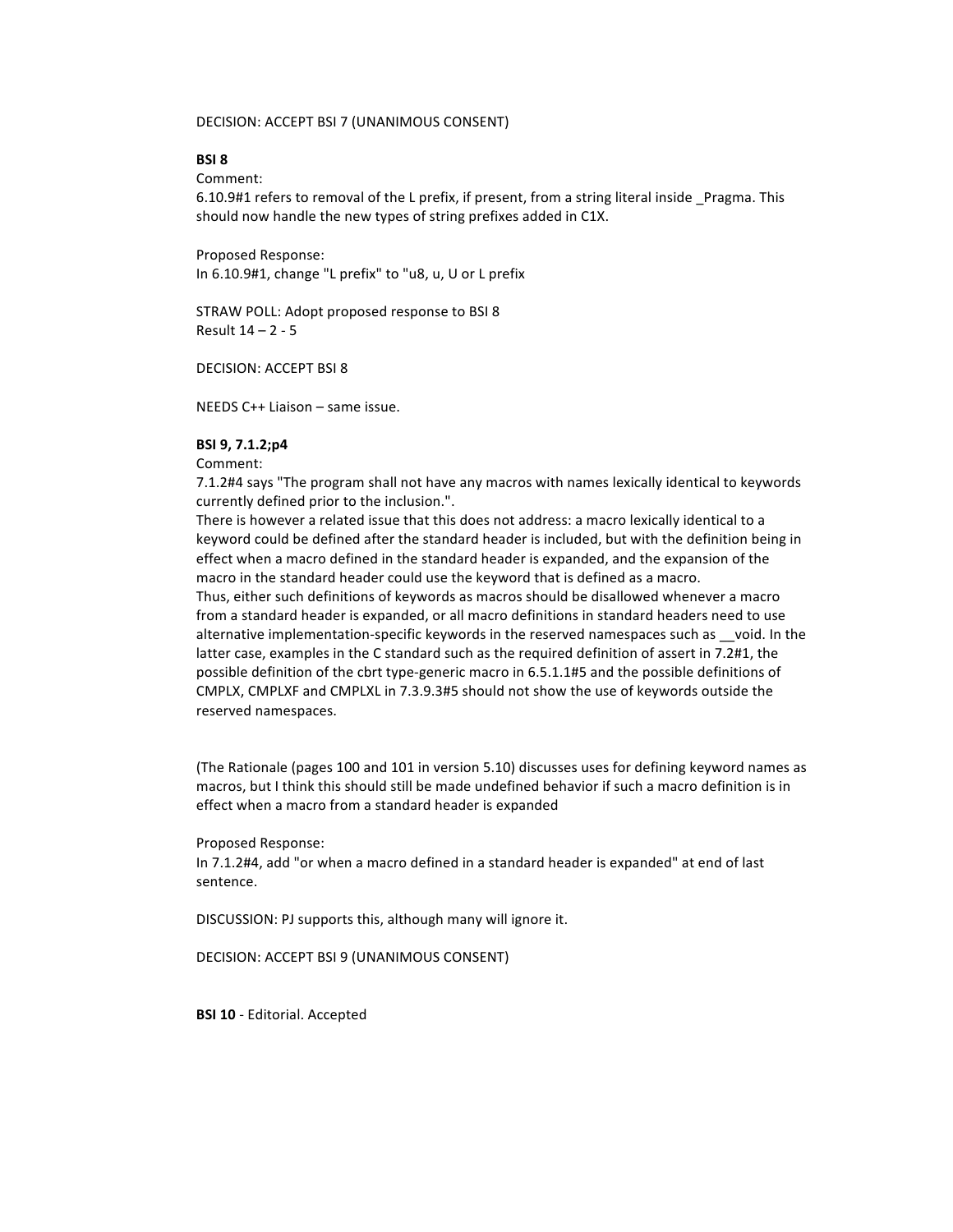## **BSI 11**

#### Comment:

It seems clear from the standard text that the scanf %% format is required to skip white-space in the input stream: that %% acts differently from single ordinary characters in the format string and you need to use %1[%] to match just a single % without white-space. However, implementations differ in this regard, so it would be useful to add an example to make this clearer to implementers.

Proposed Response: In 7.21.6.2, add another example: "The program #include <stdio.h>

int main (void)  $\left\{ \right.$ int dummy; return sscanf ("foo \t %bar1", "foo%%bar%d", &dummy); ł returns status 1, not 0, because input white-space is skipped when matching %%."

DECISION: ACCEPT BSI 11 (UNANIMOUS CONSENT)

## **BSI 12**

Comment:

7.25.1#4 says that xtime "holds a time specified in seconds and nanoseconds", and has members "time\_t sec;" and "long nsec;". But time\_t is not required to count in seconds; 7.26.1#4 says "The range and precision of times representable in clock\_t and time\_t are implementation-defined.". time\_t may count in units other than seconds; it may be a floating-point type, so if it counts in seconds it may have subsecond resolution; it may not bear a linear relation to elapsed time. The xtime type is used by cnd timedwait, mtx timedlock and thrd sleep, and set by xtime get. xtime\_get creates a valid xtime value, which apparently is to be interpreted in accordance with the base argument; the other functions use such a value, and do not have any base parameter to describe the interpretation. The description of the base argument refers to TIME UTC, but the list of macros defined in this header does not include TIME UTC.

I don't believe it makes sense to have the base argument to xtime get, given that the semantics of time\_t values (which must be the basis for those of xtime values) do not depend on any such value, and the only way to modify a time t value to get a valid future time, and so a valid future xtime value, is through <time.h> functions (direct arithmetic on time t values does not have defined effects). Thus I propose removing this argument.

#### Proposed Response:

Proposed change 1: In 7.25.1#4, change "holds a time specified in seconds and nanoseconds" to "holds a time specified as a nanosecond offset from a time t value", with a footnote "Although the time t value is given as time t sec;, time t does not necessarily count in seconds.". Proposed change 2: In 7.25.7.1#1, remove the "int base" argument. In 7.25.7.1#2, remove "based on the time base base". In 7.25.7.1#3, change "the nonzero value base, which must be TIME UTC" to "a nonzero value". In Annex B.24, remove the "int base" argument to xtime get.

DISCUSSION: Alternate wording possible? Add text to this.

ACTION: Joseph and Nick to add text to Proposed Response to merge the BSI and AG time related comments.

DONE: (N1564) See adopted words for BSI 12, AG 2, AG 9, AG 10, AG 11 below.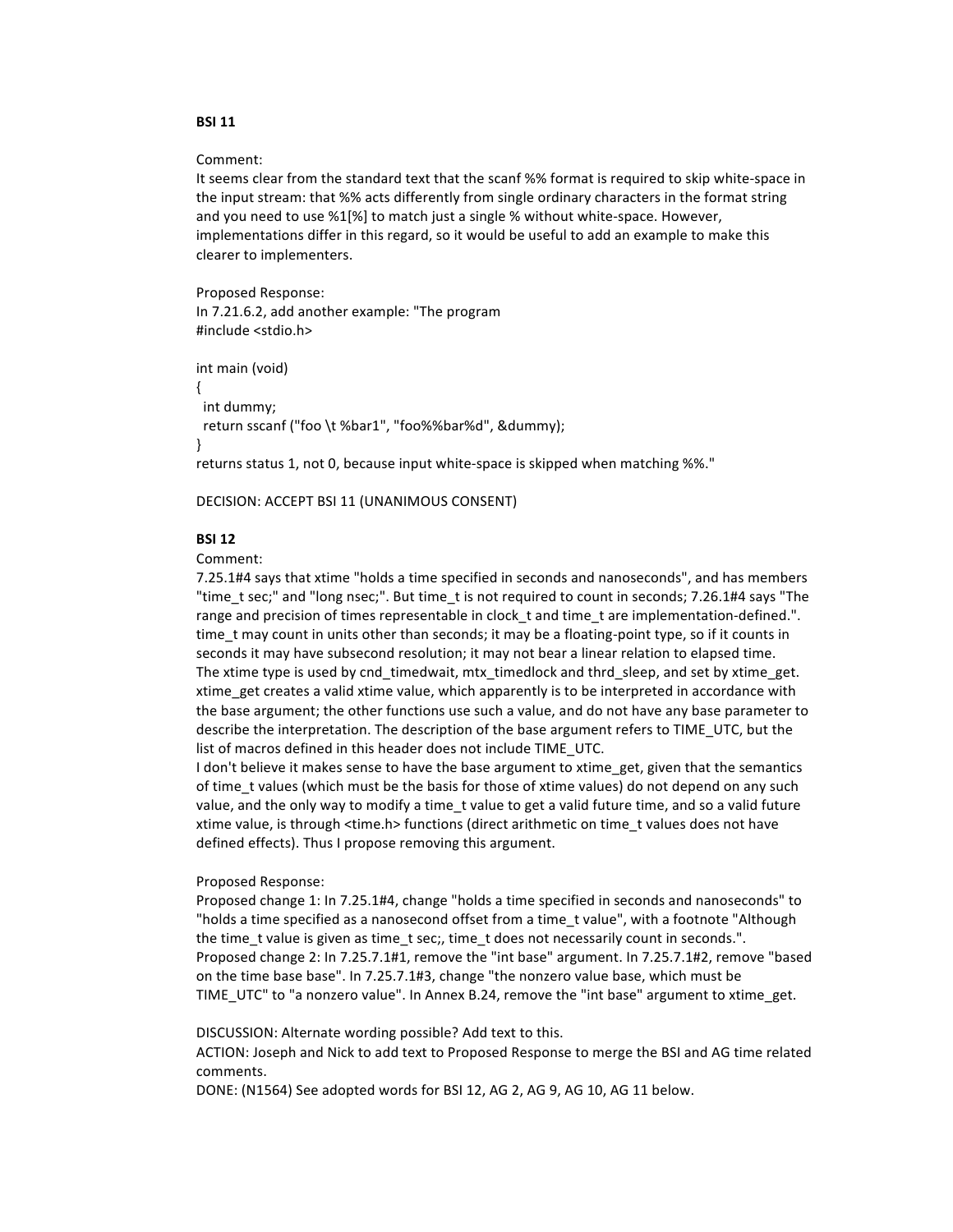Proposed Response: Remove xtime from threads.h Change para 3 of <time.h> from "... which are arithmetic types capable of representing times; and struct tm which holds the components of a calendar time, called the broken-down time."

## To:

" which are arithmetic types capable of representing times; struct timespec which is a structure type that holds a time specified in seconds and nanoseconds. The structure shall contain at least the following members, in any order.

time t tv sec; long tv nsec; and struct tm which holds the components of a calendar time, called the broken-down time."

Globally replace "xtime" with "timespec", the "sec" member with "tv\_sec, and the "nsec" member with "tv\_nsec". [Note the remainder of this ballot uses xtime where appropriate. The global edit suggested here should be applied to these ballot comments if this comment is accepted]

DECISION: Words adopted as above. (UNANIMOUS CONSENT)

## **BSI%13**

Comment:

It appears 7.26.1#3 allows time\_t and clock\_t to be complex types. I see no good reason for this to be permitted.

Proposed Response:

In 7.26.1#3, change "arithmetic types" to "real types".

DECISION: ACCEPT (UNANIMOUS CONSENT)

## **BSI%14**

Comment:

When are wide string library functions required to handle values of type wchar t that do not represent any value in the execution character set, and when does using such values with a library function result in undefined behavior? This issue was raised directly and through the Austin Group; the Batavia minutes say "We are taking no action here" (N1541 6.31 item 1) but this still leaves the standard unclear.

The definition of "wide character" in 3.7.3 is "bit representation that fits in an object of type wchar t, capable of representing any character in the current locale". I interpret the part after the comma as being descriptive of the type wchar\_t, rather than constraining the definition of "wide character". That is, "wide character" includes all bit representations that fit in type wchar t, whether or not they represent valid members of the execution character set. The first problem here would seem to be the possible inclusion of trap representations; it seems better for only representations that represent values of type wchar\_t to count as wide characters, and for only the integer value to be significant. That is, a wide character should be a value of type wchar t, not a bit representation.

In turn, 7.1.1#4 defines a "wide string" to include all null-terminated sequences of wide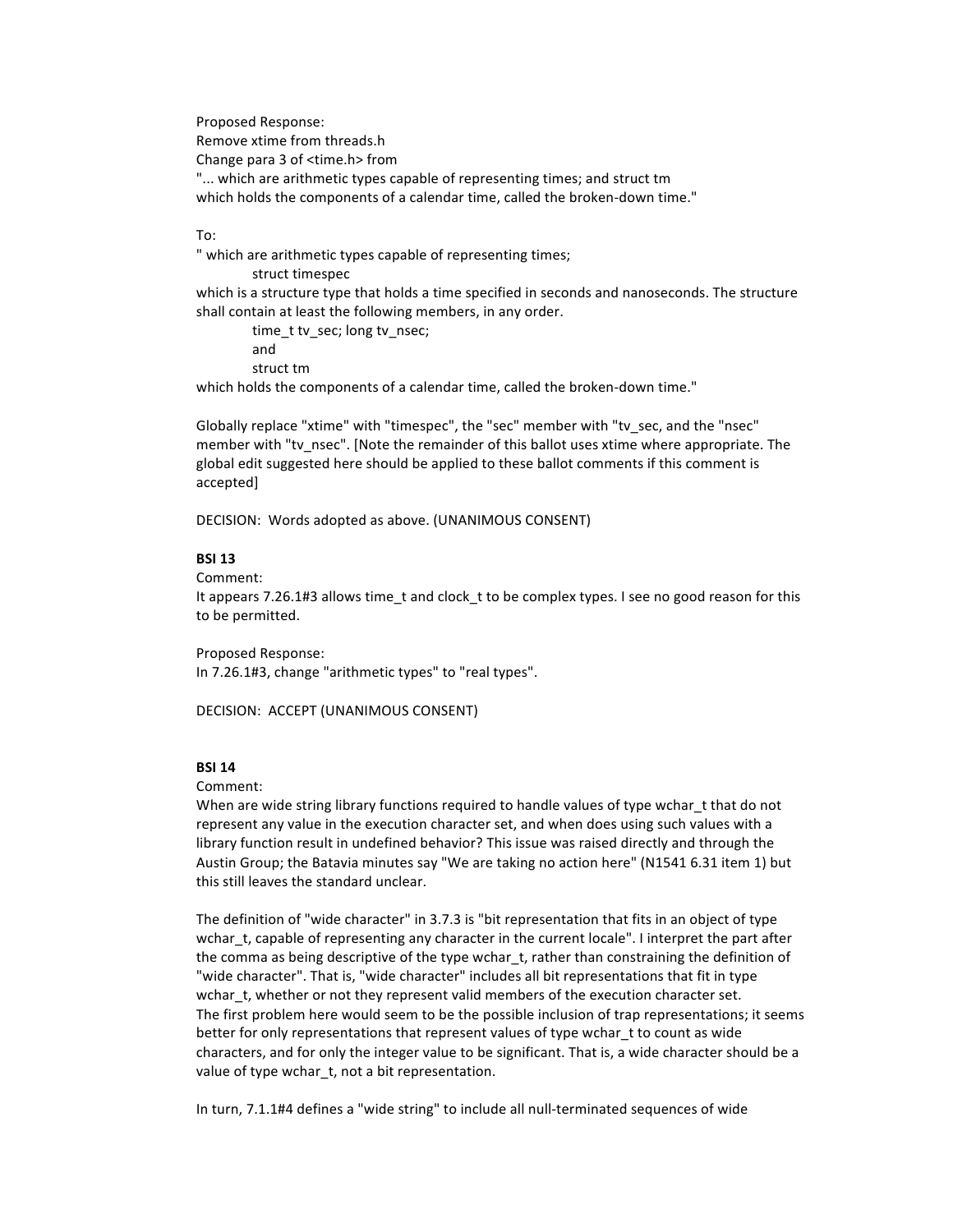characters (whether or not they represent execution character set members). This implies semantics for certain cases. For example, 7.21.6#8 defines fprintf handling of the %ls format in terms of wcrtomb, and 7.28.6.3.3 specifies what happens in wcrtomb if "wc is not a valid wide character". The concept of "valid wide character" does not appear to be defined, but the intention must be a wide character not representing any value in the execution character set, since this is how 7.21.3#14 defines "encoding error".

In other cases, the document is silent about the handling of wchar\_t values not representing any value in the execution character set.

In some cases, the semantics of wide characters are interpreted, but wcrtomb is not mentioned and so it is unclear whether encoding errors may occur. For example, the wide characters in an swprintf format string must be interpreted to identify conversion specifications. If a wide character is passed that does not represent a value in the execution character set, is this undefined behavior (possibly critical undefined behavior as an invalid argument to a library function), an encoding error, or a valid wchar t value that must be passed through to the output? (For fwprintf, the values output to the stream are passed through wcrtomb, so the last case is not a possibility there.)

In other cases, such as wmemcmp, there is no interpretation of values. Should the statement from C90 AMD1 7.16.4.6

These functions operate on arrays of type wchar\_t whose size is specified by a separate count argument. These functions are not affected by locale and all wchar t values are treated identically. The null wide character and wchar t values not corresponding to valid multibyte characters are not treated specially.

#### apply or was it deliberately removed?

My inclination is that whenever there is no need to interpret the string, and corresponding <string.h> functions accept all byte sequences (null-terminated as needed) following 7.23.1#3, all wchar t sequences should be accepted by the wide character functions. One possibly tricky case is wcscoll/wcsxfrm, where the <string.h> functions accept all byte sequences (according to 7.23.1#3) even if they are not valid multibyte strings for the present locale, and no error returns are possible.

I propose a simple change to make it explicit that all wchar\_t sequences are valid, but to allow encoding errors where the strings may be interpreted and an error return is possible, as in the case of swprintf.

#### Proposed Response:

Proposed change 1: In 3.7.3, change "bit representation that fits in" to "value representable by". Proposed change 2: In 7.28.1, add a new paragraph before paragraph 5: "Arguments to the functions in this subclause may point to arrays containing wchar\_t values that do not correspond to members of the extended character set. Such values shall be processed according to the specified semantics, provided that it is unspecified whether an encoding error occurs if such a value occurs in the format string for a function in 7.28.2 or 7.28.5 and the specified semantics do not include passing the wide character through wcrtomb."

DECISION: ACCEPT BSI 14 (UNANIMOUS CONSENT)

## **BSI%15**

## Comment:

There are what appear to be name spaces (explicitly reserved or otherwise) used by various headers that are not listed in 7.30 but should be.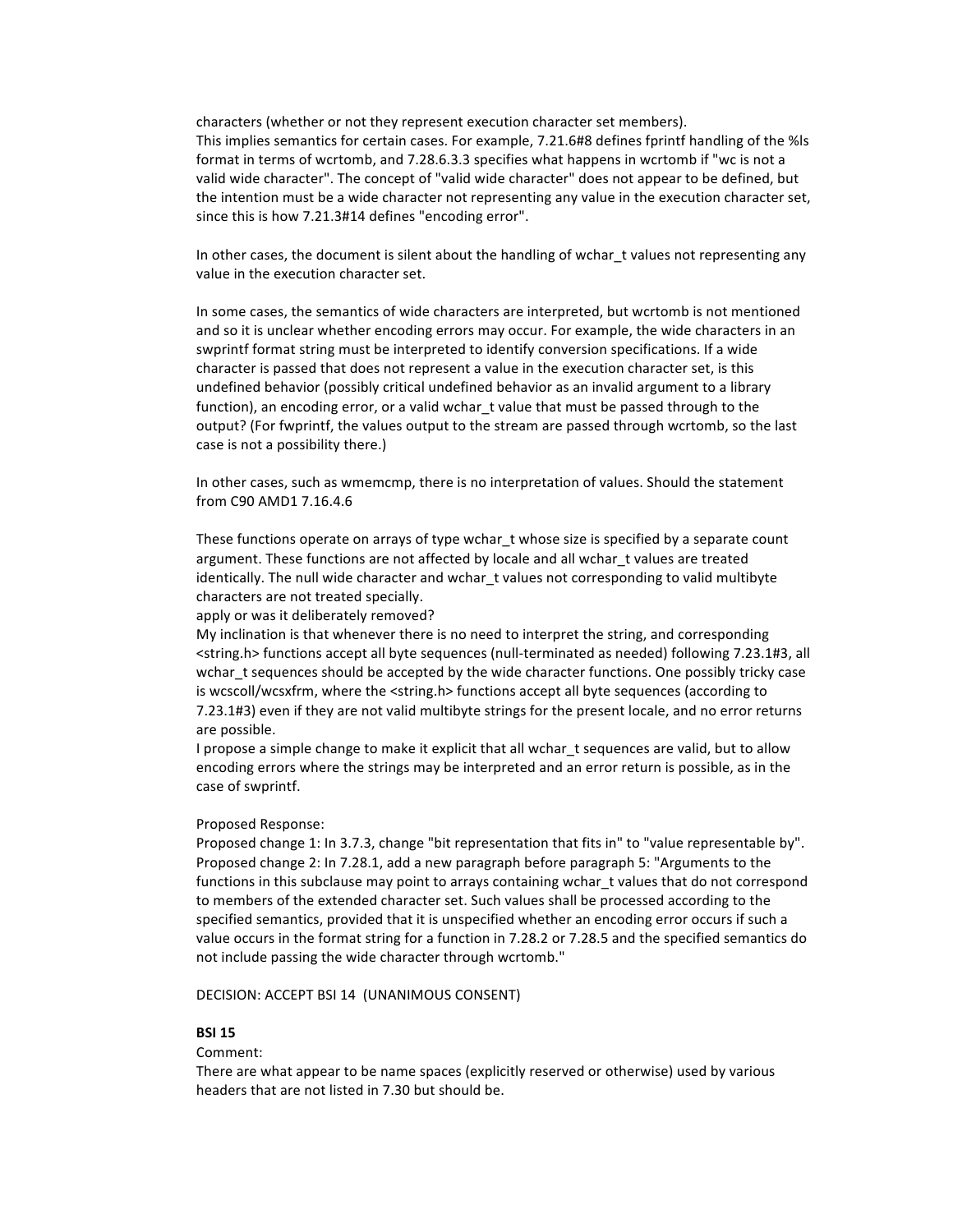#### Proposed Response:

Proposed change 1: Between 7.30.3 and 7.30.4, add a subclause for <fenv.h>: "Macros that begin with FE\_ and an uppercase letter may be added to the definitions in the <fenv.h> header.". Add footnotes referencing this new subclause to the sentences referring to such macros in 7.6#6, 7.6#8 and 7.6#10.

Proposed change 2: Between 7.30.6 and 7.30.7, add a subclause for <stdatomic.h>: "Macros, function names, typedef names and enumeration values that begin with ATOMIC\_, atomic\_ or memory\_may be added to the <stdatomic.h> header.".

Proposed change 3: Between 7.30.11 and 7.30.12, add a subclause for <threads.h>: "Function names, typedef names and enumeration values that begin with cnd\_, mtx\_, thrd\_ or tss\_ may be added to the <threads.h> header.".

DECISION: ACCEPT BSI 15 (UNANIMOUS CONSENT)

## **BSI%16**

Comment:

J.2 lists (bottom of page 563) "The number of characters transmitted by a formatted output function is greater than INT\_MAX (7.21.6.1, 7.21.6.3, 7.21.6.8, 7.21.6.10).". This is missing the wide character functions and the functions that output to strings instead of files; all of these have the same issue that there may be return values specified by the semantics that cannot be represented in the int return type.

(A similar issue applies to functions in Annex K. I have not tried to propose a fix there, though making the overflow cases into runtime-constraint violations may make sense. The asprintffamily functions in TR 24731-2 also have this problem.)

## Proposed Response:

In the last item on page 563, change "characters" to "characters or wide characters" and change "transmitted" to "transmitted, written to a string, or that would be written to a string has the array size parameter been large enough". Add 7.21.6.5, 7.21.6.6, 7.21.6.12, 7.21.6.13, 7.28.2.1, 7.28.2.3, 7.28.2.5, 7.28.2.7, 7.28.2.9, 7.28.2.11 to the list of subclauses in that item.

DECISION: ACCEPT BSI 16 (UNANIMOUS CONSENT)

## **BSI%17**

Comment:

scanf-family functions may have a format string with more than INT\_MAX conversion specifiers. J.2 should list undefined behavior if one of these functions would need to return a value greater than INT\_MAX.

(A similar issue applies to functions in Annex K. I have not tried to propose a fix there, though making the overflow cases into runtime-constraint violations may make sense.)

## Proposed Response:

Add to J.2 an item "The number of input items assigned by a formatted input function is greater than INT\_MAX (7.21.6.2, 7.21.6.4, 7.21.6.7, 7.21.6.9, 7.21.6.11, 7.21.6.14, 7.28.2.2, 7.28.2.4, 7.28.2.6, 7.28.2.8, 7.28.2.10, and 7.28.2.12).".

DECISION: ACCEPT BSI 17 (UNANIMOUS CONSENT)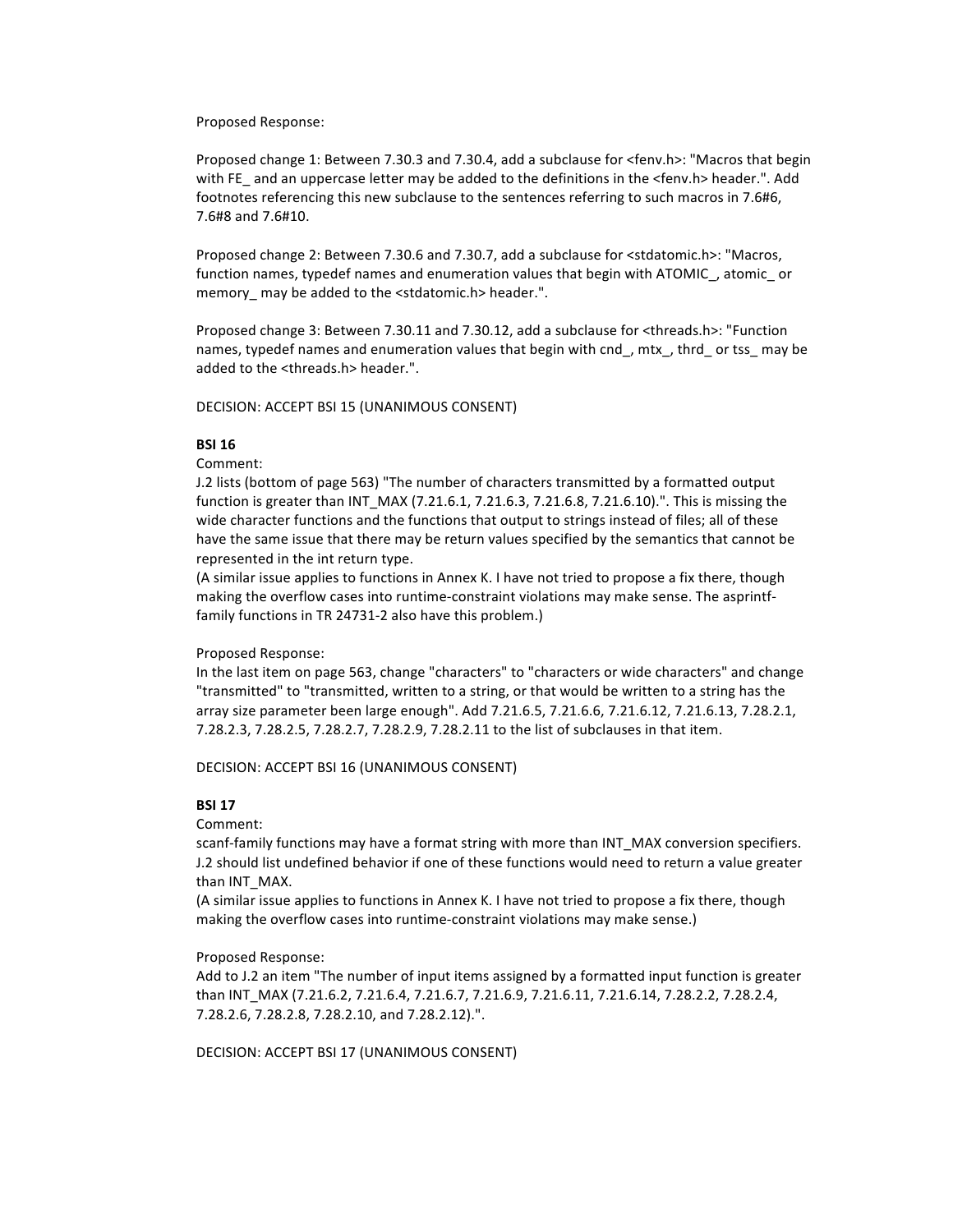## **BSI%18**

Comment:

In view of the binary16 format in IEEE 754-2008, J.5.6 should explicitly note the possibility of additional floating types having less range and precision than float.

#### Proposed Response:

In J.5.6#1, add "or less range and precision than float" after "long double".

DECISION: ACCEPT BSI 18 (UNANIMOUS CONSENT)

## **BSI%19**

Comment:

There are several instances of undefined behavior that are intrinsically hard for implementations to bound, by reason of the ABIs in use in practice or the limitations of hardware. These should be added to the list of critical undefined behavior in L.3#2.

#### Specifically:

• Modifying constant objects should be considered equivalent to operations using invalid pointers.

• The problems with invalid arguments to library functions also apply to symbols such as va\_arg specified to be macros.

• Incompatible types, where not constraint violations, generally cannot be diagnosed without information often not available at link time, and if (say) one translation unit declares an object with a type occupying more memory than another translation unit defining the object, accesses from the first translation unit will be like using invalid pointers.

Proposed Response:

Proposed change 1: In the list in L.3#2, add "The program attempts to modify a string literal (6.4.5).".

Proposed change 2: In the list in L.3#2, add "An attempt is made to modify an object defined with a const-qualified type through use of an Ivalue with non-const-qualified type (6.7.3).".

Proposed change 3: In the list in L.3#2, change "library function" to "library function or macro". Wording change to clarify the library or macro is a Standard library, or Standard macro. David: It's not really UB to pass an invalid argument to a macro.

Proposed change 4: "Two declarations of the same object or function specify types that are not compatible  $(6.2.7)$ .". Add: And object is modified, or the function is called Open issues for all 4.

Defer

New Proposed Response: (N1568)

Proposed change 1: Accept as written.

Proposed change 2: Accept as written.

Proposed change 3: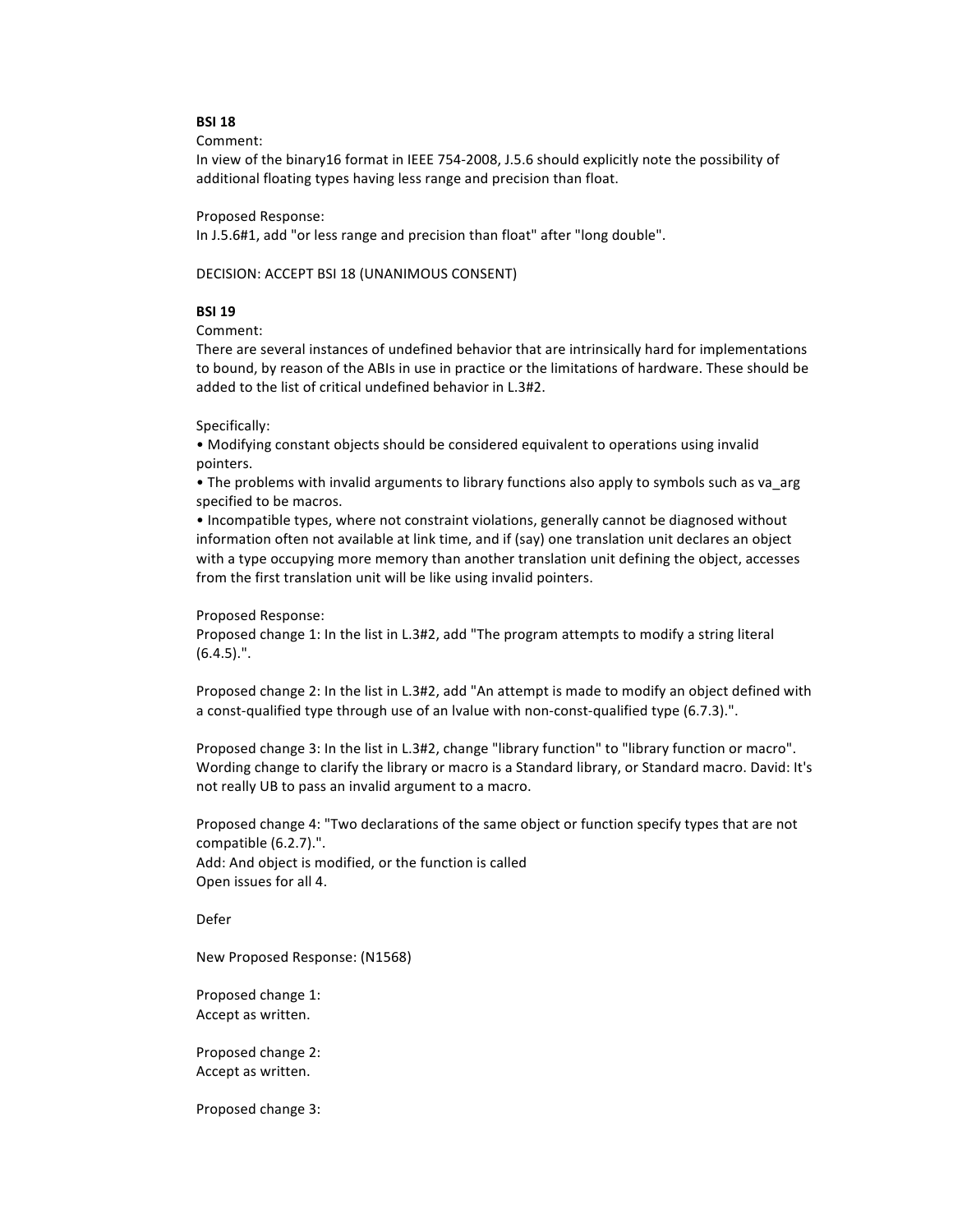In  $L.3#2$ , change "An argument to a library function . . ." to "An argument to a function or macro defined in the standard library . . ."

Proposed change 4:

Part A: Change "(6.3.2.3)" to "(6.3.2.3, and see 6.2.7)".

Part B: "A store is performed to an object that has two incompatible declarations (6.2.7)."

DECISION: Adopt BSI 19, N1568, as above. (UNANIMOUS CONSENT)

## **AG%1%(AUSTIN%GROUP)**

Comment:

Since quick exit() disallows signal handlers to be called, what happens if a signal corresponding to a computational exception is generated during execution of one of the functions registered by at quick exit()?

Proposed Words: In 7.22.4.7, add at the end: If a signal is raised while the quick exit function is executing, the behavior is undefined.

Discussion: Why is this the case? Shouldn't the interrupt be handled gracefully? quick exit does not cleanup as well as exit. The assumption is that a quick exit means 'get me out of here'.

DECISION: Adopt AG 1 Proposed Words as above. (UNANIMOUS CONSENT)

## **AG%2 (Also%BSI%12,%AG%9,%AG%10,%AG%11) %(N1564)%(Stoughton)**

Comment:

POSIX already defines two different structures to hold time, one of which, struct timespec, is almost identical to the xtime structure. It would be appropriate to merge the xtime and timespec structures.

Proposed Response: Remove xtime from threads.h Change para 3 of <time.h> from "... which are arithmetic types capable of representing times; and struct tm which holds the components of a calendar time, called the broken-down time."

To:

" which are arithmetic types capable of representing times;

struct timespec

which is a structure type that holds a time specified in seconds and nanoseconds. The structure shall contain at least the following members, in any order.

time\_t tv\_sec; long tv\_nsec; and struct tm

which holds the components of a calendar time, called the broken-down time."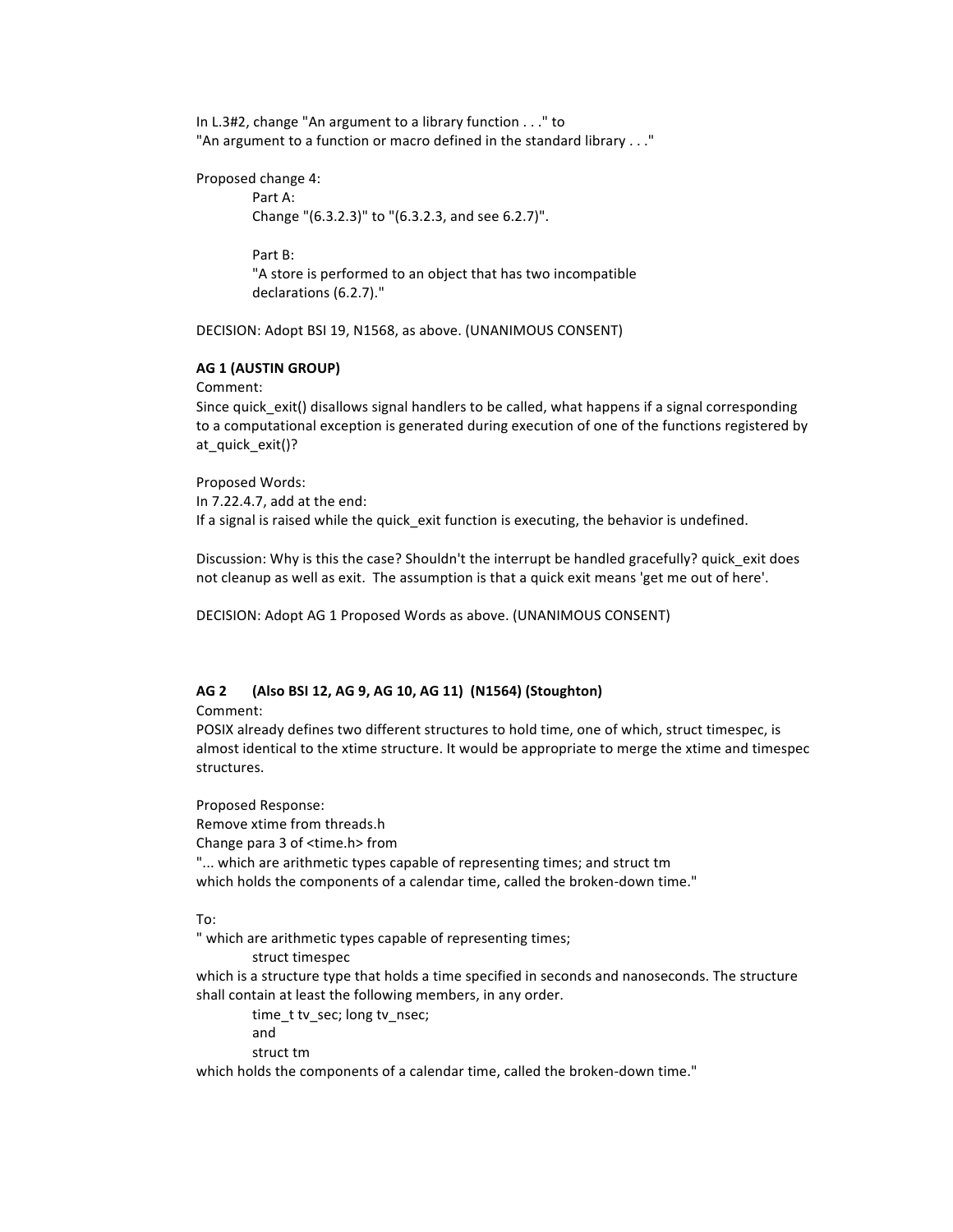Globally replace "xtime" with "timespec", the "sec" member with "tv\_sec, and the "nsec" member with "tv\_nsec". [Note the remainder of this ballot uses xtime where appropriate. The global edit suggested here should be applied to these ballot comments if this comment is accepted]

The above needs more work. New proposed words (N1564):

Change para 3 of 7.26 <time.h> from

"... which are arithmetic types capable of representing times; and struct tm

which holds the components of a calendar time, called the broken-down time."

To:

"... which are arithmetic types capable of representing times; struct timespec

which is a structure type that holds a time specified in whole seconds and nanoseconds, and

struct tm

which holds the components of a calendar time, called the broken-down time.

Many of the timing facility functions accept or return time value specifications. A time value structure timespec specifies a single time value, and contains at least the following members, in any order.

> time\_t tv\_sec; long tv\_nsec;

The tv sec member is a whole number of seconds since an implementation defined epoch. (footnote: the tv\_sec field is a linear count of seconds and may not have the normal sematics of a time t).

The tv\_nsec member is only valid if greater than or equal to zero, and less than the number of nanoseconds in a second (1 000 million).

The time interval described by this structure is (tv\_sec \* 10^9 + tv\_nsec) nanoseconds."

Globally replace "xtime" with "timespec", the "sec" member with "tv\_sec, and the "nsec" member with "tv\_nsec".

Change 7.25 <threads.h> para 4:

FROM: and

xtime

which is a structure type that holds a time specified in seconds and nanoseconds. The structure shall contain at least the following members, in any order.

> time\_t sec; long nsec;

TO: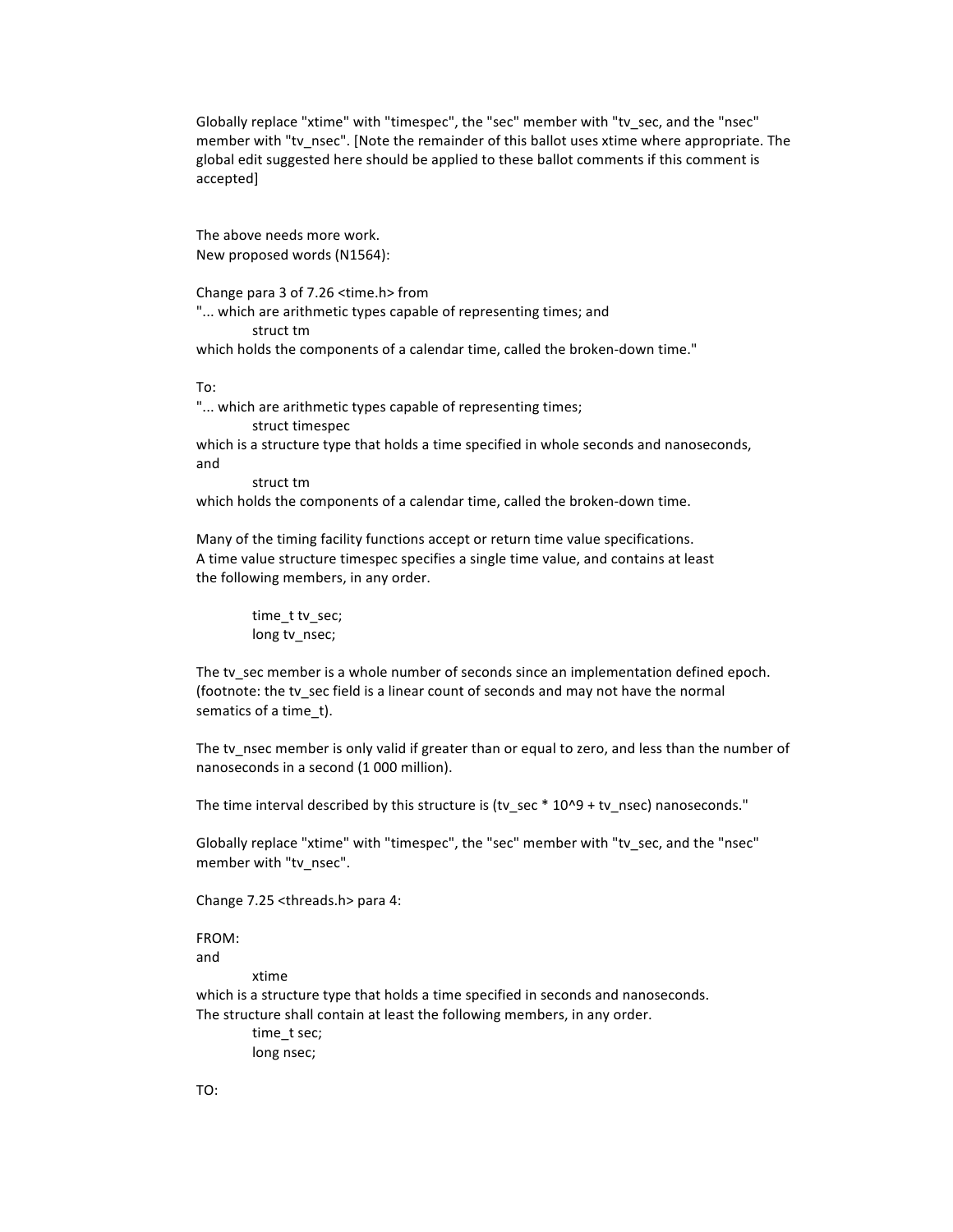Inclusion of the <threads.h> header shall also make visible all of the symbols defined  $in$  <time.h>.

Move 7.25.7 to 7.26.4, changing the title from "Time Functions" to "Other Time Functions"

Add to 7.26.1 para 2:

TIME\_UTC

which expands to a integer constant greater than 0 that describes one of perhaps several system time bases (footnote: implementations may define several other clocks, but are only required to support a real time clock based on Universal Coordinated Time)

Rewrite the xtime\_get function as follows:

7.26.4 Other Time functions

7.26.4.1 The timespec\_get function

#### Synopsis

#include <time.h> int timespec\_get(struct timespec \*xt, int base);

#### Description

The timespec\_get function sets the timespec object pointed to by xt to hold the current time based on the time base base.

If base is TIME\_UTC, the tv\_sec field is set to the number of seconds truncated to a whole value since an implementation defined *epoch*.

The tv\_nsec field shall be set to the integral number of nanoseconds, rounded to the resolution of the system clock. (footnote)

(footnote: Although a timespec object describes times with nanosecond resolution, the actual resolution in a timespec object is system dependent, and may be greater than 1 second).

#### Returns

If the timespec\_get function is successful it returns the nonzero value base, otherwise, it returns zero.

Add to Future Library Directions a new clause between 7.30.11 and 7.30.12:

7.30.12 Date and Time <time.h> Macro names beginning with TIME\_may be added to the macros defined in the <time.h> header.

DECISION: Adopt proposed changes as above. (UNANIMOUS CONSENT)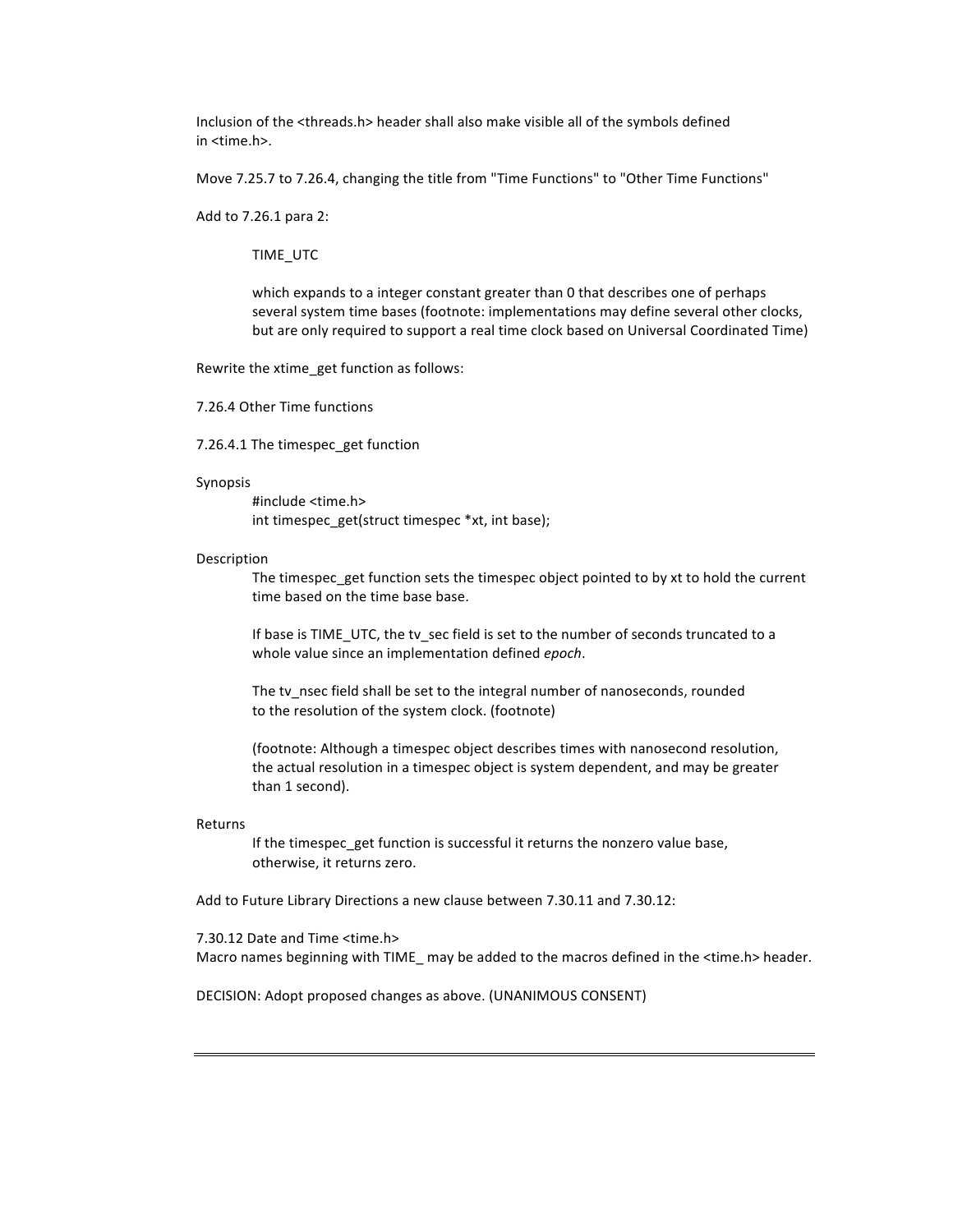#### AG 3, 7.25.3.5; p1,2 (N1564) (Stoughton)

Comment: "until after the time specified by the xtime object pointed to by xt"

It is not clear whether xt specifies an absolute time or elapsed time from the start of the cnd timedwait() call.

I.e should applications just set xt to the length of the timeout, or should they call xtime\_get(), add the length to the returned time, and then use that.

The equivalent POSIX function pthread cond timedwait() takes an absolute time. There are good reasons for this: see the RATIONALE in the POSIX description of the function.

Proposed Response: Clarify whether xt is an absolute time or the length of the timeout.

New proposed words:

In 7.25.3.5, change: Synopsis #include <threads.h> int cnd\_timedwait(cnd\_t \*cond, mtx\_t \*mtx, const xtime \*xt);

## To:

#### Synopsis

#include <threads.h> int cnd timedwait(cnd t \*restrict cond, mtx t \*restrict mtx, const struct timespec \*restrict abstime);

#### At para 2, change

"..until after the time specified by the xtime object pointed to by xt.."

## to

"..until after the time specified by the timespec object pointed to by abstime, which represents an absolute time in time base TIME UTC since the implementation defined epoch."

DECISION: AG 3, Adopt proposed words as above. (N1564) (UNANAMOUS CONSENT)

## AG<sub>4</sub>

Comment: 7.25.3.6 says "If the mutex pointed to by mtx is not locked by the calling thread, the cnd wait function will act as if the abort function is called."

This requirement means mutexes must keep a record of ownership, which affects efficiency, and is inconsistent with cnd timedwait() whose description states "The cnd timedwait function requires that the mutex pointed to by mtx be locked by the calling thread."

Proposed response: Change 7.25.3.6 From: "If the mutex pointed to by mtx is not locked by the calling thread,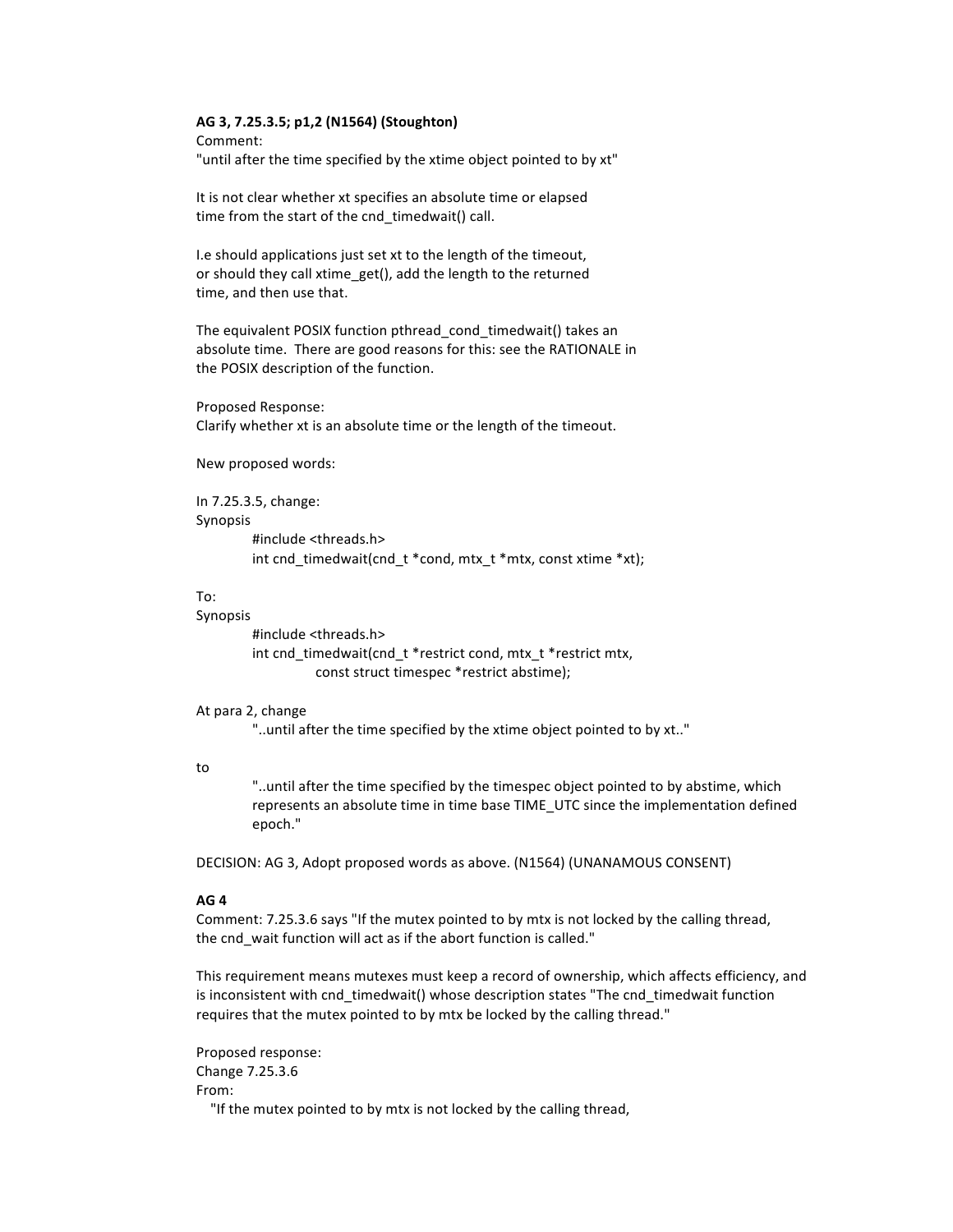the cnd wait function will act as if the abort function is called."

To:

"The cnd\_wait function requires that the mutex pointed to by mtx be locked by the calling thread."

DECISION: ACCEPT AG 4 proposed response as above. (UNANIMOUS CONSENT)

## **AG%5%(N1564)%(Stoughton)**

Proposed words: In 7.25.4.4, change

From: Synopsis #include <threads.h> int mtx\_timedlock(mtx\_t \*mtx, const xtime \*xt);

## To:

Synopsis #include <threads.h> int mtx\_timedlock(mtx\_t \*restrict mtx, const struct timespec \*restrict abstime);

in para 2, change

## From:

until the time specified by the xtime object xt has passed.

#### To:

until after the time specified by the timespec object pointed to by abstime, which represents an absolute time in time base TIME\_UTC since the implementation defined epoch.

DECISION: Adopt proposed words for AG 5. (UNANIMOUS CONSENT)

#### **AG 6%(N1564)%(Stoughton)**

Add a new para (para 3) to 7.25.5.5 Description:

The program shall exit with an exit status of 0 after the last thread has been terminated. The behavior shall be as if the implementation called exit() with a zero argument at thread termination time.

DECISION: Adopt proposed words for AG 6. (UNANIMOUS CONSENT)

## **AG%7,%AG%8%(N1564)%(Stoughton)**

Change 7.25.5.7 The thrd\_sleep function

From: Synopsis #include <threads.h> void thrd sleep(const xtime \*xt); Description The thrd\_sleep function suspends execution of the calling thread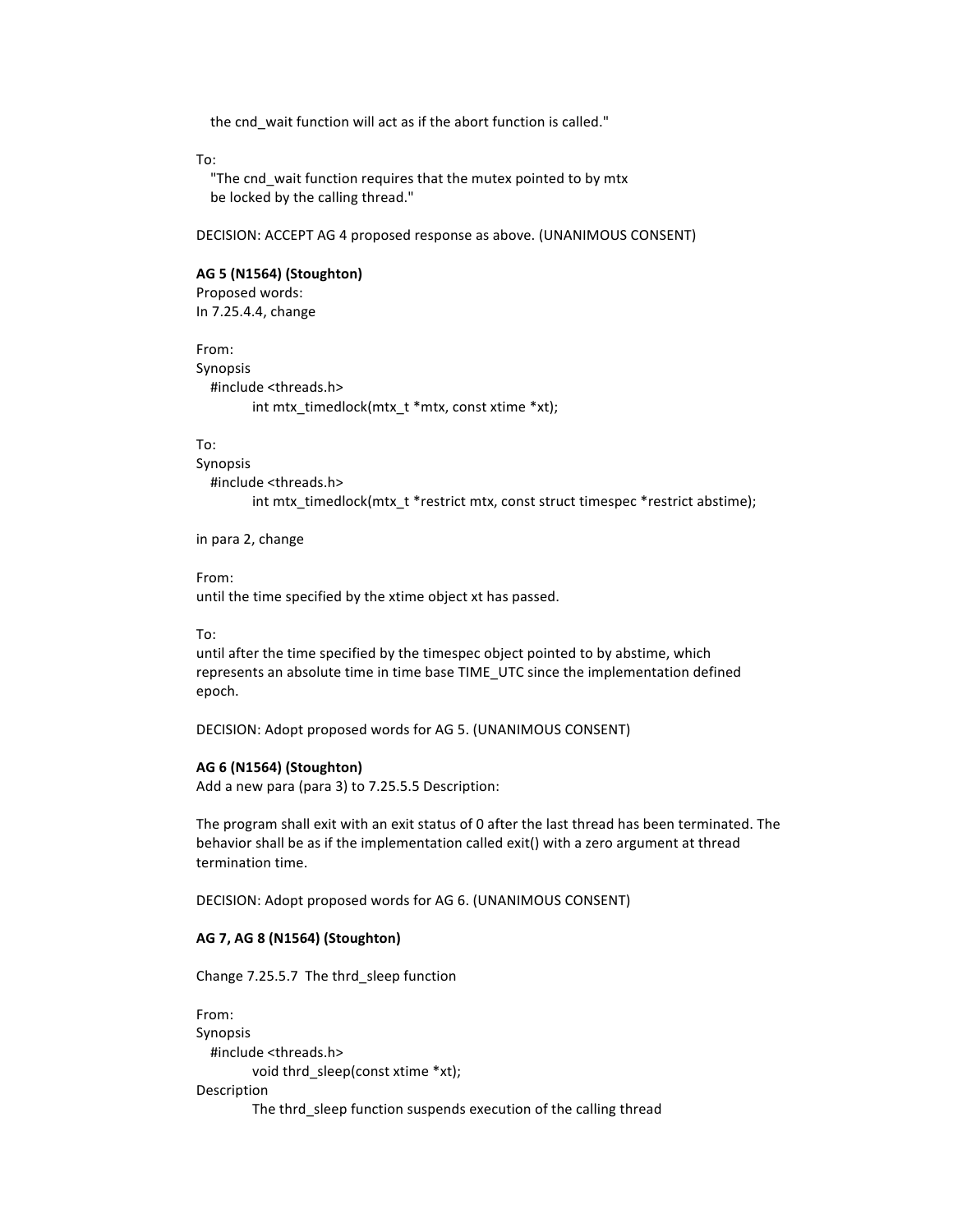until after the time specified by the xtime object pointed to by

## xt.

Returns

The thrd\_sleep function returns no value.

To:

7.25.5.7 The thrd\_sleep function Synopsis #include <threads.h>

int thrd sleep(const struct timespec \*duration, struct timespec \*remaining);

## Description

The thrd sleep() function shall cause the current thread to be suspended from execution until either the time interval specified by the duration argument has elapsed or a signal is delivered to the calling thread, and its action is to invoke a signal-catching function or to terminate the program. The suspension time may be longer than requested because the argument value is rounded up to an integer multiple of the sleep resolution or because of the scheduling of other activity by the system. But, except for the case of being interrupted by a signal, the suspension time shall not be less than the time specified by duration, as measured by the system clock TIME\_UTC.

## Returns

If the thrd\_sleep() function returns because the requested time has elapsed, its return value shall be zero. If the thrd sleep() function returns because it has been interrupted by a signal, it shall return a value of -1. If the remaining argument is non-NULL, the timespec structure referenced by it is updated to contain the amount of time remaining in the interval (the requested time minus the time actually slept). The duration and remaining arguments may point to the same object. If the remaining argument is NULL, the remaining time is not returned. If thrd sleep() fails, it shall return a negative value.

DECISION: Adopt above for AG 7, AG 8 (UNANIMOUS CONSENT)

## **6.% OTHER%BUSINESS**

## **6.1 C1X%Schedule**

We expect to submit the WP for DIS Ballot after this meeting, following an editorial review. The DIS ballot is five months. Since there is not much point in meeting during the ballot period, it will be at least six months before we can meet again. If the DIS ballot is approved, with no comments, we can skip the follow-on ballot (FDIS), and go straight to publication.

## **6.2 Potential C/C++ Compatibility Issues**

Below is a list of items flagged as C++ "issues" by WG21 that may or may not have an impact on  $\mathsf{C}$ 

The LWG and CWG references below are from the Library Working Group (LWG) and Core Working Group (CWG) issues lists within WG21, respectively. There are no corresponding WG14 documents. The link to these items is: CWG: http://www.open-std.org/jtc1/sc22/wg21/docs/cwg\_active.html

LWG: http://www.open-std.org/jtc1/sc22/wg21/docs/lwg-active.html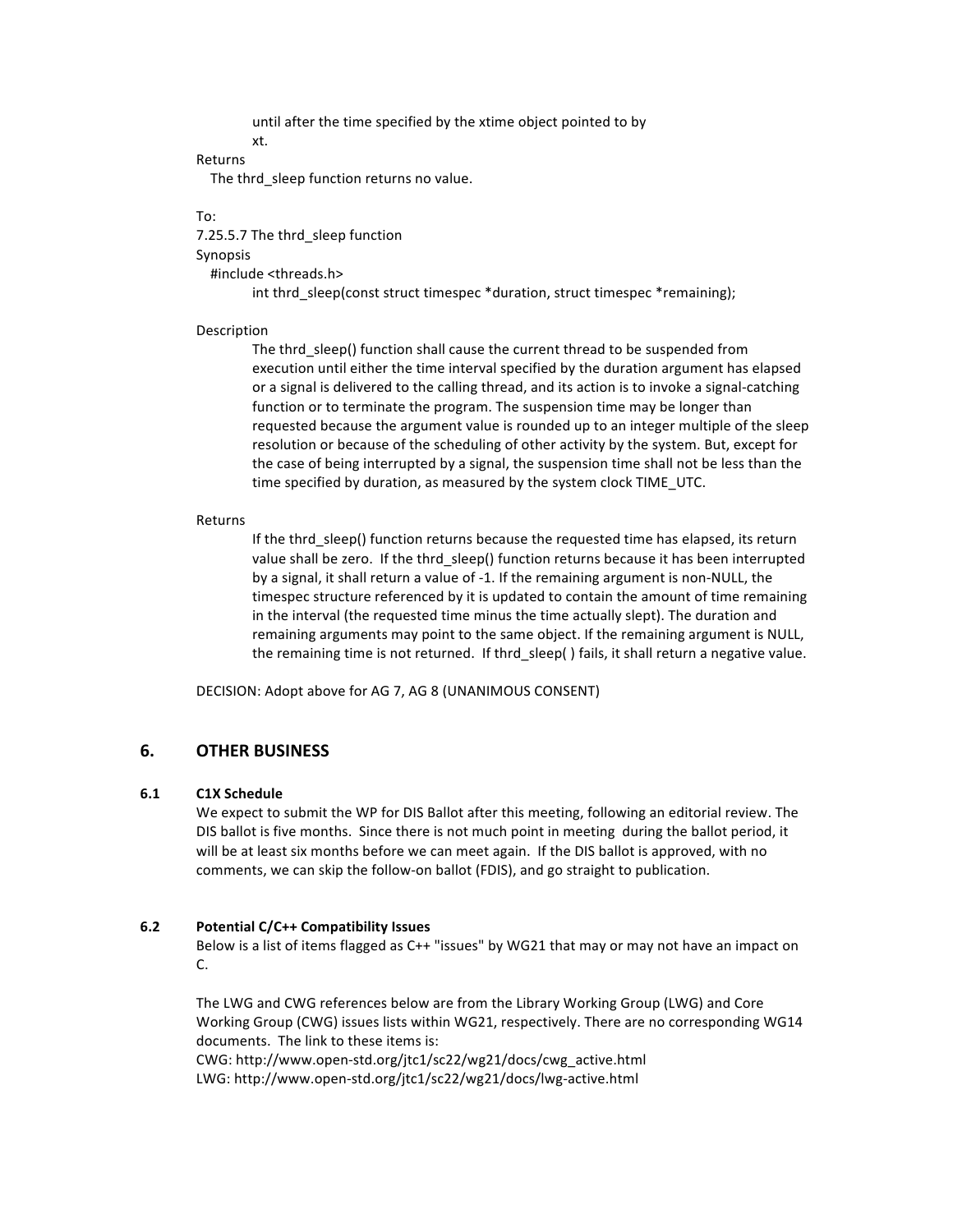Are we OK with the items listed below?

LWG 1460 - OK (adds BOOL and pointer)

LWG 1461 – what should the macro prefix be? If we chose to add a prefix,  $C++$  will follow. LC wants no change.

STRAW POLL - Adopt a prefix on the upper case atomic macros as in Result: 1 - 13 - 6 No support from WG14 to adopt prefixes.

LWG 1459 - No support for this issue from WG14. Expect WG21 to resolve this issue as 'not a defect'.

LWG 2034 - wordsmithing issue, but we want our memory model to remain consistent with C++. We need to see the 'right' words. Provided by Hans

Modify 29.3 [atomics.order] p.3, so that the normative part reads:

There shall be a single total order S on all memory\_order\_seq\_cst operations, consistent with the "happens before" order and modification orders for all affected locations, such that each memory order seq cst operation that loads a value observes either the last preceding modification according to this order S, A (if any), or the result of an operation X that does not happen before A and that is not memory order seq cst. [ Note: Although it is not explicitly required that S include locks, it can always be extended to an order that does include lock and unlock operations, since the ordering between those is already included in the "happens before" ordering.  $-$  end note ]

LWG 1524 – if adopted, the C words would be different, but along the same lines of. Joseph: what we've agreed to in N1551 resolves this issue for C. Hans is not sure, would like to look at this offline. Upon further review, there are no C issues here.

**LWG 2037** – mostly a C++ internal issue, but wanted to point out that C++ is extending all of the free functions to include all of the atomics. OK with us.

LWG 1478 - clarifies that initialization is not atomic. We are already covered.

**LWG 1456** – some int type stuff did not make it into  $C_{++}$ , and so they are being added. We discussed this in Boulder. We decided not to do these in C.

LWG  $1457 - C$  already has these, so it's a non issue for us.

**LWG 1474** – atomic compare exchange, wordsmithing by  $C++$ , but no semantic change? ACTION: Lawrence to tweak our words as needed to align with LWG 1474. Blaine, some wordsmithing of footnotes to clarify the intent is still underway.

Proposed Words in N1567. No objection to the footnote words. STRAW POLL - Add proposed words to footnote 133 in N1567. Result:  $15 - 0 - 3$ 

DECISION: Adopt as applicable to C WP the existing proposed resolution to LWG 1474

http://lwg.github.com/issues/lwg-active.html#2034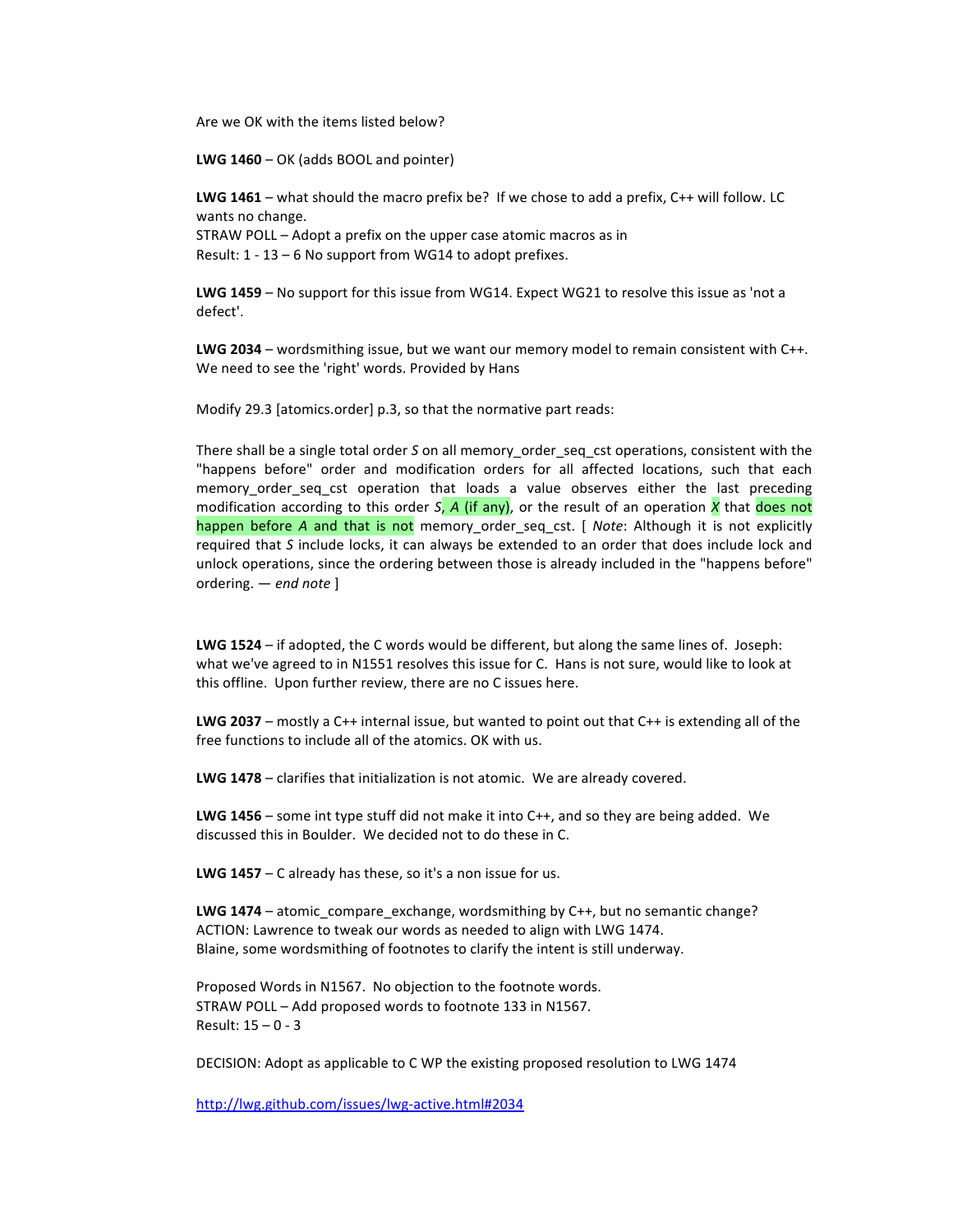**LWG 1479** – are the functions pointer compatible – yes

LWG 1480 – need to get the ordering constraints right. We currently have the same original words, and can adopt the words proposed by C++.

LWG 2024 – internal C++, atomic pointers need to have a standard layout to make them compatible with C. Looks OK to us.

**CWG 1176** – could use an equivalent C change  $(5.1.2.4;p10)$ . Blaine likes the wording. DECISION: Adopt the proposed wording as applicable. (UNANIMOUS CONSENT)

Recommend we (C++) change  $5.1.2.4p10$  as follows:

A release sequence <ins>headed by a release operation A</ins> on an atomic object M is a maximal contiguous sub-sequence of side effects in the modification order of M, where the first operation is <del>a release</del><ins>A</a></a> and every subsequent operation either is performed by the same thread that performed the release or is an atomic read-modify-write operation.

This uses "headed by a release operation A" instead of "from a release operation A" in the  $C++$ FCD. The wording here matches the uses, and I currently prefer it. I sent an email message to WG21 CWG asking for clarification.

Pete (C++ PE) has seen the intent of these words. Douglas: Looks right.

CWG 1177 – Our wording looks close to the proposed wording here, so we can adopt these words.

## **6.3%% Thread%Unsafe%Standard%Functions%(N1371)%(Crowl,%Plauger,%Stoughton)**

Revisiting this paper, behavior of atexit in a multi-thread or single-thread environment. PJ – there is no way to specify this, and get it right, for a multi-thread environment. Hans wording makes it specifically unspecified to call atexit after exit.

The wording here is C++ wording, and has to be reworded to fit into C. We need words that we can look at.

ACTION: Larry to write up proposed wording for changes in item 18.4, Start and Termination, for atexit and exit. DONE

#### 6.4 **Latency Reducing Memory Allocation in the C Standard Library (N1527) (Douglas)**

Niall Douglas presented his paper, N1527. This paper points out the difference in growth between improvements to the speed required to access RAM and the improvement in the amount of RAM available. The growth of RAM available is exponential (250x) while improvement in access to RAM is linear (25x). Clearly the improvement in RAM access speed is lagging well behind the growth in RAM capability. The paper proposes new mechanisms for the C Library to improve RAM access speed. The code is relatively small, implemented, and available. This material would be a good candidate for a Technical Specification for future consideration.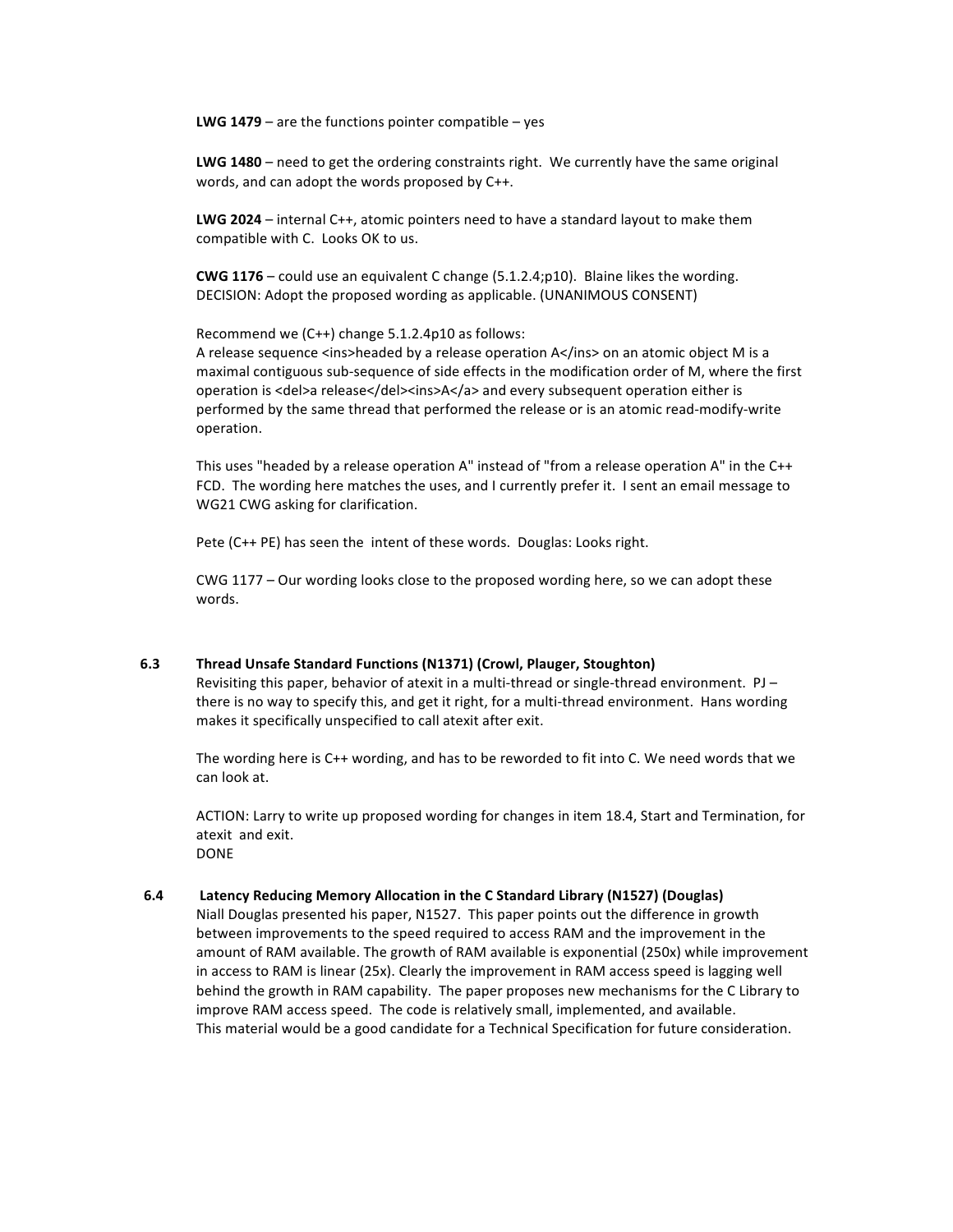## **6.5% Compound%Assignment,%6.5.16.2,%fn%113,%(N1567)%(Garst)**

A compound assignment of the form E1 *op*= E2 is equivalent to the simple assignment expression  $E1 = E1$  *op* ( $E2$ ), except that the Ivalue E1 is evaluated only once, and with respect to an indeterminately-sequenced function call, the operation of a compound assignment is a single evaluation. If E1 has an atomic type, compound assignment is a read-modify-write operation with memory order seq cst memory order semantics.

Edit paragraph 3 footnote 113) as follows. This change clarifies that the right-hand argument is evaluated only once. It also clarifies the intent that any exceptions that occur during intermediate failing computations should not accumulate in order to satisfy the equivalence of E1 op= E2 and E1 = E1 op (E2).

113) Where a pointer to an atomic object can be formed, and where E1 and E2 have integer type, this is equivalent to the following code sequence where  $\text{\textsterling T1}$  is the type of E1 and  $\text{\textsterling 72}$  is the type of E2:

```
T T1 tmp = E1;
T2 val = (E2);
T T1 result;
do {
      result = tmp op (E2) val;
} while (!atomic_compare_exchange_strong(&E1, &tmp, result));
with result being the result of the operation.
```
If E1 or E2 are floating types, then exceptional conditions or floating-point exceptions encountered during discarded evaluations of result must terminate the loop immediately or be discarded in order-to satisfy the equivalence of E1 op= (E2) and E1 = E1 op (E2). For example, if Annex F is in effect and FLT\_EVAL\_METHOD defined as 0, the equivalent recovering code could be

```
#include <fenv.h>
#pragma STDC FENV ACCESS ON
fenv<sub>t</sub>
T1 existing = E1;
T2 val = E2;
T1 result;
feholdexcept(&fenv);
for (i; j) {
      result = existing op val;
      if (atomic compare exchange strong(&E1, &existing, result))
             break;
      feclearexcept(FE_ALL_EXCEPT);
}
```
feupdateenv(&fenv);

If FLT EVAL METHOD is not 0 then T2 must be a type with the range and precision to which E2 is evaluated in order to satisfy the equivalence of E1 op=  $(E2)$  and  $E1 = E1$  op  $(E2)$ 

The code above has both an equivalence relationship and an example. Editorial to change/fix. This markup is difficult to read. The first (existing) note was wrong. This is a correction. Prefer to see it as "Change to read:" or Change From, To. ACTION: Blaine to revise this AM.

Revised Wording: (N1567) (Garst)

fn 113) Where a pointer to an atomic object can be formed, and where E1 and E2 have integer type, this is equivalent to the following code sequence where  $T1$  is the type of E1 and  $T2$  is the type of E2:

 $T1*$  addr =  $&E1:$  $T1$  tmp =  $*$ addr;  $T2$  val = (E2); *T1*!result;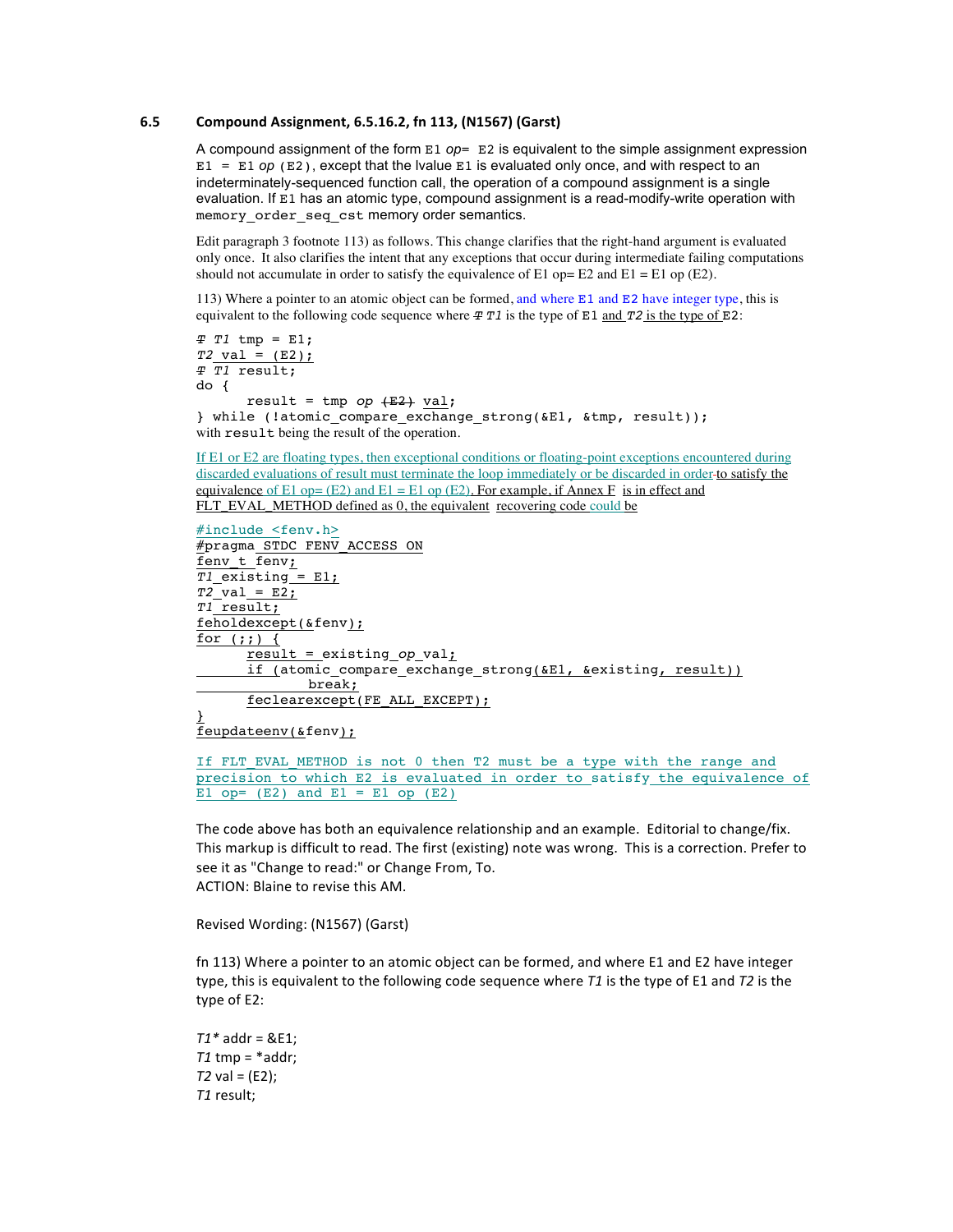```
do\{result = tmp op val;
} while (latomic compare exchange strong(addr, &tmp, result));
with result being the result of the operation.
```
If E1 or E2 are floating types, then exceptional conditions or floating-point exceptions encountered during discarded evaluations of result should be discarded in order to satisfy the equivalence of E1 op= (E2) and E1 = E1 op (E2). For example, if Annex F is in effect, the floating types involved have IEEC 60559 formats, and FLT\_EVAL\_METHOD defined as 0, the equivalent code would be

```
#include <fenv.h>
#pragma STDC FENV_ACCESS ON
fenv_t fenv;
T1 * addr = & E1;T1 existing = *addr; // evaluate E1 only once
T2 val = E2;
T1 result;
feholdexcept(&fenv);
for (:;) {
   result = existing op val;
   if (atomic compare exchange strong(addr, &existing, result))
                  break;
   feclearexcept(FE_ALL_EXCEPT);
\mathcal{E}feupdateenv(&fenv);
```
If FLT\_EVAL\_METHOD is not 0 then T2 must be a type with the range and precision to which E2 is evaluated in order to satisfy the equivalence of E1 op= (E2) and E1 = E1 op (E2). ---- end of footnote ----

The revision to the footnote is non-normative, and for information/clarification. No straw poll needed.

C++ Concurrency needs to know about this ??

Rajan: "..must terminate the loop..", How do you know it's in a loop? Jim: For Annex F operations, all of the operations can be handled.

#### $6.6$ Behavior of realloc() with zero size (N1559) (Sebor)

Note: Although an issue is described, there are no proposed words.

The C99 standard specifies two distinct implementation behaviors for a call to the realloc(p, n) function when ( $p$  != NULL) and ( $n == 0$ ) hold:

1) the call fails without attempting to allocate any storage and returns NULL

2) the function attempts to allocate storage and if the allocation is successful returns a pointer to the allocated space; otherwise, it returns NULL

Correct, but which of these exits is Implementation Defined.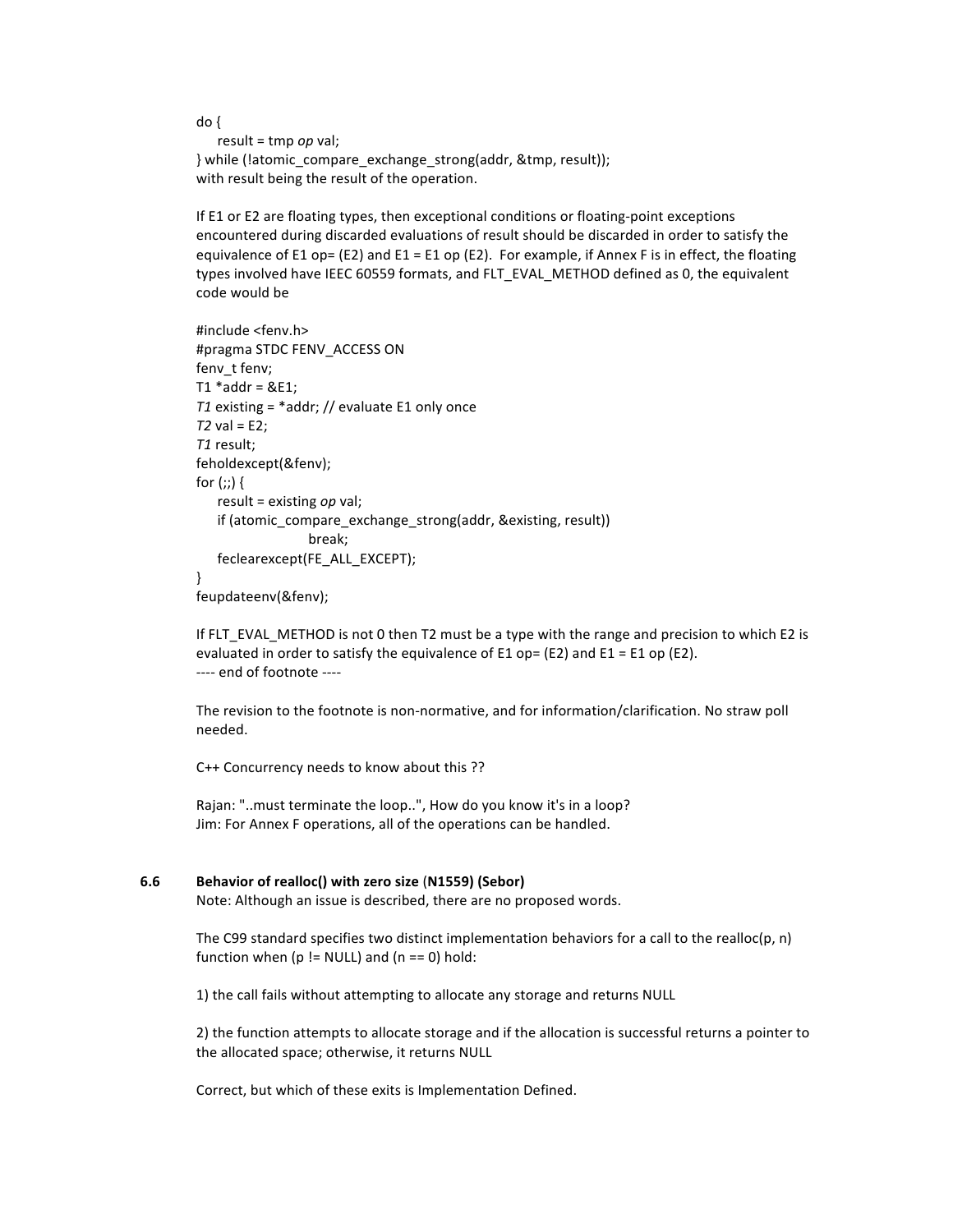These two behaviors seem to contradict each other. Issue came up in one of the secure coding meetings. POSIX defers to C. AG is seeking guidance from WG14 on this issue.

Larry: The intent never changed. Every time we try to specify what realloc does, we get it wrong.

Tom: There are good reasons to require the size allocator determine the size is greater than '0'. Martin: Both positions exist. (accept 0, or greater than 0).

Rajan: IBM follows C99. Douglas: Sun implemented POSIX. It's no big deal. Others not sure what they've done. Tom: The window has closed.

If realloc has failed, it returns NULL, and has not reallocated memory.

Correct the rationale. Add a footnote? Larry will look at it. Split out the failure case in the text.

No further action here.

# **6.7 Lifetime of locale string (N1561) (Sebor)**

Words are proposed.

The C99 standard requires that the lifetime of the string referenced by the pointer returned from a successful call to setlocale() extend through the end of the program.

This requirement effectively prevents implementations from dynamically allocating the string (and freeing it the next time setlocale() is called).

The POSIX standard is considering an enhancement whereby implementations would be allowed to allocate the string dynamically and free it each time setlocale() is called. This is useful when the string is excessively long, typically when using "combined" locales or user defined locale databases.

This change is in TC 1 for IEEE 1003.

Larry: This is a reasonable thing to do. Bill S: A good idea that is too late. Nick: The IEEE TC 1 words are not the same as the words here. Martin: Intentional, to better align with C.

No consensus for this change, at this time.

## **6.8 putc()%and%getc()%%macros%(N1562)%(Sebor)**

The C99 standard specifies that the getc(), putc(), getwc(), and putwc() functions may be implemented as macros that evaluate their stream argument more than once, and discourages programs from invoking the functions (or macros) with an argument that has side effects.

To minimize the risk of security related defects due to this error the CERT C Secure Coding Standard requires that conforming programs avoid calling getc() or putc() with arguments that have side effects.

No consensus for this change, at this time.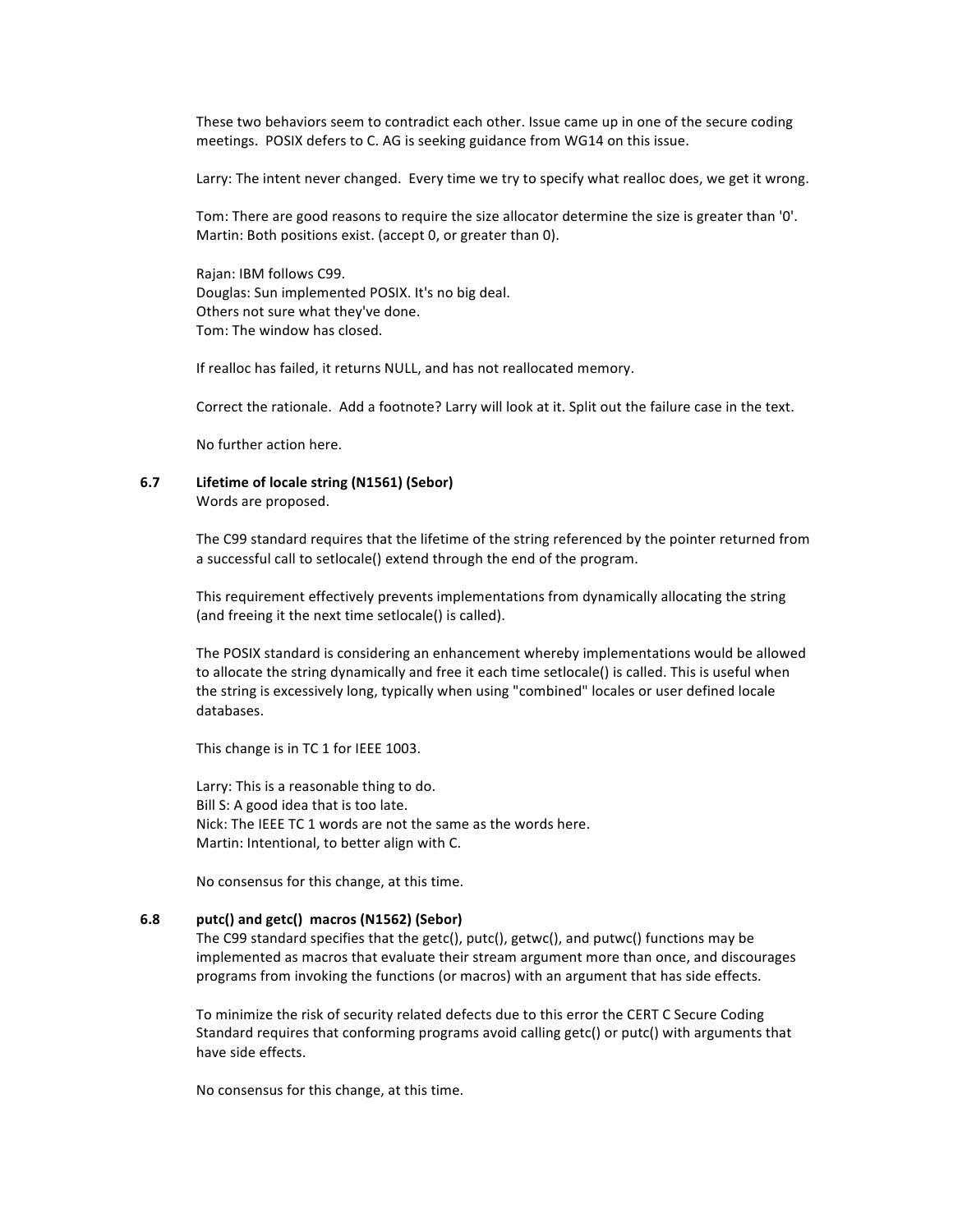#### $6.9$ N1563, DR# 017, Question 19 missing from C99 (Sebor, Jones)

The Response to DR #017, Question 19, is:

If a fully expanded macro replacement list contains a function-like macro name as its last preprocessing token, it is unspecified whether this macro name may be subsequently replaced. If the behavior of the program depends upon this unspecified behavior, then the behavior is undefined.

The first sentence of the Response is reflected in J.1 of the standard below but there appears to be no corresponding wording in 6.10.3:

When a fully expanded macro replacement list contains a function-like macro name as its last preprocessing token and the next preprocessing token from the source file is a (, and the fully expanded replacement of that macro ends with the name of the first macro and the next preprocessing token from the source file is again a (, whether that is considered a nested replacement (6.10.3).

In addition, the second sentence of the Response is not reflected in either Annex J.2 or anywhere in 6.10.3.

The absence of text in the body of the Standard is intentional. Take it out of the annex? Martin would prefer to see the example in the body.

There seems to be text missing from the document. Tom: We are entitled to add an example because it's non-normative.

STRAW POLL: Add an example. (text TBS). Result: 11-5-3 Consensus to add an example, but PE is instructed if issues arise, drop it.

#### 7. **RESOLUTIONS**

#### $7.1$ **Review of Decisions Reached**

The following papers achieved consensus for adoption into the C1X WP. All are modulo edits as needed by the Project Editor.

N1553 - NB Comments - Responses of ACCEPT **US1**  $US<sub>5</sub>$  $US 8 - 11$ **US 17 US 18**  $CA<sub>2</sub>$ BSI<sub>1</sub> BSI<sub>2</sub> BSI<sub>4</sub>  $RSI_5 - 11$  $BSI$  13 - 18

Responses of Accepted with Modification (AWM)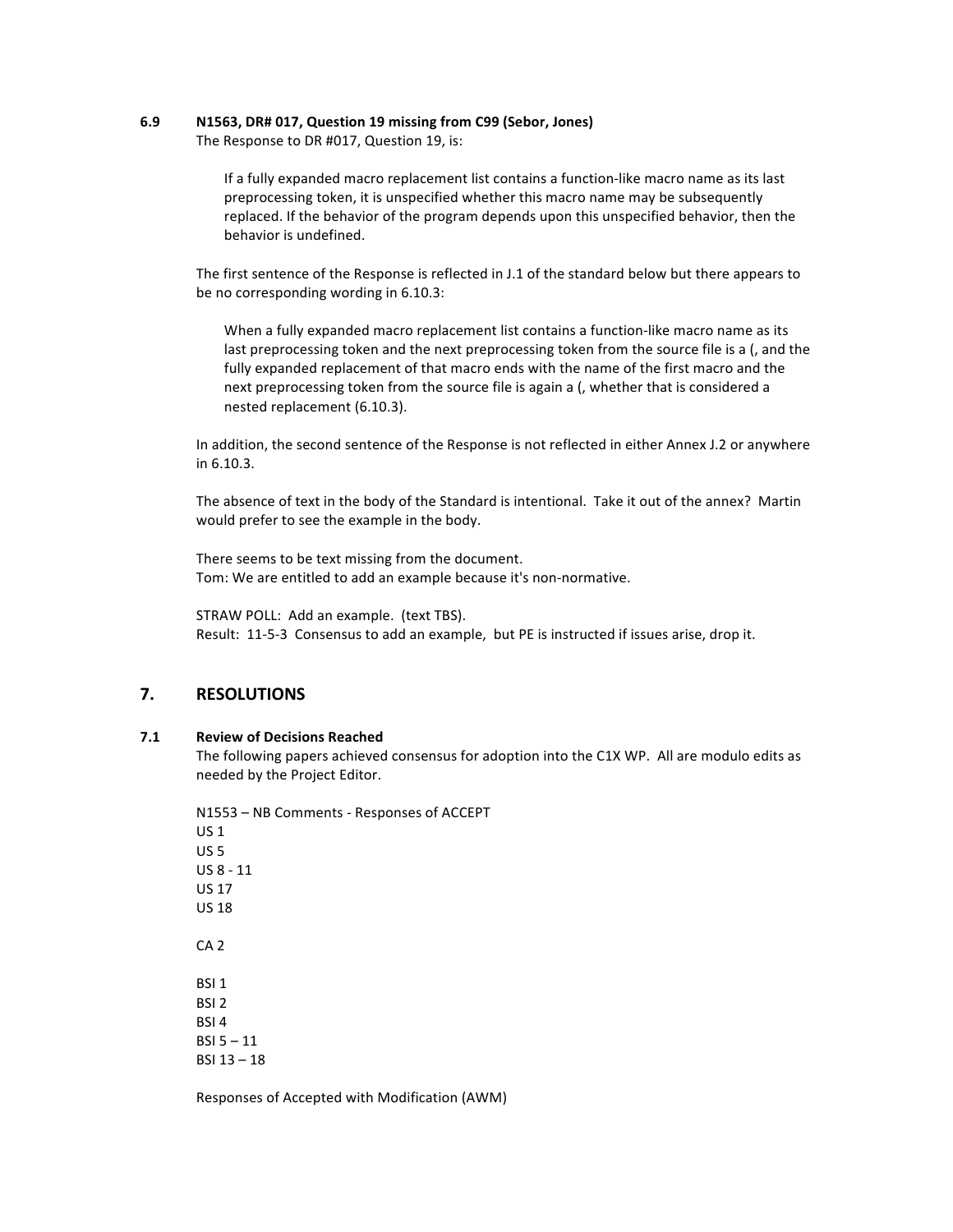$US$  19 – 21 US!24 CA 4 BSI 3 BSI 12 (N1564) BSI 19 (N1568)

N1554 – AG Comments - ACCEPT AG 4

N1554 – AG Comments – Accept with Modification (AWM) AG 1 - 3 AG  $5 - 11$ 

All other comments were considered, but lacked consensus by the Committee for adoption.

Non – NB or AG Comments decisions.

## **Review of all comments by NB.**

| US 1             | <b>ACCEPT</b> |
|------------------|---------------|
| US 2             | <b>REJECT</b> |
| US 3             | <b>REJECT</b> |
| <b>US4</b>       | <b>REJECT</b> |
| <b>US 5</b>      | <b>ACCEPT</b> |
| US 6             | <b>REJECT</b> |
| US <sub>7</sub>  | <b>REJECT</b> |
| US 8             | <b>ACCEPT</b> |
| US 9             | <b>ACCEPT</b> |
| US 10            | <b>ACCEPT</b> |
|                  | US 11 ACCEPT  |
| US 12            | <b>REJECT</b> |
| US 13 REJECT     |               |
| US 14 REJECT     |               |
| <b>US 15</b>     | <b>REJECT</b> |
| US 16            | <b>REJECT</b> |
| US 17            | <b>ACCEPT</b> |
| US 18            | <b>ACCEPT</b> |
| US 19            | AWM           |
| <b>US 20</b>     | AWM           |
| US 21            | <b>AWM</b>    |
| US 22            | AWM           |
| US 23            | <b>AWM</b>    |
| US 24            | AWM           |
| US 25            | <b>REJECT</b> |
|                  |               |
| BSI <sub>1</sub> | <b>ACCEPT</b> |
| BSI <sub>2</sub> | <b>ACCEPT</b> |
| BSI <sub>3</sub> | AWM           |
| BSI <sub>4</sub> | <b>ACCEPT</b> |
| BSI <sub>5</sub> | <b>ACCEPT</b> |
| BSI <sub>6</sub> | <b>ACCEPT</b> |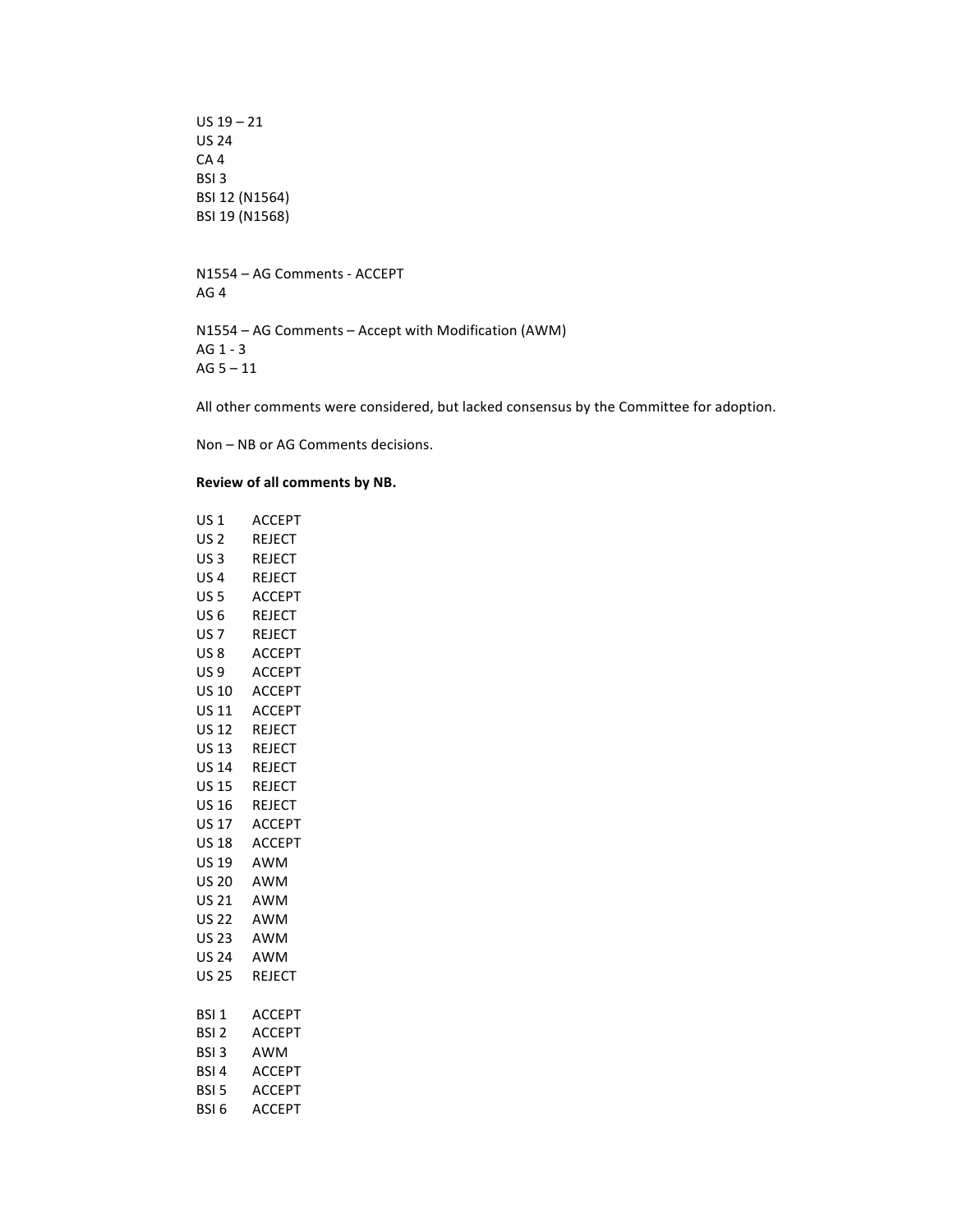| BSI 7                 | <b>ACCEPT</b> |
|-----------------------|---------------|
| BSI 8                 | ACCEPT        |
| BSI 9                 | <b>ACCEPT</b> |
|                       | BSI 10 ACCEPT |
|                       | BSI 11 ACCEPT |
|                       | BSI 12 AWM    |
|                       | BSI 13 ACCEPT |
|                       | BSI 14 ACCEPT |
|                       | BSI 15 ACCEPT |
|                       | BSI 16 ACCEPT |
|                       | BSI 17 ACCEPT |
|                       | BSI 18 ACCEPT |
|                       | BSI 19 AWM    |
| CA <sub>1</sub>       | REJECT        |
| CA <sub>2</sub>       | <b>ACCEPT</b> |
| CA <sub>3</sub>       | <b>REJECT</b> |
| CA <sub>4</sub>       | AWM           |
| CA <sub>5</sub>       | REJECT        |
| CA <sub>6</sub>       | <b>REJECT</b> |
| <b>NL1</b>            | <b>REJECT</b> |
| NL <sub>2</sub>       | <b>REJECT</b> |
| RU <sub>1</sub>       | <b>REJECT</b> |
| AG <sub>1</sub>       | AWM           |
| AG <sub>2</sub>       | AWM           |
| AG <sub>3</sub>       | AWM           |
| AG <sub>4</sub>       | <b>ACCEPT</b> |
| AG <sub>5</sub>       | AWM           |
| AG <sub>6</sub>       | AWM           |
| AG 7<br>AG 8          | AWM           |
|                       | AWM           |
| AG 9 AWM<br>AG 10 AWM | AWM           |
|                       |               |
| AG 11                 | AWM           |

## **7.2 Review of Action Items**

## **Carry Over - NONE**

## **New**

ACTION – Editorial Review Group to meet on or about 4 April, 2011: JB, David Keaton, Blaine, Garst, Nick Stoughton, Douglas Walls, Jim Thomas, Larry Jones. Blaine can host. Comments can only be applied to Larry's edits; conforming to what we've voted on in this meeting. 1 PM at Apple. Expect to forward on or before 11 April. Allow no less than 6 months for another meeting.

ACTION – Convener forward the WP as revised in this meeting to the inquiry stage of ballot, DIS, 5 months, ITTF managed. If there are no "DISAPPROVE" votes, and no technical comments, WG14 should be able to publish. Even if an additional 2 month ballot is needed, the new C standard should be published in early in 2012.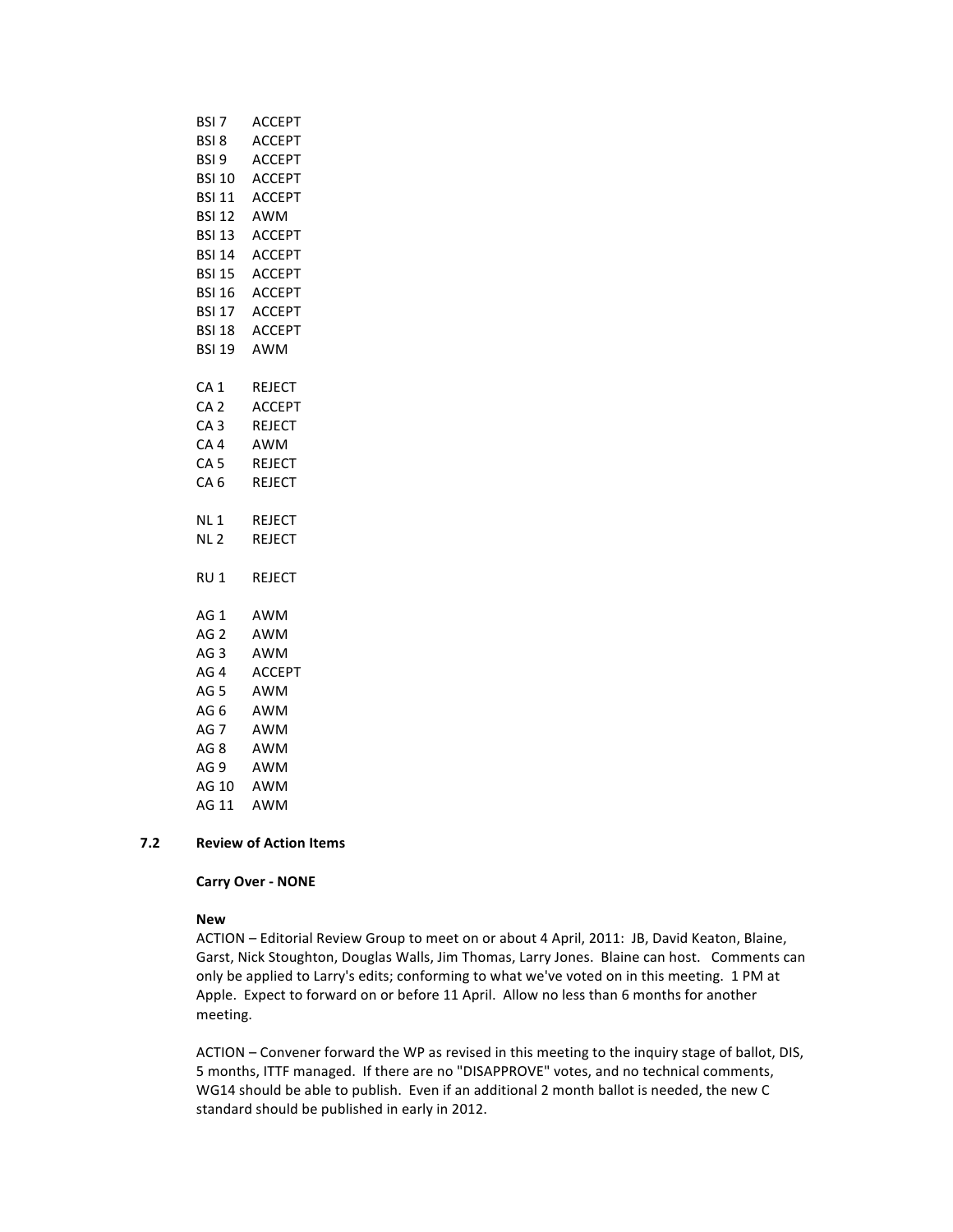## 8. **THANKS TO HOST**

The Committee expresses its great appreciation to BSI, Rod Grealish, for making arrangements for this meeting at BSI, Chiswick, London, UK.

The Committee expresses a special thanks to Lawrence Crowl (Google), Hans Boehm (HP), and Mike Wong (IBM) for their participation via teleconference, in spite of having to get up very early in the morning to do so.

Thanks to HP for providing the telephone bridge used for the teleconference.

Thanks also to Dinkumware for providing the Wiki.

## **9. ADJOURNMENT**

Meeting adjourned at 12:20, Thursday, Mar 17, 2011.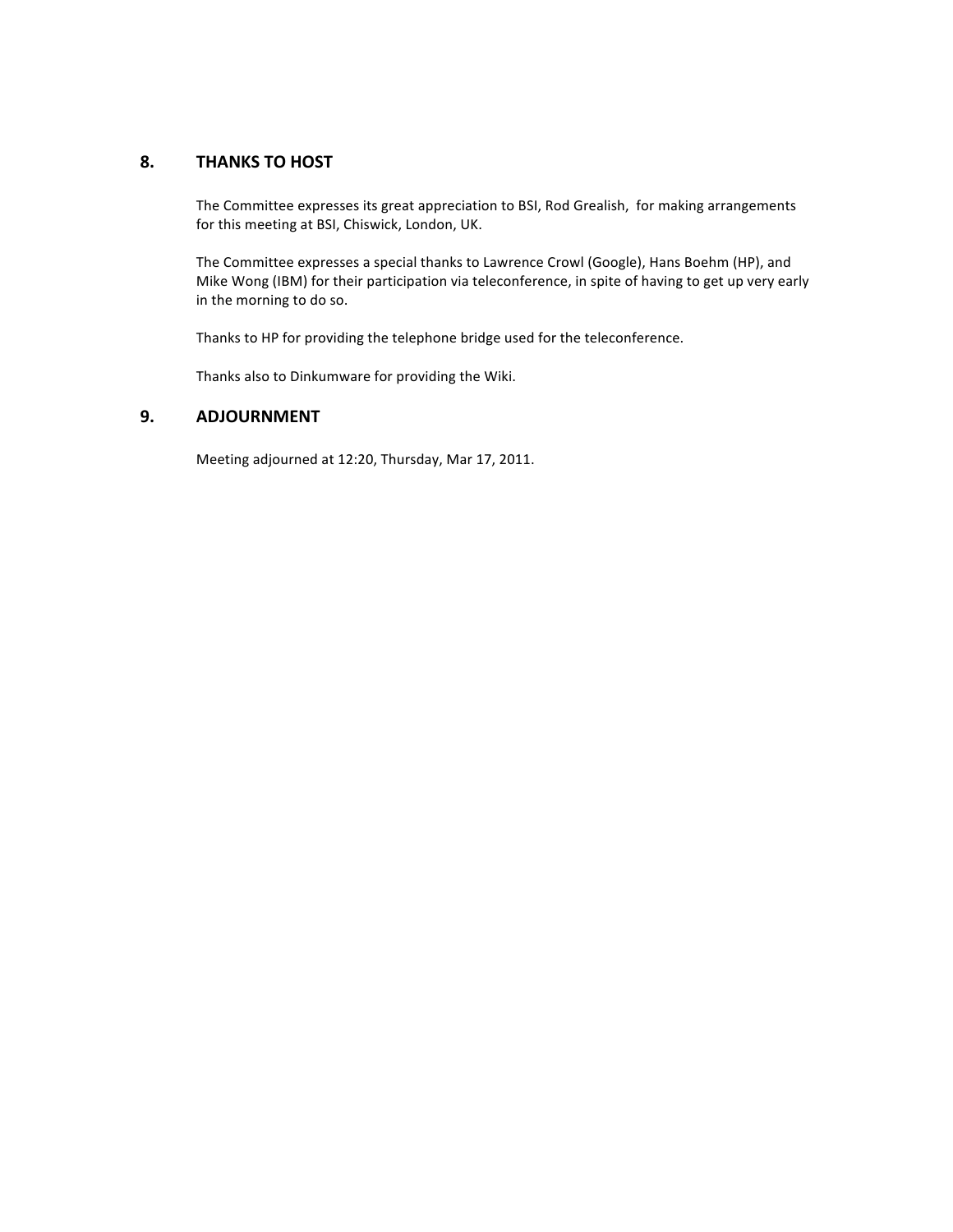# **PL22.11%Meeting 15%March%2011**

Meeting convened at 1618, 15 March 2011, by PL22.11 Chair, David Keaton.

| Attendees:                 |                                             |                    |
|----------------------------|---------------------------------------------|--------------------|
| <b>Voting Members:</b>     |                                             |                    |
| Name:                      | Organization:<br>P - Primary, A - Alternate | <b>Comments</b>    |
| <b>Blaine Garst</b>        | Apple - P                                   |                    |
| John Benito                | Blue Pilot - P                              |                    |
| David Keaton               | CMU/SEI/CERT - P                            | PL22.11 Chair      |
| P. J. Plauger              | Dinkumware, Ltd - P                         |                    |
| Tana L. Plauger            | Dinkumware, Ltd - A                         |                    |
| <b>Jim Thomas</b>          | $HP - P$                                    |                    |
| Rajan Bhatka               | $IBM - P$                                   |                    |
| Nat Hillary                | LDRA                                        |                    |
| Douglas Walls              | Oracle - P                                  | PL22.11 IR         |
| <b>Barry Hedquist</b>      | Perennial - P                               | PL22.11 Secretary  |
| Tom Plum                   | $Plum Hall - P$                             |                    |
| <b>Bill Seymour</b>        | Seymour - P                                 |                    |
| Fred Tydeman               | Tydeman Consulting - P                      | PL22.11 Vice Chair |
| <b>Prospective Members</b> |                                             |                    |
| <b>Martin Sebor</b>        | Cisco                                       |                    |
| Nick Stoughton             | Self                                        |                    |
|                            |                                             |                    |

Agenda Approved as modified.

## 1. **Selection and Review of US Delegation – done in Boulder**

## **2. INCITS Anti-Trust Guidelines**

We viewed the slides located on the INCITS web site. http://www.incits.org/inatrust.htm

## **3. INCITS official designated member/alternate information.** Be sure to let INCITS know if your designated member or alternate changes, or if their email address changes. Send contact info to Lynn Barra at ITI, Ibarra@itic.org.

- 4. **Identification of PL22.11 Voting Members (Tydeman)** See attendance list above. 12 PL22.11 voting members participated out of 15.
- **4.1 PL22.11%Members%Attaining%Voting%Rights%at%this%Meeting** None
- **4.2 Prospective%PL22.11%Attending%Their%First%Meeting** Martin Sebor, Cisco